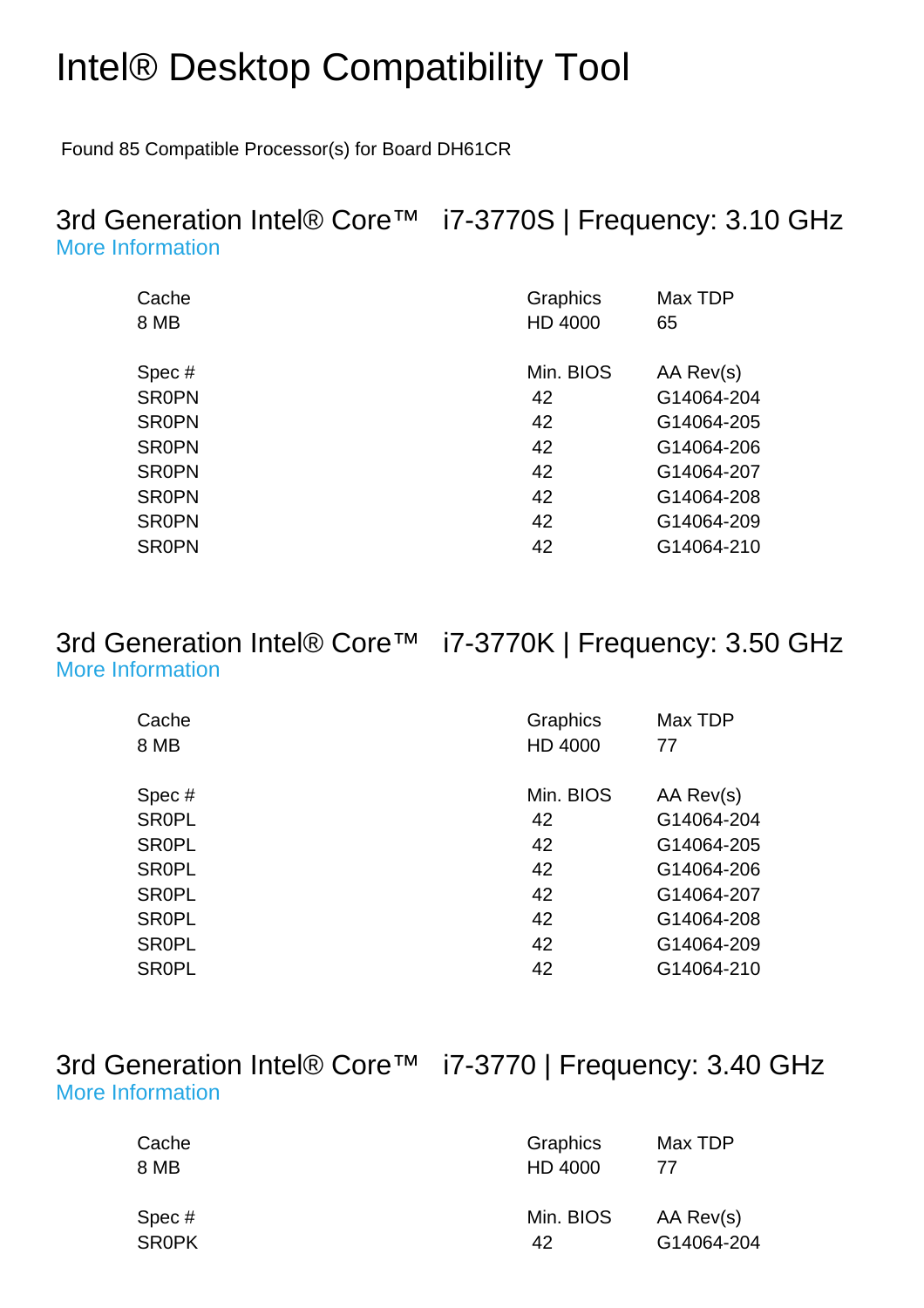| 42 | G14064-205 |
|----|------------|
| 42 | G14064-206 |
| 42 | G14064-207 |
| 42 | G14064-208 |
| 42 | G14064-209 |
| 42 | G14064-210 |
|    |            |

#### 2nd Generation Intel® Core™ i7-2700K | Frequency: 3.50 GHz [More Information](http://ark.intel.com/Product.aspx?spec=SR0DG)

| Cache<br>8 MB | Graphics<br>HD 3000 | Max TDP<br>95 |
|---------------|---------------------|---------------|
| Spec#         | Min. BIOS           | AA Rev(s)     |
| <b>SRODG</b>  | 16                  | G14064-100    |
| <b>SRODG</b>  | 16                  | G14064-200    |
| <b>SRODG</b>  | 16                  | G14064-201    |
| <b>SRODG</b>  | 16                  | G14064-202    |
| <b>SRODG</b>  | 16                  | G14064-203    |
| <b>SRODG</b>  | 16                  | G14064-204    |
| <b>SRODG</b>  | 16                  | G14064-205    |
| <b>SRODG</b>  | 16                  | G14064-206    |
| <b>SRODG</b>  | 16                  | G14064-207    |
| <b>SRODG</b>  | 16                  | G14064-208    |
| <b>SRODG</b>  | 16                  | G14064-209    |
| <b>SRODG</b>  | 16                  | G14064-210    |
| <b>SRODG</b>  | 16                  | G14065-100    |
| <b>SRODG</b>  | 16                  | G14065-200    |
| <b>SRODG</b>  | 16                  | G45687-200    |

2nd Generation Intel® Core™ i7-2600S | Frequency: 2.80 GHz [More Information](http://ark.intel.com/Product.aspx?spec=SR00E)

| Cache | Graphics  | Max TDP    |
|-------|-----------|------------|
| 8 MB  | HD 2000   | 65         |
| Spec# | Min. BIOS | AA Rev(s)  |
| SR00E | 16        | G14064-100 |
| SR00E | 16        | G14064-200 |
| SR00E | 16        | G14064-201 |
| SR00E | 16        | G14064-202 |
| SR00E | 16        | G14064-203 |
| SR00E | 16        | G14064-204 |
| SR00E | 16        | G14064-205 |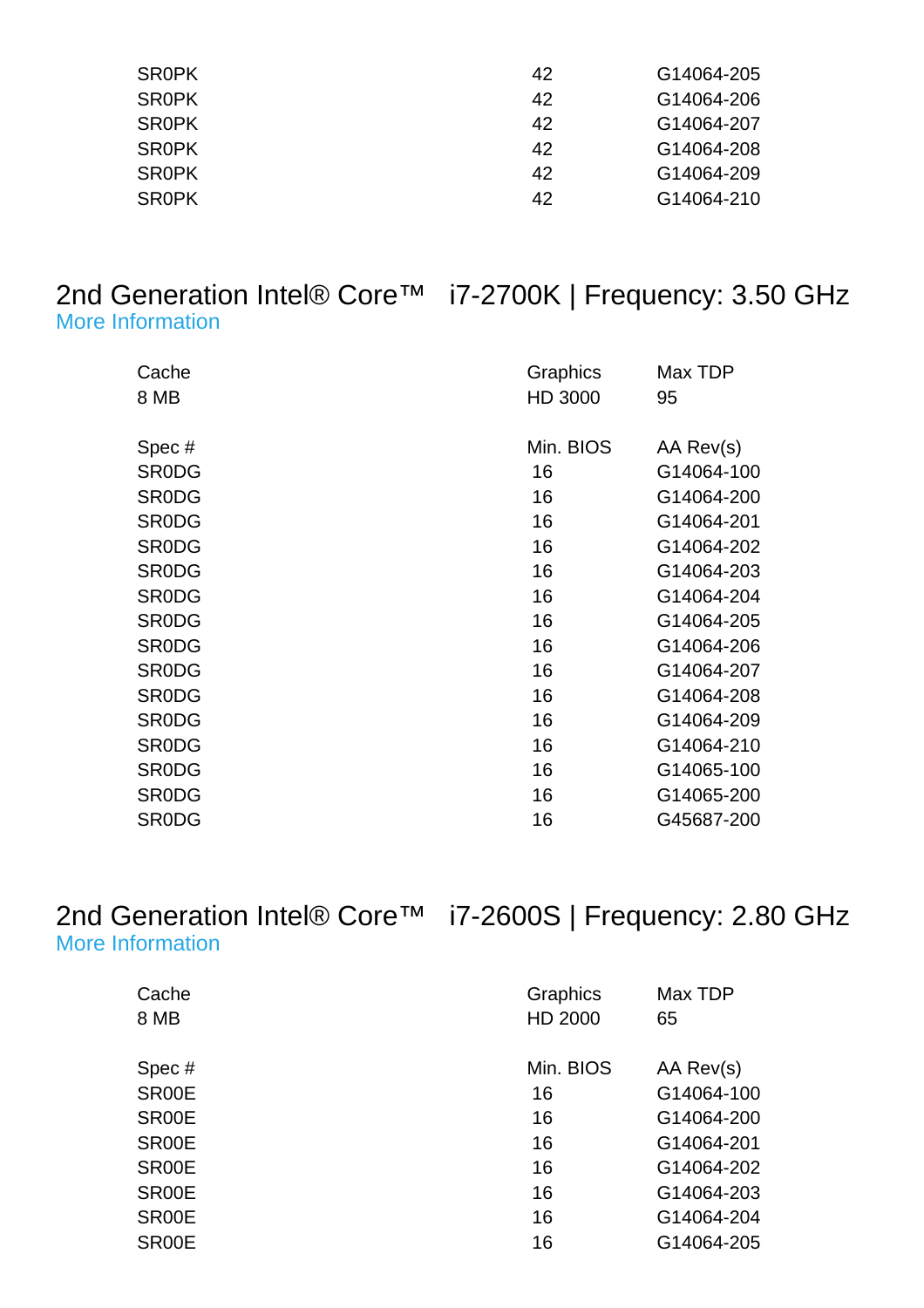| SR00E              | 16 | G14064-206 |
|--------------------|----|------------|
| SR00E              | 16 | G14064-207 |
| SR00E              | 16 | G14064-208 |
| SR00E              | 16 | G14064-209 |
| SR00E              | 16 | G14064-210 |
| SR <sub>00</sub> E | 16 | G14065-100 |
| SR00E              | 16 | G14065-200 |
| SR00E              | 16 | G45687-200 |
|                    |    |            |

#### 2nd Generation Intel® Core™ i7-2600K | Frequency: 3.40 GHz [More Information](http://ark.intel.com/Product.aspx?spec=SR00C)

| Cache<br>8 MB      | Graphics<br>HD 3000 | Max TDP<br>95 |
|--------------------|---------------------|---------------|
| Spec#              | Min. BIOS           | AA Rev(s)     |
| SR <sub>00</sub> C | 16                  | G14064-100    |
| SR <sub>00</sub> C | 16                  | G14064-200    |
| SR <sub>00</sub> C | 16                  | G14064-201    |
| SR <sub>00</sub> C | 16                  | G14064-202    |
| SR <sub>00</sub> C | 16                  | G14064-203    |
| SR <sub>00</sub> C | 16                  | G14064-204    |
| SR <sub>00</sub> C | 16                  | G14064-205    |
| SR <sub>00</sub> C | 16                  | G14064-206    |
| SR <sub>00</sub> C | 16                  | G14064-207    |
| SR <sub>00</sub> C | 16                  | G14064-208    |
| SR <sub>00</sub> C | 16                  | G14064-209    |
| SR <sub>00</sub> C | 16                  | G14064-210    |
| SR <sub>00</sub> C | 16                  | G14065-100    |
| SR <sub>00</sub> C | 16                  | G14065-200    |
| SR00C              | 16                  | G45687-200    |

2nd Generation Intel® Core™ i7-2600 | Frequency: 3.40 GHz [More Information](http://ark.intel.com/Product.aspx?spec=SR00B)

| Cache | Graphics  | Max TDP    |
|-------|-----------|------------|
| 8 MB  | HD 2000   | 95         |
| Spec# | Min. BIOS | AA Rev(s)  |
| SR00B | 16        | G14064-100 |
| SR00B | 16        | G14064-200 |
| SR00B | 16        | G14064-201 |
| SR00B | 16        | G14064-202 |
| SR00B | 16        | G14064-203 |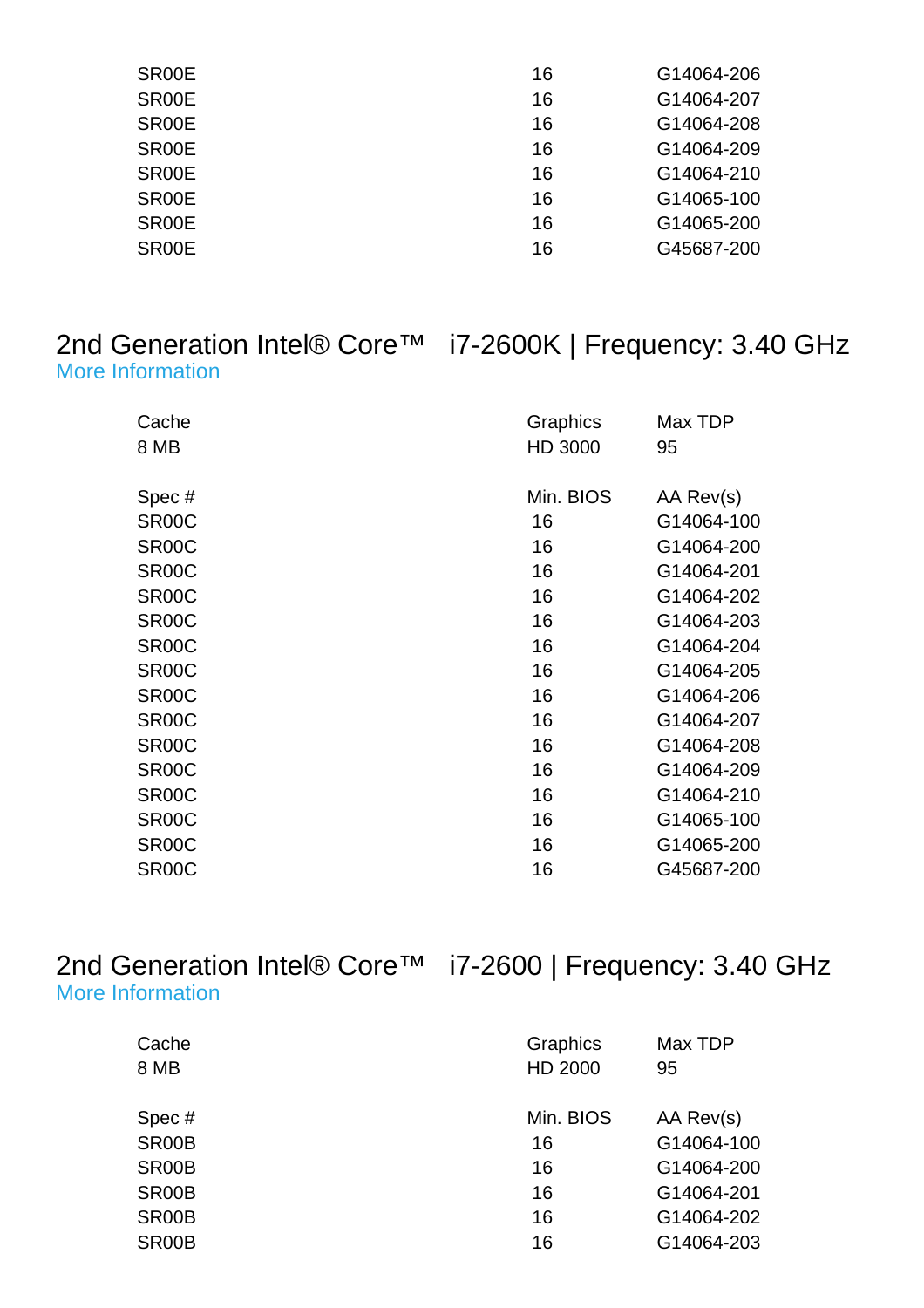| SR <sub>00</sub> B | 16 | G14064-204 |
|--------------------|----|------------|
| SR00B              | 16 | G14064-205 |
| SR00B              | 16 | G14064-206 |
| SR00B              | 16 | G14064-207 |
| SR00B              | 16 | G14064-208 |
| SR00B              | 16 | G14064-209 |
| SR <sub>00</sub> B | 16 | G14064-210 |
| SR <sub>00</sub> B | 16 | G14065-100 |
| SR00B              | 16 | G14065-200 |
| SR00B              | 16 | G45687-200 |
|                    |    |            |

#### 3rd Generation Intel® Core™ i5-3570S | Frequency: 3.10 GHz [More Information](http://ark.intel.com/Product.aspx?spec=SR0T9)

| Cache<br>6 MB | Graphics<br>HD 2500 | Max TDP<br>65 |
|---------------|---------------------|---------------|
| Spec#         | Min. BIOS           | AA Rev(s)     |
| SR0T9         | 42                  | G14064-204    |
| SR0T9         | 42                  | G14064-205    |
| SR0T9         | 42                  | G14064-206    |
| SR0T9         | 42                  | G14064-207    |
| SR0T9         | 42                  | G14064-208    |
| SR0T9         | 42                  | G14064-209    |
| SR0T9         | 42                  | G14064-210    |

3rd Generation Intel® Core™ i5-3570K | Frequency: 3.40 GHz [More Information](http://ark.intel.com/Product.aspx?spec=SR0PM)

| Cache<br>6 MB | Graphics<br>HD 4000 | Max TDP<br>77 |
|---------------|---------------------|---------------|
| Spec#         | Min. BIOS           | AA Rev(s)     |
| <b>SROPM</b>  | 42                  | G14064-204    |
| <b>SR0PM</b>  | 42                  | G14064-205    |
| <b>SR0PM</b>  | 42                  | G14064-206    |
| <b>SROPM</b>  | 38                  | G14064-207    |
| <b>SROPM</b>  | 42                  | G14064-208    |
| <b>SR0PM</b>  | 42                  | G14064-209    |
| <b>SR0PM</b>  | 42                  | G14064-210    |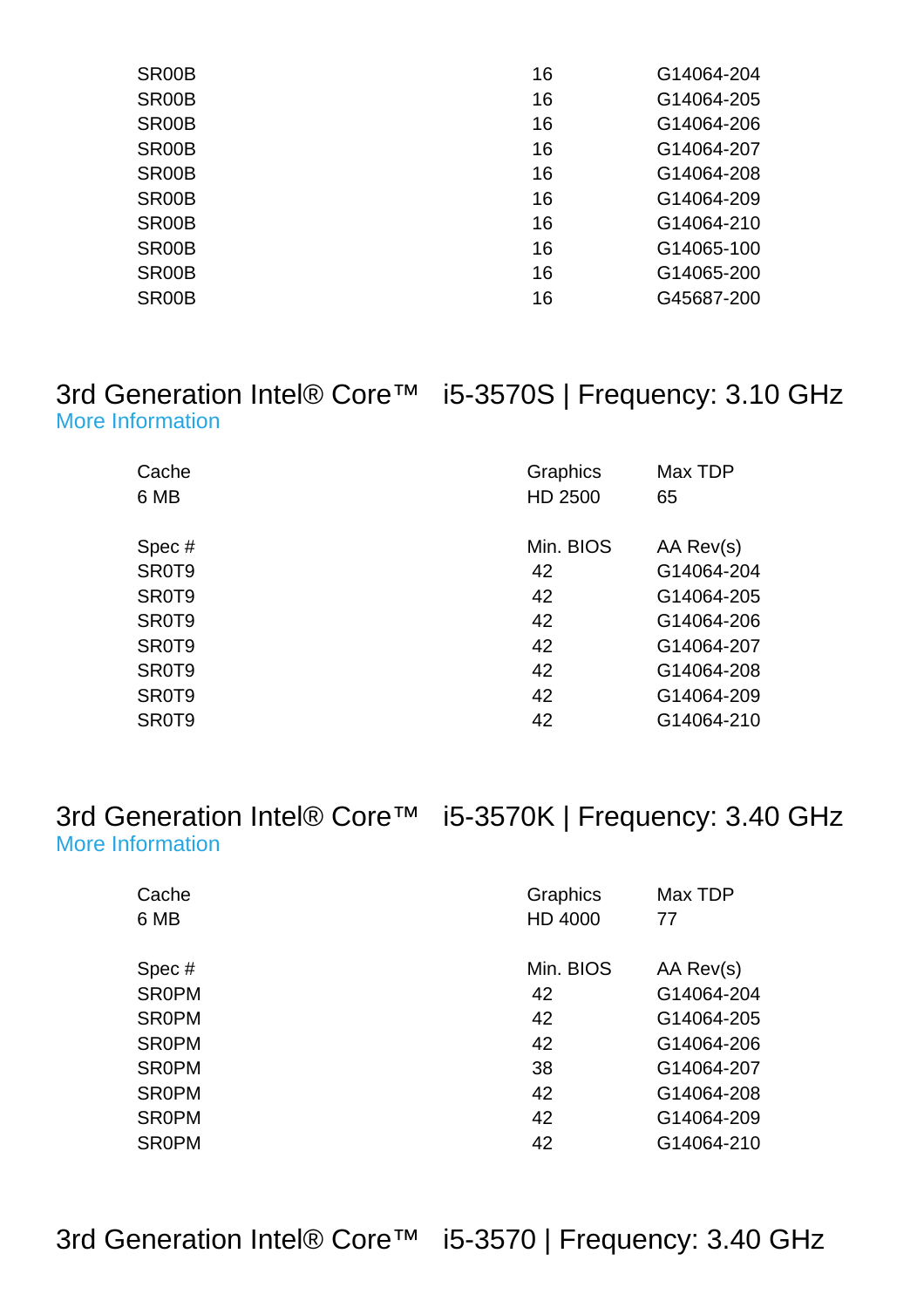#### [More Information](http://ark.intel.com/Product.aspx?spec=SR0T7)

| Cache | Graphics  | Max TDP    |
|-------|-----------|------------|
| 6 MB  | HD 2500   | 77         |
| Spec# | Min. BIOS | AA Rev(s)  |
| SR0T7 | 42        | G14064-204 |
| SR0T7 | 42        | G14064-205 |
| SR0T7 | 42        | G14064-206 |
| SR0T7 | 42        | G14064-207 |
| SR0T7 | 42        | G14064-208 |
| SR0T7 | 42        | G14064-209 |
| SR0T7 | 42        | G14064-210 |

#### 3rd Generation Intel® Core™ i5-3550 | Frequency: 3.30 GHz [More Information](http://ark.intel.com/Product.aspx?spec=SR0P0)

| Cache<br>6 MB                  | Graphics<br>HD 2500 | Max TDP<br>77 |
|--------------------------------|---------------------|---------------|
|                                |                     |               |
| Spec#                          | Min. BIOS           | AA Rev(s)     |
| SR <sub>0</sub> P <sub>0</sub> | 42                  | G14064-204    |
| SR <sub>0</sub> P <sub>0</sub> | 42                  | G14064-205    |
| SR <sub>0</sub> P <sub>0</sub> | 42                  | G14064-206    |
| SR <sub>0</sub> P <sub>0</sub> | 42                  | G14064-207    |
| SR <sub>0</sub> P <sub>0</sub> | 42                  | G14064-208    |
| SR <sub>0</sub> P <sub>0</sub> | 42                  | G14064-209    |
| SR <sub>0</sub> P <sub>0</sub> | 42                  | G14064-210    |

#### 3rd Generation Intel® Core™ i5-3470T | Frequency: 2.90 GHz [More Information](http://ark.intel.com/Product.aspx?spec=SR0RJ)

| Cache        | Graphics  | Max TDP    |
|--------------|-----------|------------|
| 3 MB         | HD 2500   | 35         |
|              |           |            |
| Spec#        | Min. BIOS | AA Rev(s)  |
| <b>SRORJ</b> | 42        | G14064-204 |
| <b>SRORJ</b> | 42        | G14064-205 |
| <b>SR0RJ</b> | 42        | G14064-206 |
| <b>SR0RJ</b> | 42        | G14064-207 |
| <b>SR0RJ</b> | 42        | G14064-208 |
| <b>SR0RJ</b> | 42        | G14064-209 |
| <b>SR0RJ</b> | 42        | G14064-210 |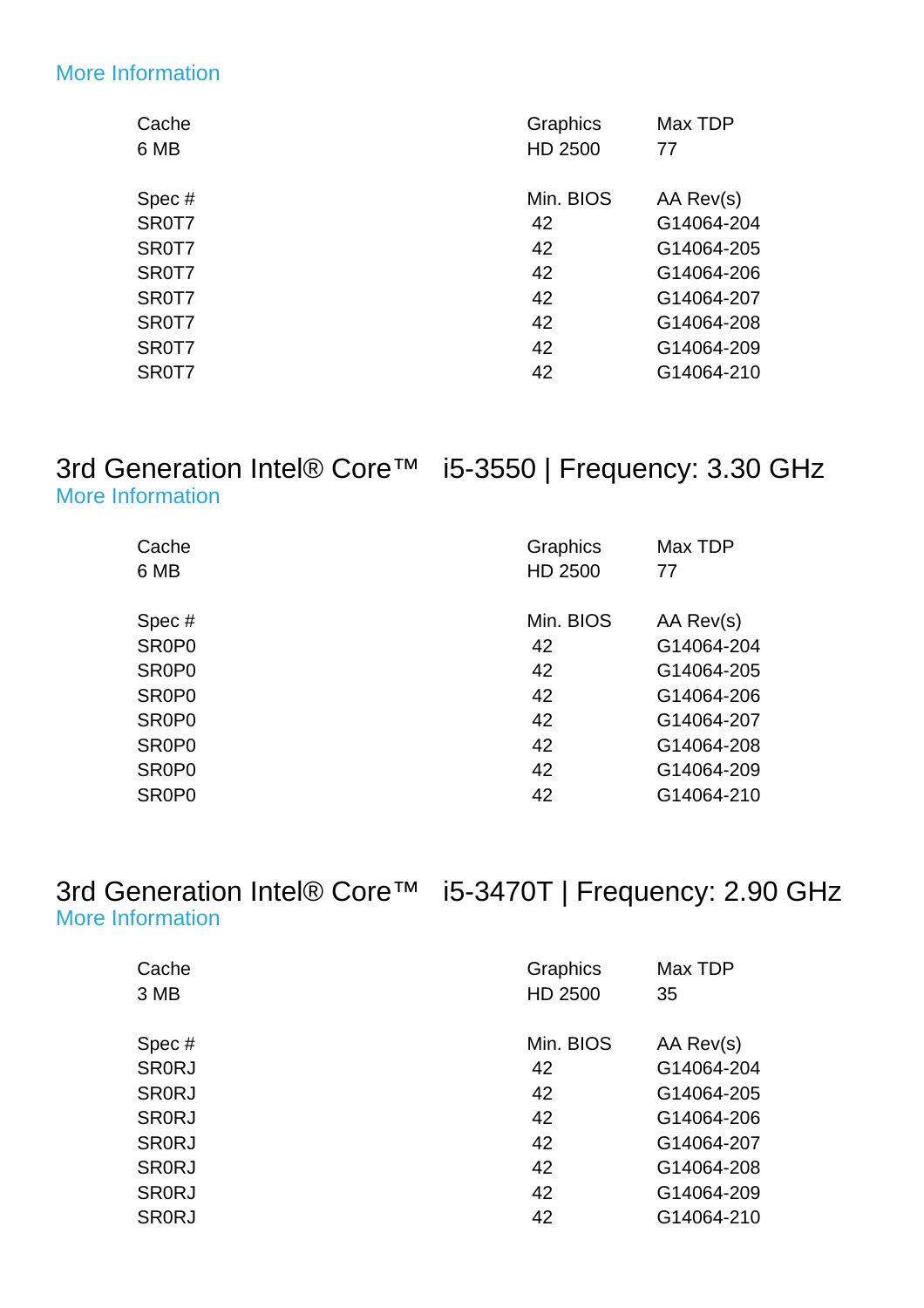3rd Generation Intel® Core™ i5-3470S | Frequency: 2.90 GHz [More Information](http://ark.intel.com/Product.aspx?spec=SR0TA)

| Cache        | Graphics  | Max TDP    |
|--------------|-----------|------------|
| 6 MB         | HD 2500   | 65         |
| Spec#        | Min. BIOS | AA Rev(s)  |
| <b>SR0TA</b> | 42        | G14064-204 |
| <b>SR0TA</b> | 42        | G14064-205 |
| <b>SR0TA</b> | 42        | G14064-206 |
| <b>SR0TA</b> | 42        | G14064-207 |
| <b>SR0TA</b> | 42        | G14064-208 |
| <b>SR0TA</b> | 42        | G14064-209 |
| <b>SR0TA</b> | 42        | G14064-210 |

3rd Generation Intel® Core™ i5-3470 | Frequency: 3.20 GHz [More Information](http://ark.intel.com/Product.aspx?spec=SR0T8)

| Cache | Graphics  | Max TDP    |
|-------|-----------|------------|
| 6 MB  | HD 2500   | 77         |
| Spec# | Min. BIOS | AA Rev(s)  |
| SR0T8 | 42        | G14064-204 |
| SR0T8 | 42        | G14064-205 |
| SR0T8 | 42        | G14064-206 |
| SR0T8 | 42        | G14064-207 |
| SR0T8 | 42        | G14064-208 |
| SR0T8 | 42        | G14064-209 |
| SR0T8 | 42        | G14064-210 |

3rd Generation Intel® Core™ i5-3450S | Frequency: 2.80 GHz [More Information](http://ark.intel.com/Product.aspx?spec=SR0P2)

| Cache                          | Graphics  | Max TDP    |
|--------------------------------|-----------|------------|
| 6 MB                           | HD 2500   | 65         |
|                                |           |            |
| Spec #                         | Min. BIOS | AA Rev(s)  |
| SR0P2                          | 42        | G14064-204 |
| SR0P2                          | 42        | G14064-205 |
| SR0P2                          | 42        | G14064-206 |
| SR0P2                          | 42        | G14064-207 |
| SR <sub>0</sub> P <sub>2</sub> | 42        | G14064-208 |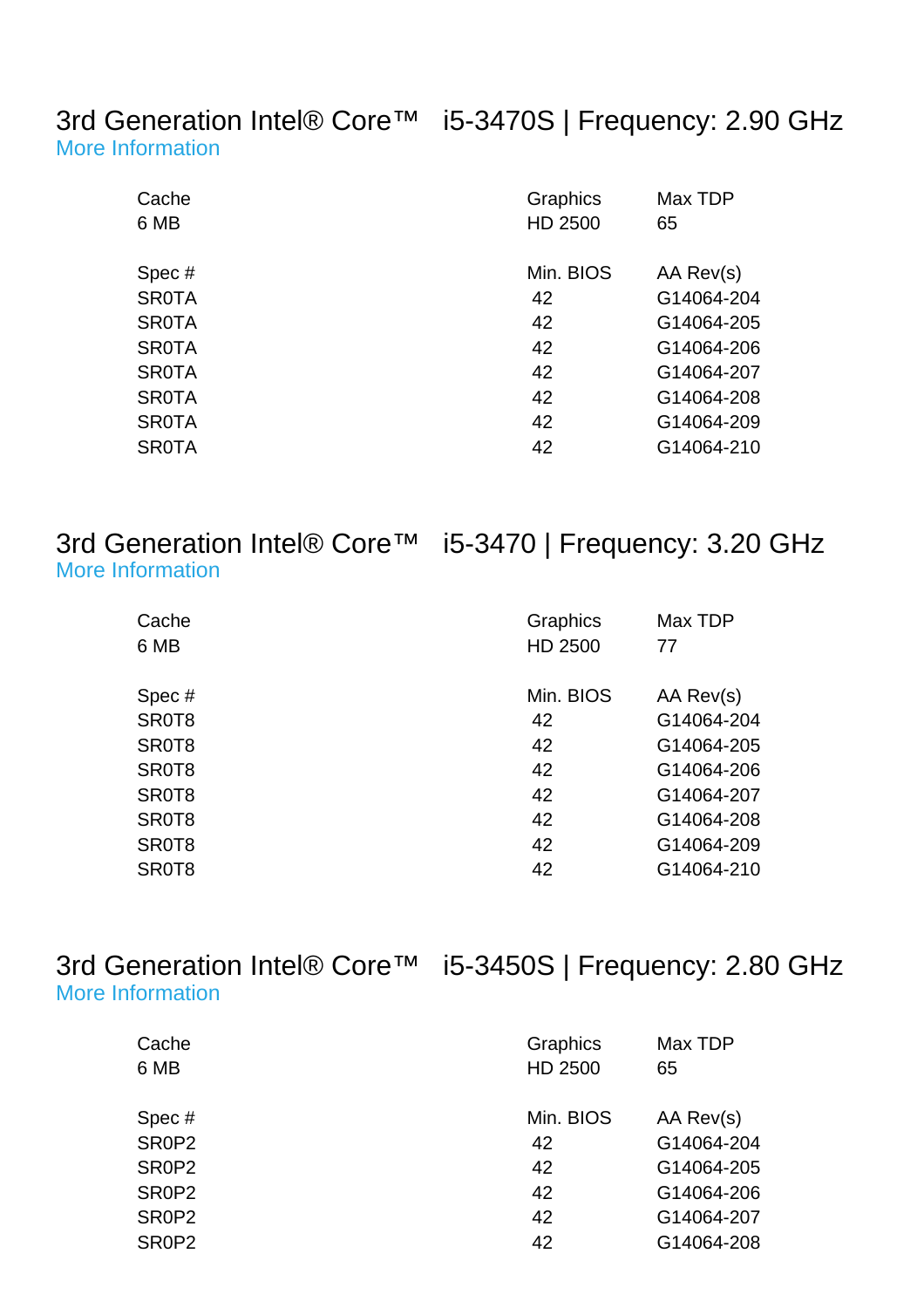| SR0P2 | 42 | G14064-209 |
|-------|----|------------|
| SR0P2 | 42 | G14064-210 |

#### 3rd Generation Intel® Core™ i5-3450 | Frequency: 3.10 GHz [More Information](http://ark.intel.com/Product.aspx?spec=SR0PF)

| Cache        | Graphics  | Max TDP    |
|--------------|-----------|------------|
| 6 MB         | HD 2500   | 77         |
|              |           |            |
| Spec#        | Min. BIOS | AA Rev(s)  |
| <b>SROPF</b> | 42        | G14064-204 |
| <b>SROPF</b> | 42        | G14064-205 |
| <b>SROPF</b> | 42        | G14064-206 |
| <b>SROPF</b> | 42        | G14064-207 |
| <b>SROPF</b> | 42        | G14064-208 |
| <b>SROPF</b> | 42        | G14064-209 |
| <b>SROPF</b> | 42        | G14064-210 |

#### 3rd Generation Intel® Core™ i5-3350P | Frequency: 3.10 GHz [More Information](http://ark.intel.com/Product.aspx?spec=SR0WS)

| Cache                         | Graphics  | Max TDP    |
|-------------------------------|-----------|------------|
| 6 MB                          | <b>No</b> | 77         |
|                               |           |            |
| Spec#                         | Min. BIOS | AA Rev(s)  |
| <b>SROWS</b>                  | 42        | G14064-204 |
| <b>SROWS</b>                  | 42        | G14064-205 |
| <b>SROWS</b>                  | 42        | G14064-206 |
| <b>SROWS</b>                  | 42        | G14064-207 |
| <b>SROWS</b>                  | 42        | G14064-208 |
| <b>SROWS</b>                  | 42        | G14064-209 |
| <b>SROWS</b>                  | 42        | G14064-210 |
| Add-in graphics card required |           |            |

#### 3rd Generation Intel® Core™ i5-3340S | Frequency: 2.80 GHz [More Information](http://ark.intel.com/Product.aspx?spec=SR0YH)

| Cache                 | Graphics  | Max TDP                 |
|-----------------------|-----------|-------------------------|
| 6 MB                  | HD 2500   | 65                      |
| Spec#<br><b>SR0YH</b> | Min. BIOS | AA Rev(s)<br>G14064-204 |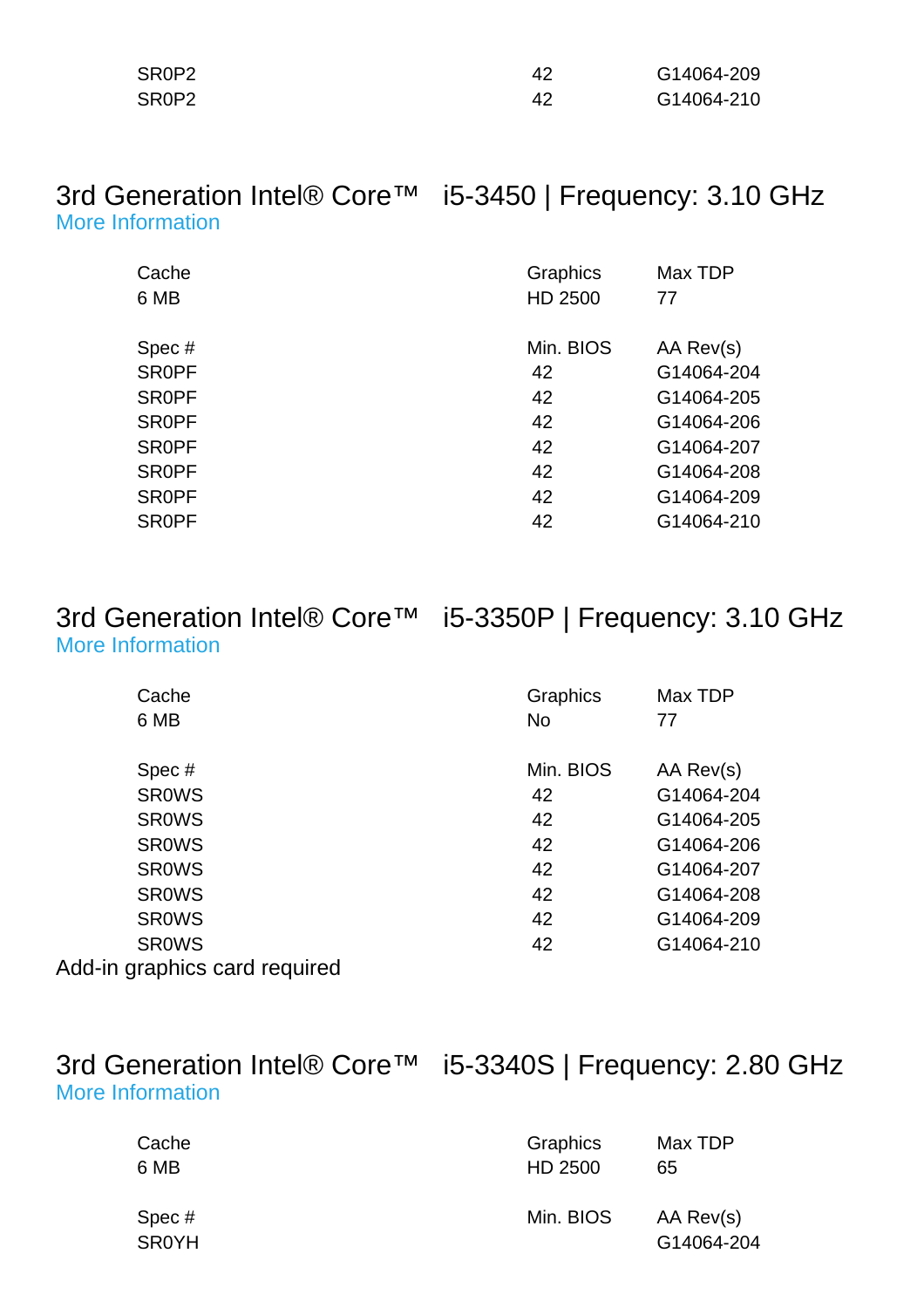| <b>SR0YH</b> | G14064-205 |
|--------------|------------|
| <b>SR0YH</b> | G14064-206 |
| <b>SR0YH</b> | G14064-207 |
| <b>SROYH</b> | G14064-208 |
| <b>SROYH</b> | G14064-209 |
| <b>SR0YH</b> | G14064-210 |

#### 3rd Generation Intel® Core™ i5-3340 | Frequency: 3.10 GHz [More Information](http://ark.intel.com/Product.aspx?spec=SR0YZ)

| Cache<br>6 MB      | Graphics<br>HD 2500 | Max TDP<br>77 |
|--------------------|---------------------|---------------|
| Spec#              | Min. BIOS           | AA Rev(s)     |
| <b>SR0YZ</b>       |                     | G14064-204    |
| SR <sub>0</sub> YZ |                     | G14064-205    |
| <b>SROYZ</b>       |                     | G14064-206    |
| <b>SROYZ</b>       |                     | G14064-207    |
| SR <sub>0</sub> YZ |                     | G14064-208    |
| <b>SROYZ</b>       |                     | G14064-209    |
| <b>SR0YZ</b>       |                     | G14064-210    |

#### 3rd Generation Intel® Core™ i5-3330 | Frequency: 3.00 GHz [More Information](http://ark.intel.com/Product.aspx?spec=SR0RQ)

| Cache<br>6 MB | Graphics<br>HD 2500 | Max TDP<br>77 |
|---------------|---------------------|---------------|
| Spec#         | Min. BIOS           | AA Rev(s)     |
| <b>SR0RQ</b>  | 42                  | G14064-204    |
| <b>SR0RQ</b>  | 42                  | G14064-205    |
| <b>SR0RQ</b>  | 42                  | G14064-206    |
| <b>SR0RQ</b>  | 42                  | G14064-207    |
| <b>SRORQ</b>  | 42                  | G14064-208    |
| <b>SR0RQ</b>  | 42                  | G14064-209    |
| <b>SRORQ</b>  | 42                  | G14064-210    |

#### 2nd Generation Intel® Core™ i5-2550K | Frequency: 3.40 GHz [More Information](http://ark.intel.com/Product.aspx?spec=SR0QH)

| Cache | Graphics | Max TDP |
|-------|----------|---------|
| 6 MB  | No       | 95      |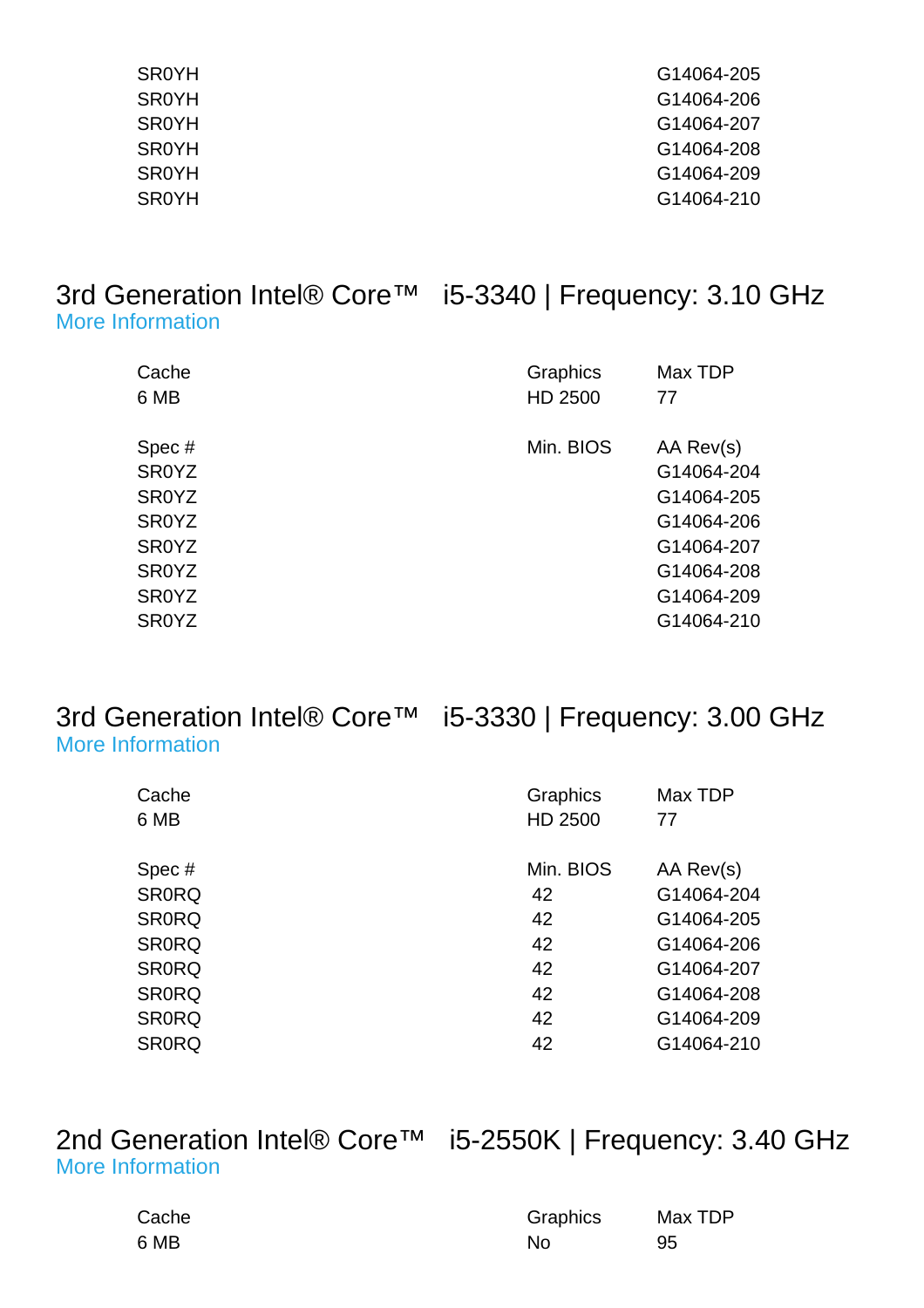| Spec#                  | Min. BIOS | AA Rev(s)  |
|------------------------|-----------|------------|
| <b>SR0QH</b>           | 16        | G14064-100 |
| <b>SR0QH</b>           | 16        | G14064-200 |
| <b>SR0QH</b>           | 16        | G14064-201 |
| <b>SR0QH</b>           | 16        | G14064-202 |
| <b>SR0QH</b>           | 16        | G14064-203 |
| <b>SR0QH</b>           | 16        | G14064-204 |
| <b>SR0QH</b>           | 16        | G14064-205 |
| <b>SR0QH</b>           | 16        | G14064-206 |
| <b>SR0QH</b>           | 16        | G14064-207 |
| <b>SR0QH</b>           | 16        | G14064-208 |
| <b>SR0QH</b>           | 16        | G14064-209 |
| <b>SR0QH</b>           | 16        | G14064-210 |
| <b>SR0QH</b>           | 16        | G14065-100 |
| <b>SR0QH</b>           | 16        | G14065-200 |
| <b>SR0QH</b>           | 16        | G45687-200 |
| aronbioo oord roquirod |           |            |

Add-in graphics card required

### 2nd Generation Intel® Core™ i5-2500S | Frequency: 2.70 GHz [More Information](http://ark.intel.com/Product.aspx?spec=SR009)

| Cache<br>6 MB | Graphics<br>HD 2000 | Max TDP<br>65 |
|---------------|---------------------|---------------|
| Spec#         | Min. BIOS           | AA Rev(s)     |
| <b>SR009</b>  | 16                  | G14064-100    |
| <b>SR009</b>  | 16                  | G14064-200    |
| <b>SR009</b>  | 16                  | G14064-201    |
| <b>SR009</b>  | 16                  | G14064-202    |
| <b>SR009</b>  | 16                  | G14064-203    |
| <b>SR009</b>  | 16                  | G14064-204    |
| <b>SR009</b>  | 16                  | G14064-205    |
| <b>SR009</b>  | 16                  | G14064-206    |
| <b>SR009</b>  | 16                  | G14064-207    |
| <b>SR009</b>  | 16                  | G14064-208    |
| <b>SR009</b>  | 16                  | G14064-209    |
| <b>SR009</b>  | 16                  | G14064-210    |
| <b>SR009</b>  | 16                  | G14065-100    |
| <b>SR009</b>  | 16                  | G14065-200    |
| <b>SR009</b>  | 16                  | G45687-200    |

2nd Generation Intel® Core™ i5-2500K | Frequency: 3.30 GHz [More Information](http://ark.intel.com/Product.aspx?spec=SR008)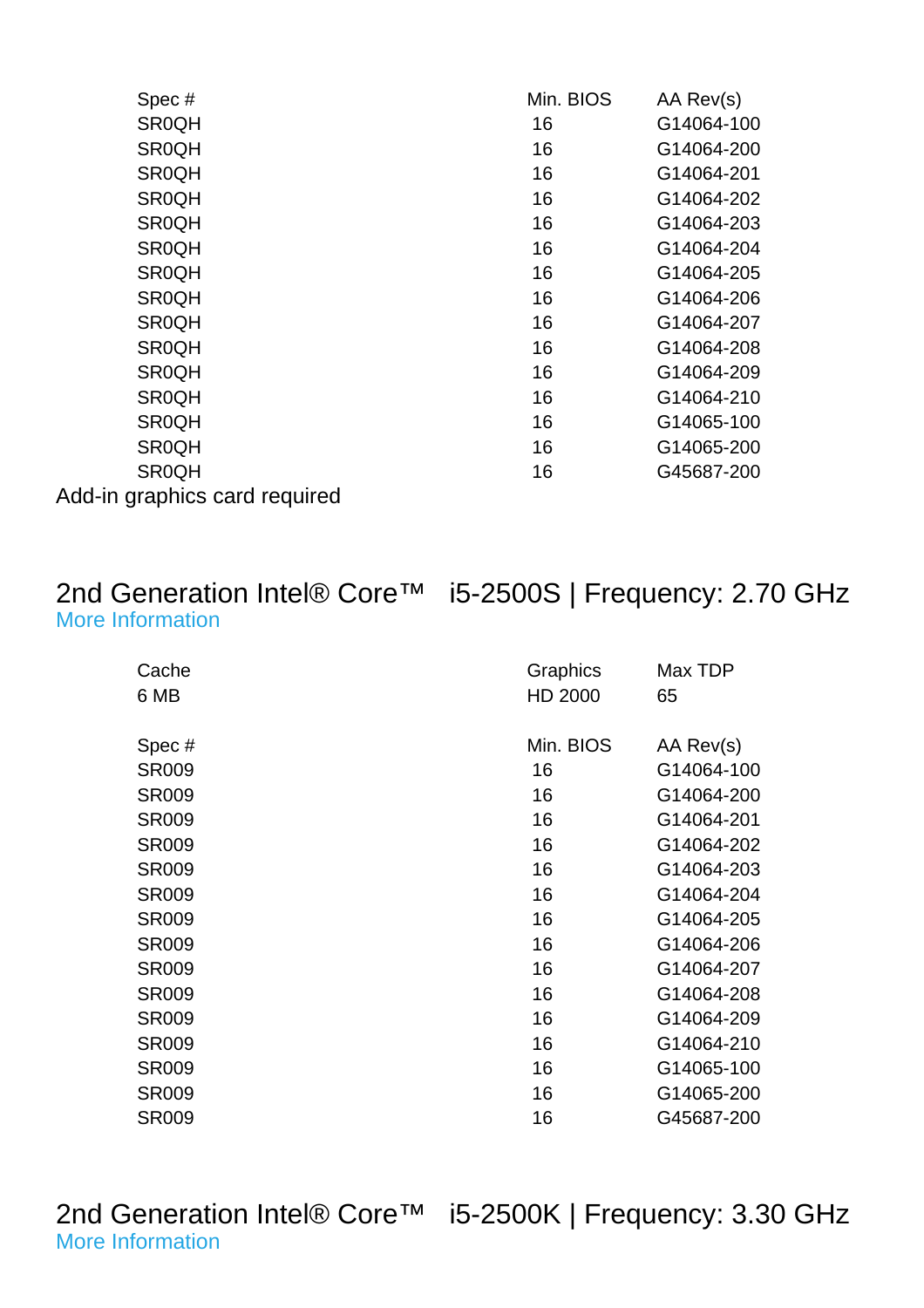| Cache        | Graphics  | Max TDP    |
|--------------|-----------|------------|
| 6 MB         | HD 3000   | 95         |
|              |           |            |
| Spec#        | Min. BIOS | AA Rev(s)  |
| <b>SR008</b> | 16        | G14064-100 |
| <b>SR008</b> | 16        | G14064-200 |
| <b>SR008</b> | 16        | G14064-201 |
| <b>SR008</b> | 16        | G14064-202 |
| <b>SR008</b> | 16        | G14064-203 |
| <b>SR008</b> | 16        | G14064-204 |
| <b>SR008</b> | 16        | G14064-205 |
| <b>SR008</b> | 16        | G14064-206 |
| <b>SR008</b> | 16        | G14064-207 |
| <b>SR008</b> | 16        | G14064-208 |
| <b>SR008</b> | 16        | G14064-209 |
| <b>SR008</b> | 16        | G14064-210 |
| <b>SR008</b> | 16        | G14065-100 |
| <b>SR008</b> | 16        | G14065-200 |
| <b>SR008</b> | 16        | G45687-200 |
|              |           |            |

#### 2nd Generation Intel® Core™ i5-2500 | Frequency: 3.30 GHz [More Information](http://ark.intel.com/Product.aspx?spec=SR00T)

| Cache<br>6 MB      | Graphics<br>HD 2000 | Max TDP<br>95 |
|--------------------|---------------------|---------------|
| Spec#              | Min. BIOS           | AA Rev(s)     |
| SR00T              | 16                  | G14064-100    |
| SR00T              | 16                  | G14064-200    |
| SR <sub>00</sub> T | 16                  | G14064-201    |
| SR00T              | 16                  | G14064-202    |
| SR <sub>00</sub> T | 16                  | G14064-203    |
| SR00T              | 16                  | G14064-204    |
| SR00T              | 16                  | G14064-205    |
| SR00T              | 16                  | G14064-206    |
| SR00T              | 16                  | G14064-207    |
| SR00T              | 16                  | G14064-208    |
| SR00T              | 16                  | G14064-209    |
| SR00T              | 16                  | G14064-210    |
| SR00T              | 16                  | G14065-100    |
| SR00T              | 16                  | G14065-200    |
| SR00T              | 16                  | G45687-200    |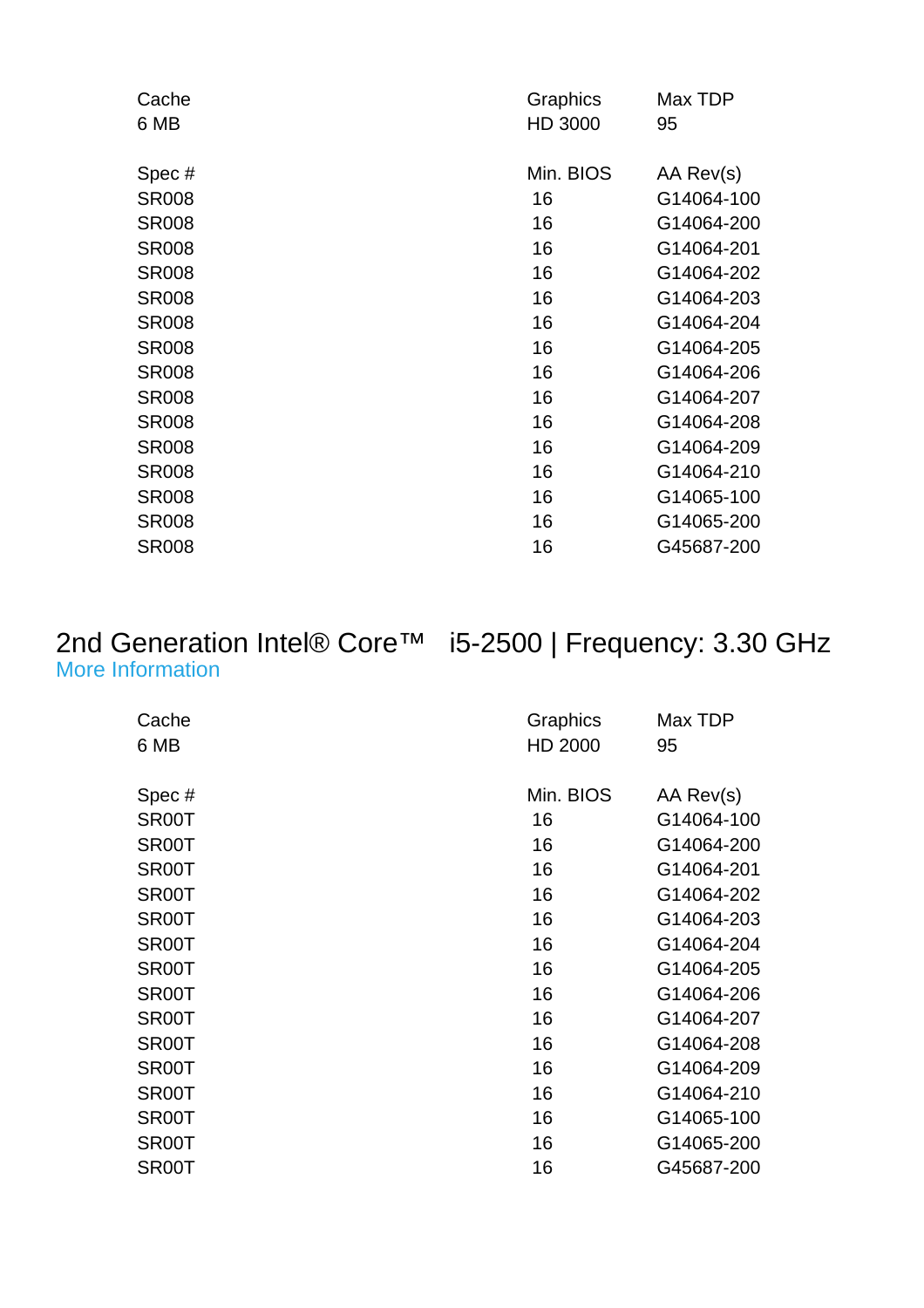#### 2nd Generation Intel® Core™ i5-2450P | Frequency: 3.20 GHz [More Information](http://ark.intel.com/Product.aspx?spec=SR0G1)

| Cache<br>6 MB                                                             | Graphics<br>No        | Max TDP<br>95                         |
|---------------------------------------------------------------------------|-----------------------|---------------------------------------|
| Spec#<br>SR <sub>0</sub> G <sub>1</sub><br>SR <sub>0</sub> G <sub>1</sub> | Min. BIOS<br>16<br>16 | AA Rev(s)<br>G14064-100<br>G14064-200 |
| SR <sub>0</sub> G <sub>1</sub>                                            | 16                    | G14064-201                            |
| SR <sub>0</sub> G <sub>1</sub>                                            | 16                    | G14064-202                            |
| SR <sub>0</sub> G <sub>1</sub>                                            | 16                    | G14064-203                            |
| SR <sub>0</sub> G <sub>1</sub>                                            | 16                    | G14064-204                            |
| SR <sub>0</sub> G <sub>1</sub>                                            | 16                    | G14064-205                            |
| SR <sub>0</sub> G <sub>1</sub>                                            | 16                    | G14064-206                            |
| SR <sub>0</sub> G <sub>1</sub>                                            | 16                    | G14064-207                            |
| SR <sub>0</sub> G <sub>1</sub>                                            | 16                    | G14064-208                            |
| SR <sub>0</sub> G <sub>1</sub>                                            | 16                    | G14064-209                            |
| SR <sub>0</sub> G <sub>1</sub>                                            | 16                    | G14064-210                            |
| SR <sub>0</sub> G <sub>1</sub>                                            | 16                    | G14065-100                            |
| SR <sub>0</sub> G <sub>1</sub>                                            | 16                    | G14065-200                            |
| SR <sub>0</sub> G <sub>1</sub>                                            | 16                    | G45687-200                            |
| Add-in graphics card required                                             |                       |                                       |

# 2nd Generation Intel® Core™ i5-2405S | Frequency: 2.50 GHz

[More Information](http://ark.intel.com/Product.aspx?spec=SR0BB)

| Cache<br>6 MB | Graphics<br>HD 3000 | Max TDP<br>65 |
|---------------|---------------------|---------------|
|               |                     |               |
| Spec#         | Min. BIOS           | AA Rev(s)     |
| <b>SR0BB</b>  | 16                  | G14064-100    |
| <b>SR0BB</b>  | 16                  | G14064-200    |
| SR0BB         | 16                  | G14064-201    |
| SR0BB         | 16                  | G14064-202    |
| <b>SR0BB</b>  | 16                  | G14064-203    |
| <b>SR0BB</b>  | 16                  | G14064-204    |
| SR0BB         | 16                  | G14064-205    |
| <b>SR0BB</b>  | 16                  | G14064-206    |
| <b>SR0BB</b>  | 16                  | G14064-207    |
| SR0BB         | 16                  | G14064-208    |
| SR0BB         | 16                  | G14064-209    |
| SR0BB         | 16                  | G14064-210    |
| SR0BB         | 16                  | G14065-100    |
| SR0BB         | 16                  | G14065-200    |
| <b>SR0BB</b>  | 16                  | G45687-200    |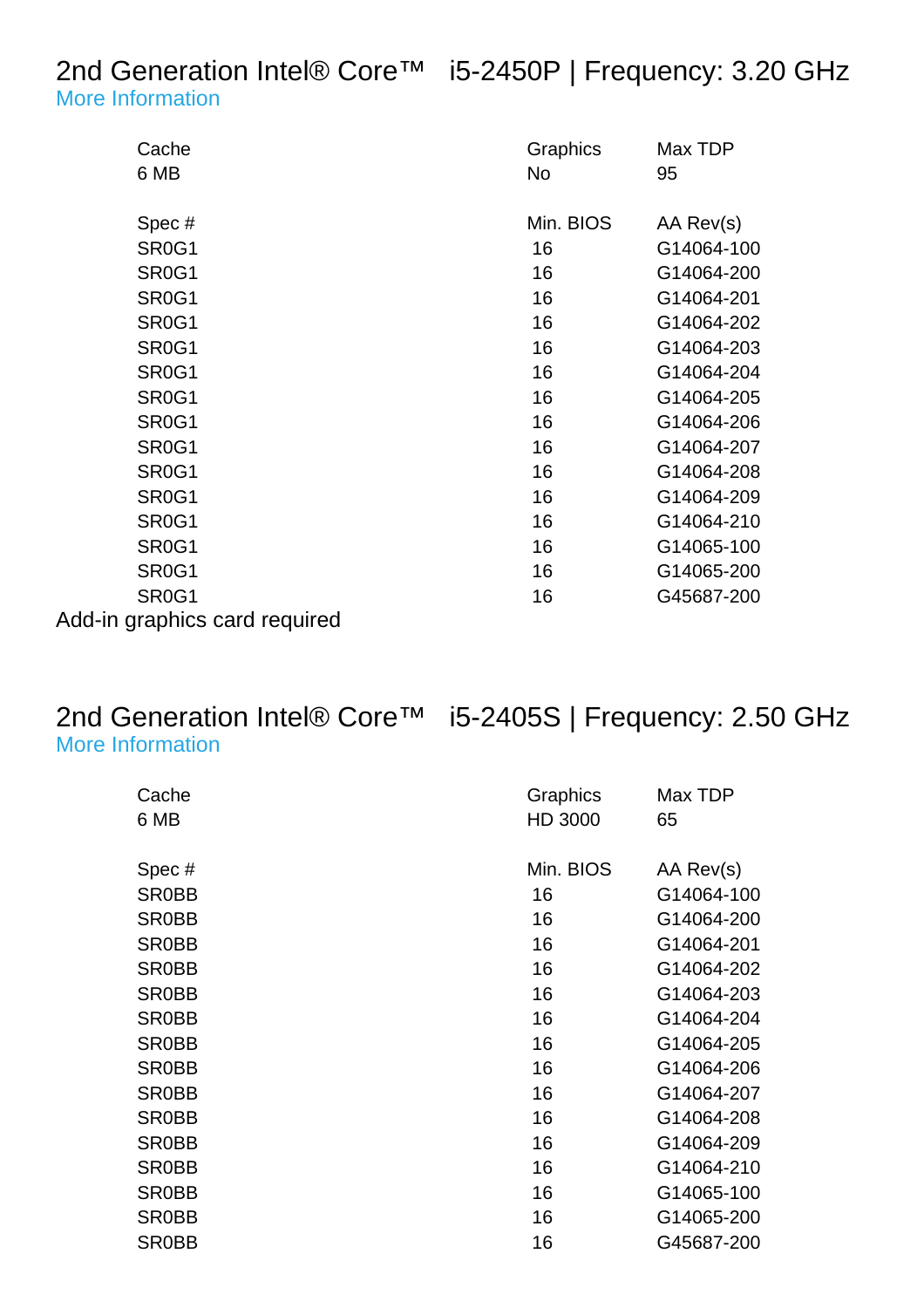#### 2nd Generation Intel® Core™ i5-2400S | Frequency: 2.50 GHz [More Information](http://ark.intel.com/Product.aspx?spec=SR00S)

| Cache<br>6 MB      | Graphics<br>HD 2000 | Max TDP<br>65 |
|--------------------|---------------------|---------------|
| Spec#              | Min. BIOS           | AA Rev(s)     |
| <b>SR00S</b>       | 16                  | G14064-100    |
| SR <sub>00</sub> S | 16                  | G14064-200    |
| SR <sub>00</sub> S | 16                  | G14064-201    |
| SR <sub>00</sub> S | 16                  | G14064-202    |
| <b>SR00S</b>       | 16                  | G14064-203    |
| SR <sub>00</sub> S | 16                  | G14064-204    |
| <b>SR00S</b>       | 16                  | G14064-205    |
| <b>SR00S</b>       | 16                  | G14064-206    |
| <b>SR00S</b>       | 16                  | G14064-207    |
| SR <sub>00</sub> S | 16                  | G14064-208    |
| SR <sub>00</sub> S | 16                  | G14064-209    |
| SR <sub>00</sub> S | 16                  | G14064-210    |
| <b>SR00S</b>       | 16                  | G14065-100    |
| <b>SR00S</b>       | 16                  | G14065-200    |
| <b>SR00S</b>       | 16                  | G45687-200    |

## 2nd Generation Intel® Core™ i5-2400 | Frequency: 3.10 GHz

|  | <b>More Information</b> |
|--|-------------------------|
|  |                         |

| Cache              | Graphics  | Max TDP    |
|--------------------|-----------|------------|
| 6 MB               | HD 2000   | 95         |
| Spec#              | Min. BIOS | AA Rev(s)  |
| SR <sub>00</sub> Q |           |            |
|                    | 16        | G14064-100 |
| SR <sub>00</sub> Q | 16        | G14064-200 |
| SR <sub>00</sub> Q | 16        | G14064-201 |
| SR <sub>00</sub> Q | 16        | G14064-202 |
| SR <sub>00</sub> Q | 16        | G14064-203 |
| SR <sub>00</sub> Q | 16        | G14064-204 |
| SR <sub>00</sub> Q | 16        | G14064-205 |
| SR00Q              | 16        | G14064-206 |
| SR <sub>00</sub> Q | 16        | G14064-207 |
| SR <sub>00</sub> Q | 16        | G14064-208 |
| SR <sub>00</sub> Q | 16        | G14064-209 |
| SR <sub>00</sub> Q | 16        | G14064-210 |
| SR <sub>00</sub> Q | 16        | G14065-100 |
| SR <sub>00</sub> Q | 16        | G14065-200 |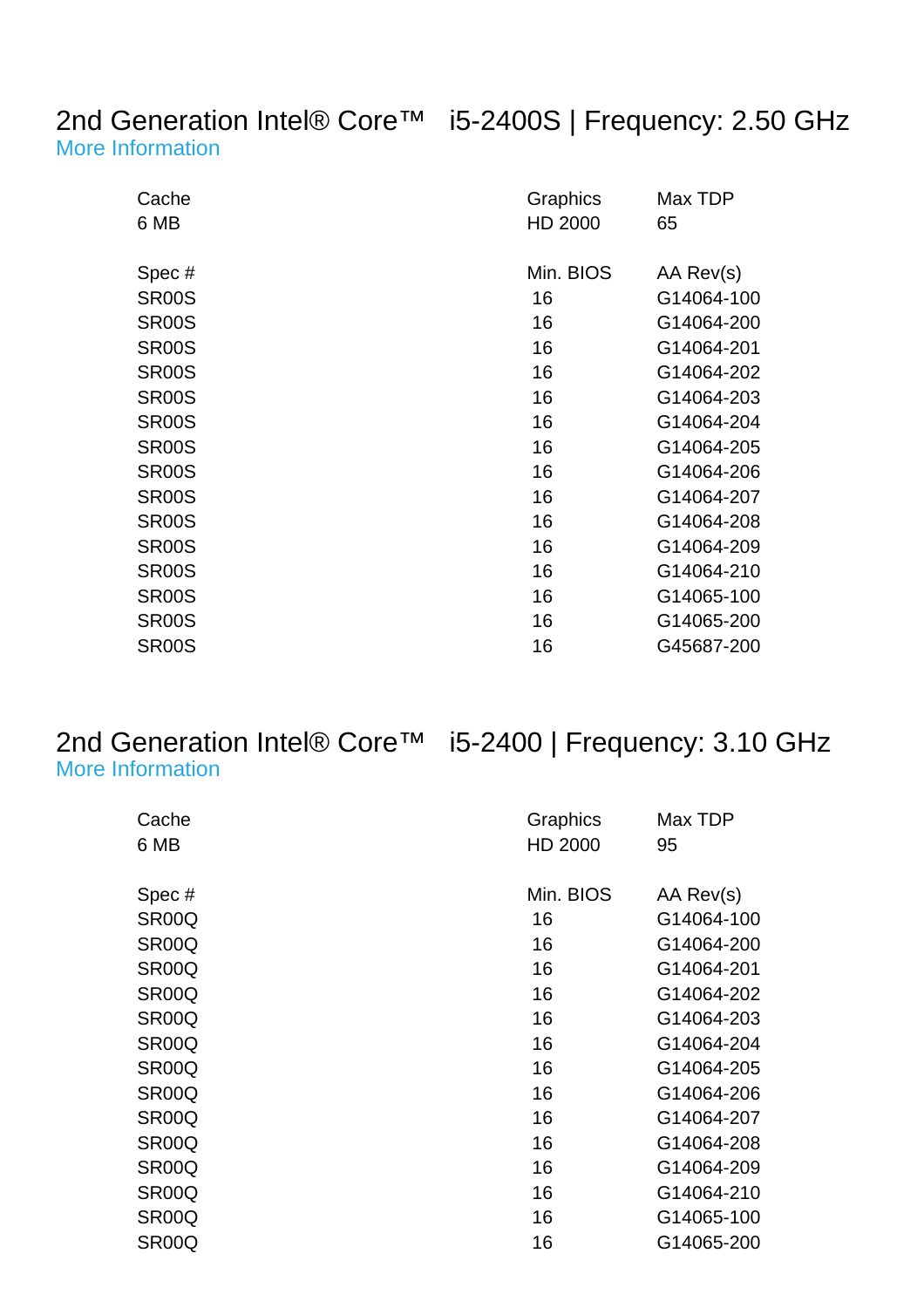#### 2nd Generation Intel® Core™ i5-2380P | Frequency: 3.10 GHz [More Information](http://ark.intel.com/Product.aspx?spec=SR0G2)

| Cache                          | Graphics  | Max TDP    |
|--------------------------------|-----------|------------|
| 6 MB                           | No        | 95         |
|                                |           |            |
| Spec#                          | Min. BIOS | AA Rev(s)  |
| SR <sub>0</sub> G <sub>2</sub> | 16        | G14064-100 |
| SR <sub>0</sub> G <sub>2</sub> | 16        | G14064-200 |
| SR <sub>0</sub> G <sub>2</sub> | 16        | G14064-201 |
| SR <sub>0</sub> G <sub>2</sub> | 16        | G14064-202 |
| SR <sub>0</sub> G <sub>2</sub> | 16        | G14064-203 |
| SR <sub>0</sub> G <sub>2</sub> | 16        | G14064-204 |
| SR <sub>0</sub> G <sub>2</sub> | 16        | G14064-205 |
| SR <sub>0</sub> G <sub>2</sub> | 16        | G14064-206 |
| SR <sub>0</sub> G <sub>2</sub> | 16        | G14064-207 |
| SR <sub>0</sub> G <sub>2</sub> | 16        | G14064-208 |
| SR <sub>0</sub> G <sub>2</sub> | 16        | G14064-209 |
| SR <sub>0</sub> G <sub>2</sub> | 16        | G14064-210 |
| <b>SR0G2</b>                   | 16        | G14065-100 |
| SR <sub>0</sub> G <sub>2</sub> | 16        | G14065-200 |
| SR <sub>0</sub> G <sub>2</sub> | 16        | G45687-200 |
| n aranhice card roquirod       |           |            |

Add-in graphics card required

# [More Information](http://ark.intel.com/Product.aspx?spec=SR02L)

## 2nd Generation Intel® Core™ i5-2320 | Frequency: 3.00 GHz

| Cache              | Graphics  | Max TDP    |
|--------------------|-----------|------------|
| 6 MB               | HD 2000   | 95         |
| Spec#              | Min. BIOS | AA Rev(s)  |
| SR02L              | 16        | G14064-100 |
| SR02L              | 16        | G14064-200 |
| SR02L              | 16        | G14064-201 |
| SR02L              | 16        | G14064-202 |
| SR02L              | 16        | G14064-203 |
| SR02L              | 16        | G14064-204 |
| SR <sub>02</sub> L | 16        | G14064-205 |
| SR02L              | 16        | G14064-206 |
| SR02L              | 16        | G14064-207 |
| SR02L              | 16        | G14064-208 |
| SR <sub>02</sub> L | 16        | G14064-209 |
|                    |           |            |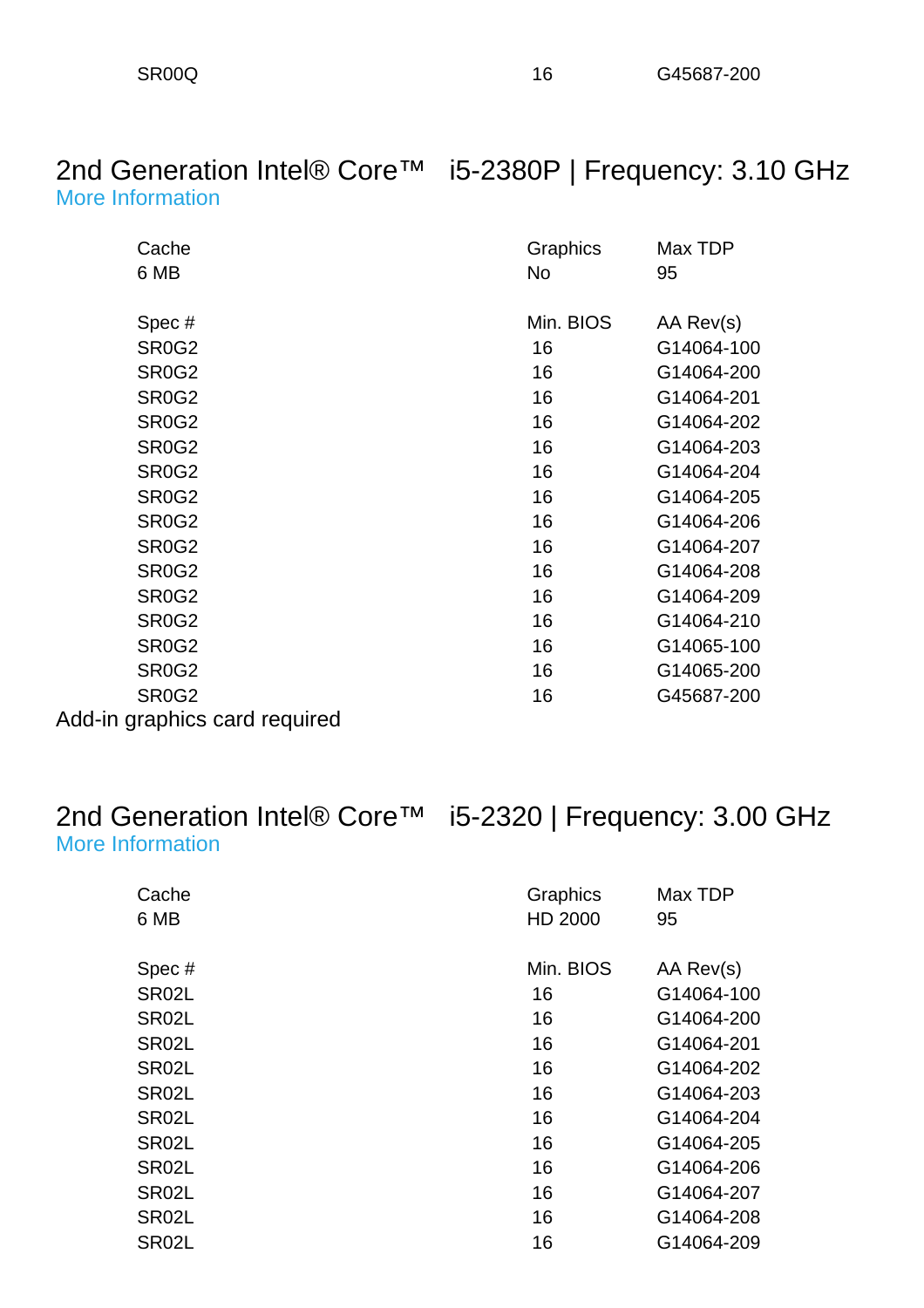| SR02L | 16 | G14064-210 |
|-------|----|------------|
| SR02L | 16 | G14065-100 |
| SR02L | 16 | G14065-200 |
| SR02L | 16 | G45687-200 |

#### 2nd Generation Intel® Core™ i5-2310 | Frequency: 2.90 GHz [More Information](http://ark.intel.com/Product.aspx?spec=SR02K)

| Cache<br>6 MB      | Graphics<br>HD 2000 | Max TDP<br>95 |
|--------------------|---------------------|---------------|
| Spec#              | Min. BIOS           | AA Rev(s)     |
| SR02K              | 16                  | G14064-100    |
| SR02K              | 16                  | G14064-200    |
| SR02K              | 16                  | G14064-201    |
| SR02K              | 16                  | G14064-202    |
| SR02K              | 16                  | G14064-203    |
| SR02K              | 16                  | G14064-204    |
| SR02K              | 16                  | G14064-205    |
| SR02K              | 16                  | G14064-206    |
| SR02K              | 16                  | G14064-207    |
| SR02K              | 16                  | G14064-208    |
| SR02K              | 16                  | G14064-209    |
| SR <sub>02</sub> K | 16                  | G14064-210    |
| SR02K              | 16                  | G14065-100    |
| SR02K              | 16                  | G14065-200    |
| SR02K              | 16                  | G45687-200    |

#### 2nd Generation Intel® Core™ i5-2300 | Frequency: 2.80 GHz [More Information](http://ark.intel.com/Product.aspx?spec=SR00D)

| Cache<br>6 MB      | Graphics<br>HD 2000 | Max TDP<br>95 |
|--------------------|---------------------|---------------|
| Spec#              | Min. BIOS           | AA Rev(s)     |
| SR00D              | 16                  | G14064-100    |
| SR <sub>00</sub> D | 16                  | G14064-200    |
| SR <sub>00</sub> D | 16                  | G14064-201    |
| SR <sub>00</sub> D | 16                  | G14064-202    |
| SR <sub>00</sub> D | 16                  | G14064-203    |
| SR <sub>00</sub> D | 16                  | G14064-204    |
| SR <sub>00</sub> D | 16                  | G14064-205    |
| SR <sub>00</sub> D | 16                  | G14064-206    |
| SR <sub>00</sub> D | 16                  | G14064-207    |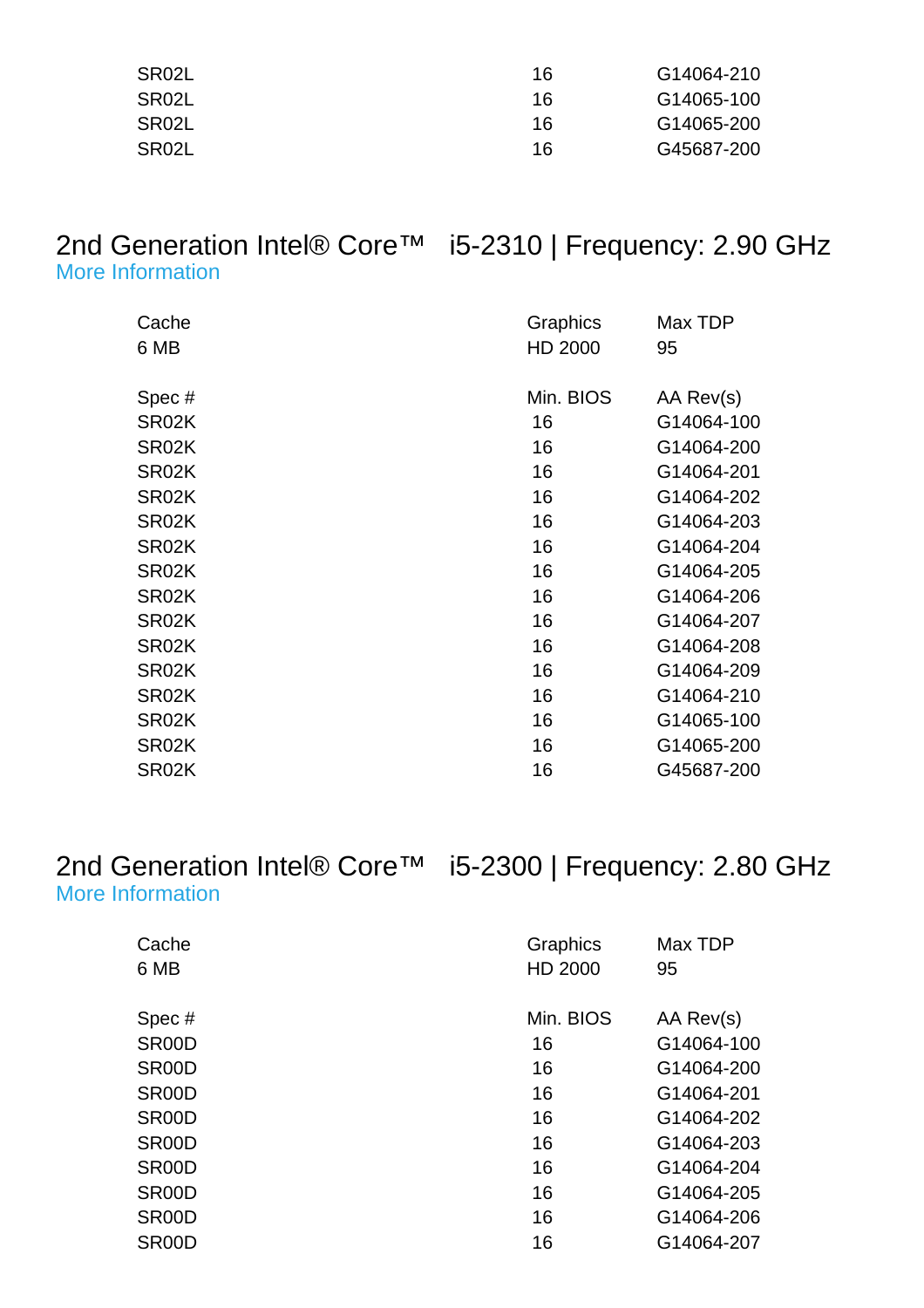| SR <sub>00</sub> D | 16 | G14064-208 |
|--------------------|----|------------|
| SR <sub>00</sub> D | 16 | G14064-209 |
| SR <sub>00</sub> D | 16 | G14064-210 |
| SR <sub>00</sub> D | 16 | G14065-100 |
| SR <sub>00</sub> D | 16 | G14065-200 |
| SR <sub>00</sub> D | 16 | G45687-200 |

#### 3rd Generation Intel® Core™ i3-3250 | Frequency: 3.50 GHz [More Information](http://ark.intel.com/Product.aspx?spec=SR0YX)

| Cache<br>3 MB | Graphics<br>HD 2500 | Max TDP<br>55 |
|---------------|---------------------|---------------|
| Spec#         | Min. BIOS           | AA Rev(s)     |
| <b>SR0YX</b>  | 42                  | G14064-204    |
| <b>SROYX</b>  | 42                  | G14064-205    |
| <b>SROYX</b>  | 42                  | G14064-206    |
| <b>SROYX</b>  | 42                  | G14064-207    |
| <b>SR0YX</b>  | 42                  | G14064-208    |
| <b>SR0YX</b>  | 42                  | G14064-209    |
| <b>SROYX</b>  | 42                  | G14064-210    |

#### 3rd Generation Intel® Core™ i3-3245 | Frequency: 3.40 GHz [More Information](http://ark.intel.com/Product.aspx?spec=SR0YL)

| Graphics<br>HD 4000 | Max TDP<br>55 |
|---------------------|---------------|
| Min. BIOS           | AA Rev(s)     |
| 42                  | G14064-204    |
| 42                  | G14064-205    |
| 42                  | G14064-206    |
| 42                  | G14064-207    |
| 42                  | G14064-208    |
| 42                  | G14064-209    |
| 42                  | G14064-210    |
|                     |               |

#### 3rd Generation Intel® Core™ i3-3240 | Frequency: 3.40 GHz [More Information](http://ark.intel.com/Product.aspx?spec=SR0RH)

| Cache | Graphics | Max TDP |
|-------|----------|---------|
| 3 MB  | HD 2500  | -55     |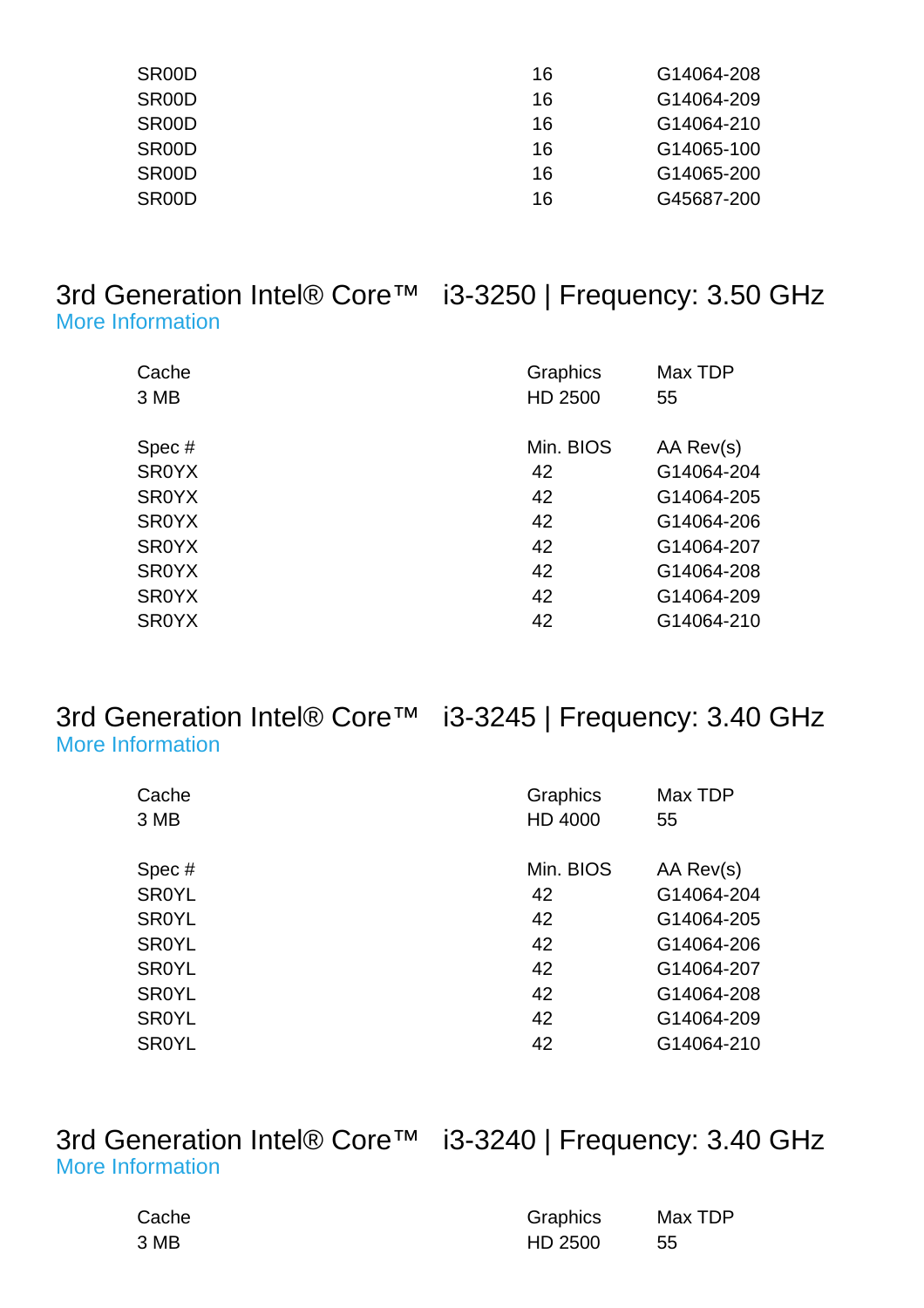| Spec#        | Min. BIOS | AA Rev(s)  |
|--------------|-----------|------------|
| <b>SR0RH</b> | 42        | G14064-204 |
| <b>SR0RH</b> | 42        | G14064-205 |
| <b>SR0RH</b> | 42        | G14064-206 |
| <b>SR0RH</b> | 42        | G14064-207 |
| <b>SR0RH</b> | 42        | G14064-208 |
| <b>SR0RH</b> | 42        | G14064-209 |
| <b>SR0RH</b> | 42        | G14064-210 |
|              |           |            |

### 3rd Generation Intel® Core™ i3-3225 | Frequency: 3.30 GHz [More Information](http://ark.intel.com/Product.aspx?spec=SR0RF)

| Cache<br>3 MB | Graphics<br>HD 4000 | Max TDP<br>55 |
|---------------|---------------------|---------------|
| Spec#         | Min. BIOS           | AA Rev(s)     |
| <b>SRORF</b>  | 42                  | G14064-204    |
| <b>SRORF</b>  | 42                  | G14064-205    |
| <b>SRORF</b>  | 42                  | G14064-206    |
| <b>SRORF</b>  | 42                  | G14064-207    |
| <b>SRORF</b>  | 42                  | G14064-208    |
| <b>SRORF</b>  | 42                  | G14064-209    |
| <b>SRORF</b>  | 42                  | G14064-210    |
|               |                     |               |

3rd Generation Intel® Core™ i3-3220T | Frequency: 2.80 GHz [More Information](http://ark.intel.com/Product.aspx?spec=SR0RE)

| Cache        | Graphics  | Max TDP    |
|--------------|-----------|------------|
| 3 MB         | HD 2500   | 35         |
| Spec#        | Min. BIOS | AA Rev(s)  |
| <b>SRORE</b> | 42        | G14064-204 |
| <b>SRORE</b> | 42        | G14064-205 |
| <b>SRORE</b> | 42        | G14064-206 |
| <b>SRORE</b> | 42        | G14064-207 |
| <b>SRORE</b> | 42        | G14064-208 |
| <b>SRORE</b> | 42        | G14064-209 |
| <b>SRORE</b> | 42        | G14064-210 |

3rd Generation Intel® Core™ i3-3220 | Frequency: 3.30 GHz [More Information](http://ark.intel.com/Product.aspx?spec=SR0RG)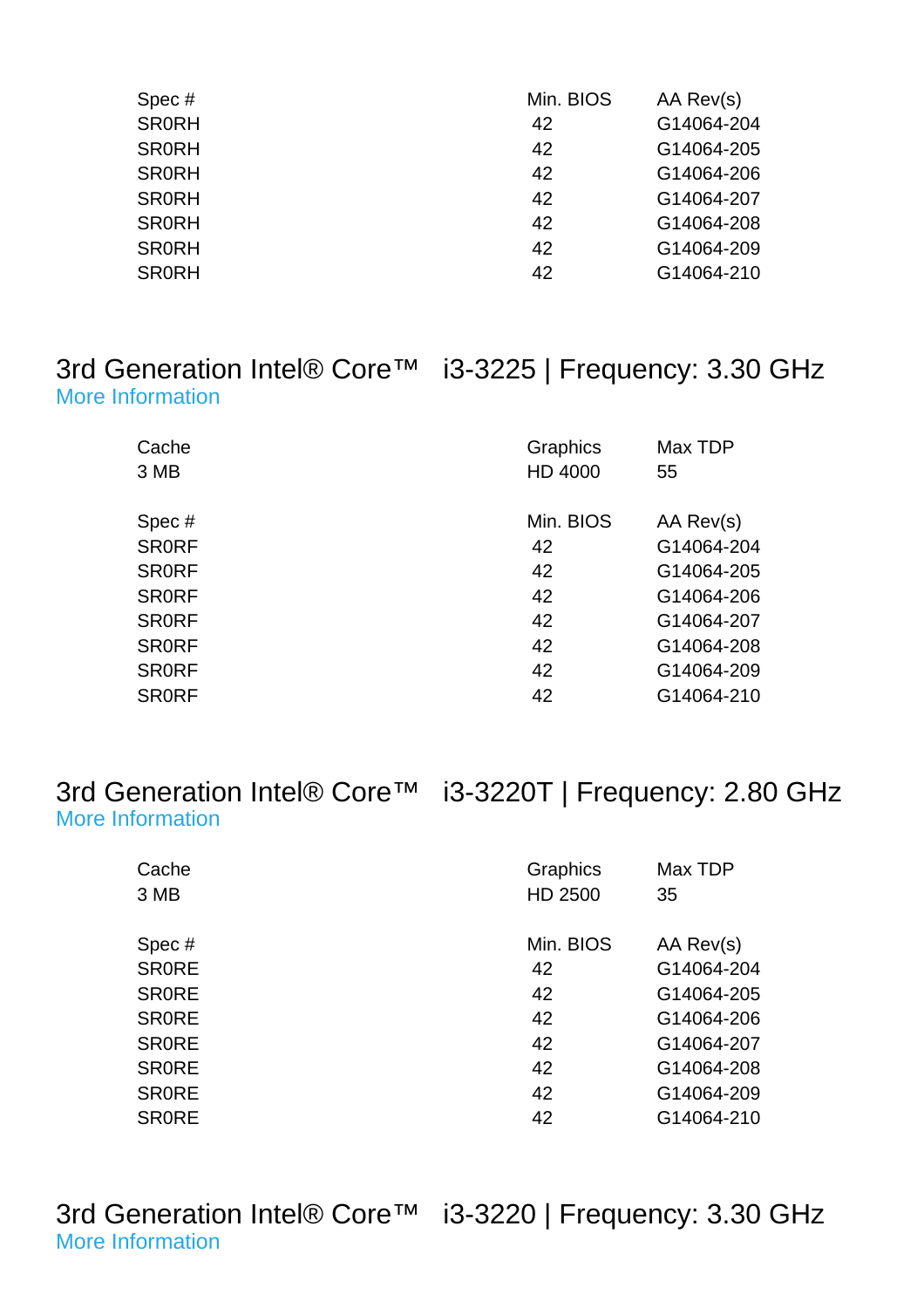| Cache        | Graphics  | Max TDP    |
|--------------|-----------|------------|
| 3 MB         | HD 2500   | 55         |
|              |           |            |
| Spec#        | Min. BIOS | AA Rev(s)  |
| <b>SRORG</b> | 42        | G14064-204 |
| <b>SRORG</b> | 42        | G14064-205 |
| <b>SRORG</b> | 42        | G14064-206 |
| <b>SRORG</b> | 42        | G14064-207 |
| <b>SRORG</b> | 42        | G14064-208 |
| <b>SRORG</b> | 42        | G14064-209 |
| <b>SRORG</b> | 42        | G14064-210 |
|              |           |            |

# 3rd Generation Intel® Core™ i3-3210 | Frequency: 3.20 GHz

[More Information](http://ark.intel.com/Product.aspx?spec=SR0YY)

| Graphics  | Max TDP    |
|-----------|------------|
| HD 2500   | 55         |
| Min. BIOS | AA Rev(s)  |
| 42        | G14064-204 |
| 42        | G14064-205 |
| 42        | G14064-206 |
| 42        | G14064-207 |
| 42        | G14064-208 |
| 42        | G14064-209 |
| 42        | G14064-210 |
|           |            |

#### 2nd Generation Intel® Core™ i3-2130 | Frequency: 3.40 GHz [More Information](http://ark.intel.com/Product.aspx?spec=SR05W)

| Cache<br>3 MB | Graphics<br>HD 2000 | Max TDP<br>65 |
|---------------|---------------------|---------------|
| Spec#         | Min. BIOS           | AA Rev(s)     |
| SR05W         | 16                  | G14064-100    |
| SR05W         | 16                  | G14064-200    |
| SR05W         | 16                  | G14064-201    |
| SR05W         | 16                  | G14064-202    |
| SR05W         | 16                  | G14064-203    |
| SR05W         | 16                  | G14064-204    |
| SR05W         | 16                  | G14064-205    |
| SR05W         | 16                  | G14064-206    |
| SR05W         | 16                  | G14064-207    |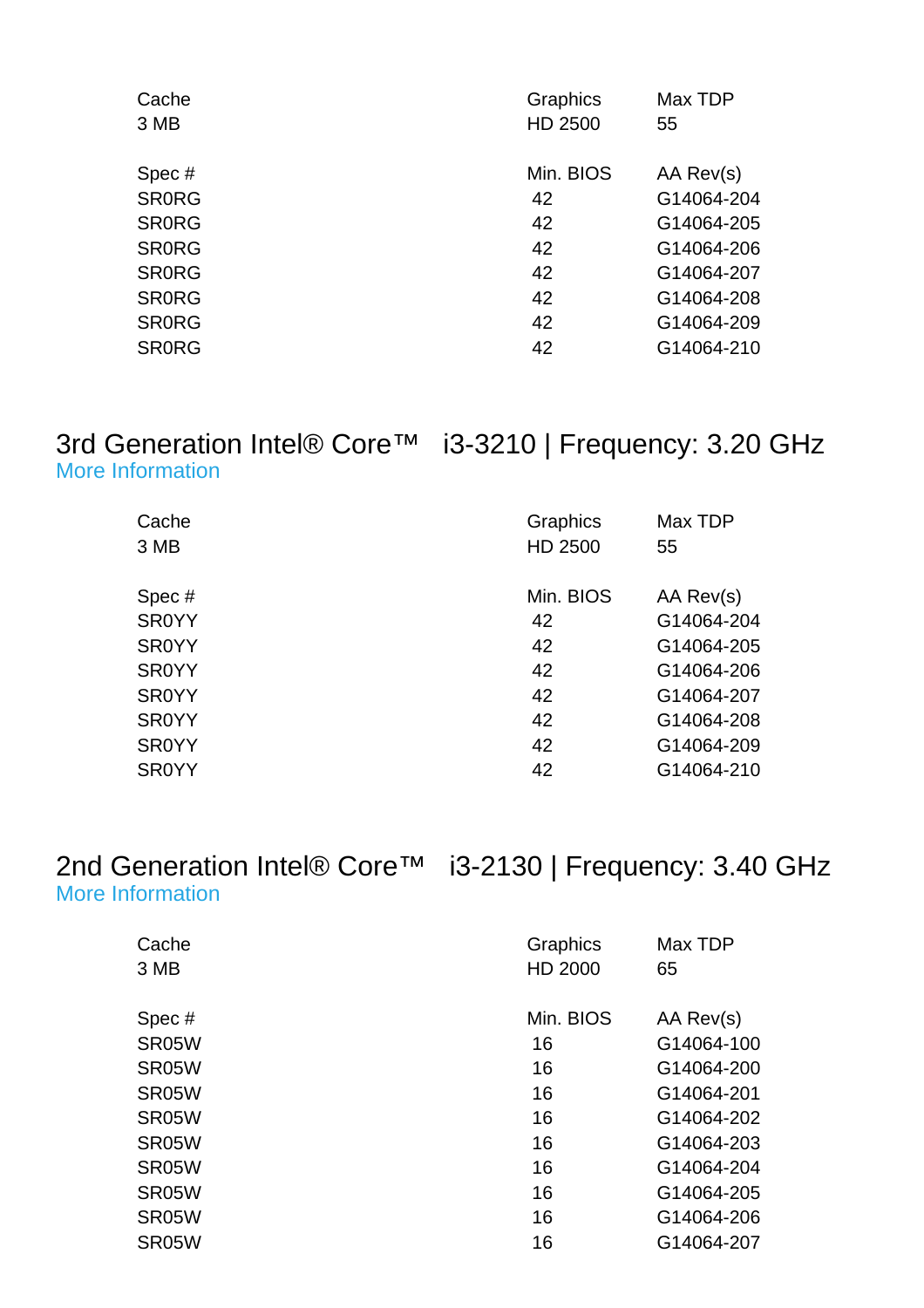| 16 | G14064-208 |
|----|------------|
| 16 | G14064-209 |
| 16 | G14064-210 |
| 16 | G14065-100 |
| 16 | G14065-200 |
| 16 | G45687-200 |
|    |            |

#### 2nd Generation Intel® Core™ i3-2125 | Frequency: 3.30 GHz [More Information](http://ark.intel.com/Product.aspx?spec=SR0AY)

| Cache<br>3 MB | Graphics<br>HD 3000 | Max TDP<br>65 |
|---------------|---------------------|---------------|
| Spec#         | Min. BIOS           | AA Rev(s)     |
| <b>SR0AY</b>  | 16                  | G14064-100    |
| <b>SR0AY</b>  | 16                  | G14064-200    |
| <b>SR0AY</b>  | 16                  | G14064-201    |
| <b>SR0AY</b>  | 16                  | G14064-202    |
| <b>SR0AY</b>  | 16                  | G14064-203    |
| <b>SR0AY</b>  | 16                  | G14064-204    |
| <b>SR0AY</b>  | 16                  | G14064-205    |
| <b>SR0AY</b>  | 16                  | G14064-206    |
| <b>SR0AY</b>  | 16                  | G14064-207    |
| <b>SR0AY</b>  | 16                  | G14064-208    |
| <b>SR0AY</b>  | 16                  | G14064-209    |
| <b>SR0AY</b>  | 16                  | G14064-210    |
| <b>SR0AY</b>  | 16                  | G14065-100    |
| <b>SR0AY</b>  | 16                  | G14065-200    |
| <b>SR0AY</b>  | 16                  | G45687-200    |

#### 2nd Generation Intel® Core™ i3-2120T | Frequency: 2.60 GHz [More Information](http://ark.intel.com/Product.aspx?spec=SR060)

| Cache        | <b>Graphics</b> | Max TDP    |
|--------------|-----------------|------------|
| 3 MB         | HD 2000         | 35         |
| Spec#        | Min. BIOS       | AA Rev(s)  |
| <b>SR060</b> | 16              | G14064-100 |
| <b>SR060</b> | 16              | G14064-200 |
| <b>SR060</b> | 16              | G14064-201 |
| <b>SR060</b> | 16              | G14064-202 |
| <b>SR060</b> | 16              | G14064-203 |
| <b>SR060</b> | 16              | G14064-204 |
| <b>SR060</b> | 16              | G14064-205 |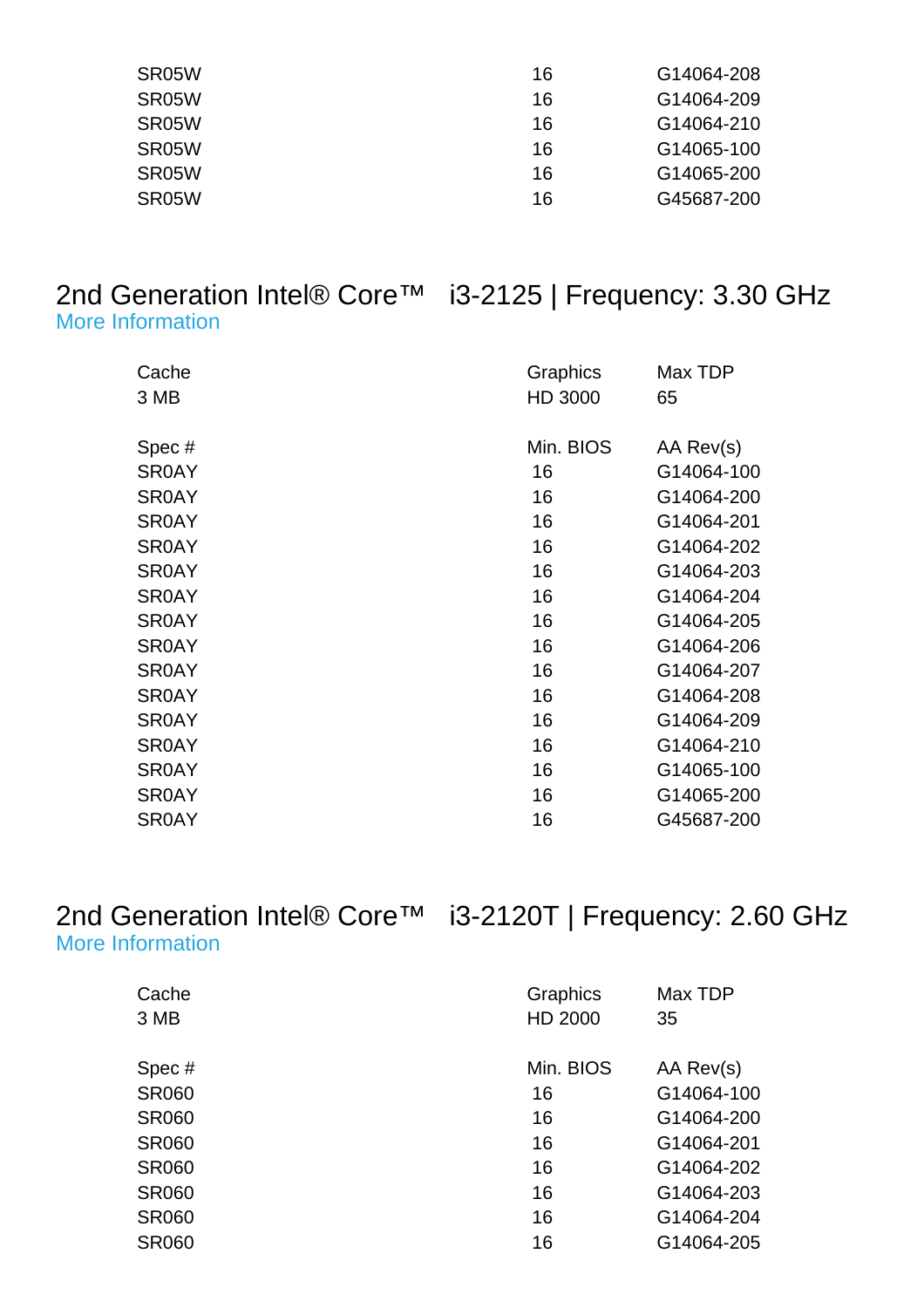| <b>SR060</b> | 16 | G14064-206 |
|--------------|----|------------|
| <b>SR060</b> | 16 | G14064-207 |
| <b>SR060</b> | 16 | G14064-208 |
| <b>SR060</b> | 16 | G14064-209 |
| <b>SR060</b> | 16 | G14064-210 |
| <b>SR060</b> | 16 | G14065-100 |
| <b>SR060</b> | 16 | G14065-200 |
| <b>SR060</b> | 16 | G45687-200 |
|              |    |            |

#### 2nd Generation Intel® Core™ i3-2120 | Frequency: 3.30 GHz [More Information](http://ark.intel.com/Product.aspx?spec=SR05Y)

| Cache<br>3 MB      | Graphics<br>HD 2000 | Max TDP<br>65 |
|--------------------|---------------------|---------------|
| Spec#              | Min. BIOS           | AA Rev(s)     |
| SR05Y              | 16                  | G14064-100    |
| SR05Y              | 16                  | G14064-200    |
| SR05Y              | 16                  | G14064-201    |
| SR05Y              | 16                  | G14064-202    |
| SR <sub>05</sub> Y | 16                  | G14064-203    |
| SR05Y              | 16                  | G14064-204    |
| SR05Y              | 16                  | G14064-205    |
| SR05Y              | 16                  | G14064-206    |
| SR05Y              | 16                  | G14064-207    |
| SR05Y              | 16                  | G14064-208    |
| SR05Y              | 16                  | G14064-209    |
| SR05Y              | 16                  | G14064-210    |
| SR05Y              | 16                  | G14065-100    |
| SR05Y              | 16                  | G14065-200    |
| SR05Y              | 16                  | G45687-200    |

#### 2nd Generation Intel® Core™ i3-2105 | Frequency: 3.10 GHz [More Information](http://ark.intel.com/Product.aspx?spec=SR0BA)

| Cache        | Graphics  | Max TDP    |
|--------------|-----------|------------|
| 3 MB         | HD 3000   | 65         |
| Spec#        | Min. BIOS | AA Rev(s)  |
| <b>SR0BA</b> | 16        | G14064-100 |
| <b>SR0BA</b> | 16        | G14064-200 |
| <b>SR0BA</b> | 16        | G14064-201 |
| <b>SR0BA</b> | 16        | G14064-202 |
| <b>SR0BA</b> | 16        | G14064-203 |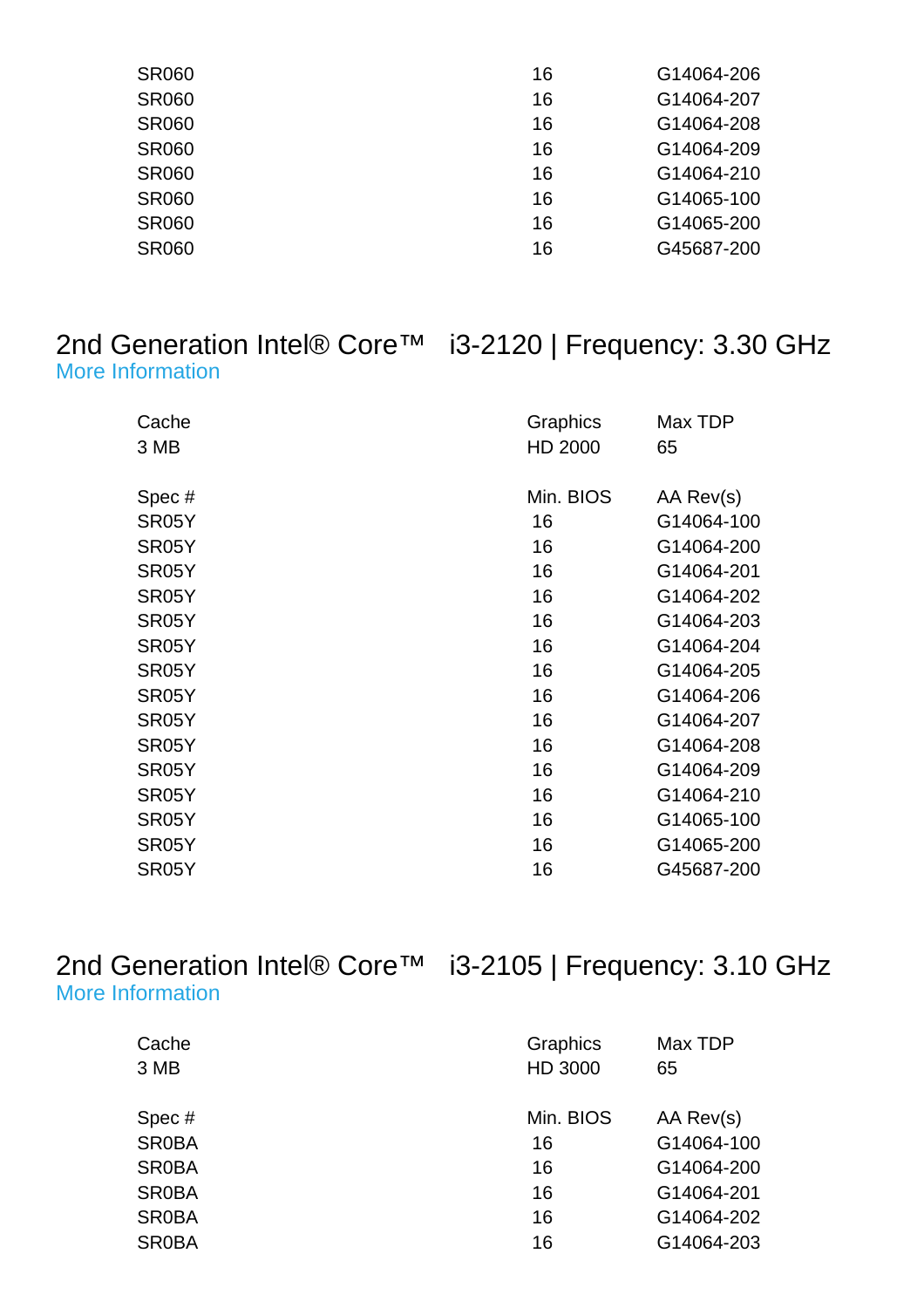| <b>SROBA</b> | 16 | G14064-204 |
|--------------|----|------------|
| <b>SR0BA</b> | 16 | G14064-205 |
| <b>SR0BA</b> | 16 | G14064-206 |
| <b>SROBA</b> | 16 | G14064-207 |
| <b>SROBA</b> | 16 | G14064-208 |
| <b>SR0BA</b> | 16 | G14064-209 |
| <b>SROBA</b> | 16 | G14064-210 |
| <b>SROBA</b> | 16 | G14065-100 |
| <b>SR0BA</b> | 16 | G14065-200 |
| <b>SR0BA</b> | 16 | G45687-200 |
|              |    |            |

#### 2nd Generation Intel® Core™ i3-2100T | Frequency: 2.50 GHz [More Information](http://ark.intel.com/Product.aspx?spec=SR05Z)

| Cache<br>3 MB      | Graphics<br>HD 2000 | Max TDP<br>35 |
|--------------------|---------------------|---------------|
| Spec#              | Min. BIOS           | AA Rev(s)     |
| SR05Z              | 16                  | G14064-100    |
| SR05Z              | 16                  | G14064-200    |
| SR <sub>05</sub> Z | 16                  | G14064-201    |
| SR05Z              | 16                  | G14064-202    |
| SR05Z              | 16                  | G14064-203    |
| SR05Z              | 16                  | G14064-204    |
| SR <sub>05</sub> Z | 16                  | G14064-205    |
| SR05Z              | 16                  | G14064-206    |
| SR05Z              | 16                  | G14064-207    |
| SR05Z              | 16                  | G14064-208    |
| SR05Z              | 16                  | G14064-209    |
| SR05Z              | 16                  | G14064-210    |
| SR05Z              | 16                  | G14065-100    |
| SR05Z              | 16                  | G14065-200    |
| SR <sub>05</sub> Z | 16                  | G45687-200    |

| 2nd Generation Intel® Core™ |  |
|-----------------------------|--|
| More Information            |  |

## i3-2100 | Frequency: 3.10 GHz

| Cache<br>3 MB | Graphics<br>HD 2000 | Max TDP<br>65 |
|---------------|---------------------|---------------|
| Spec#         | Min. BIOS           | AA Rev(s)     |
| <b>SR05C</b>  | 16                  | G14064-100    |
| <b>SR05C</b>  | 16                  | G14064-200    |
| <b>SR05C</b>  | 16                  | G14064-201    |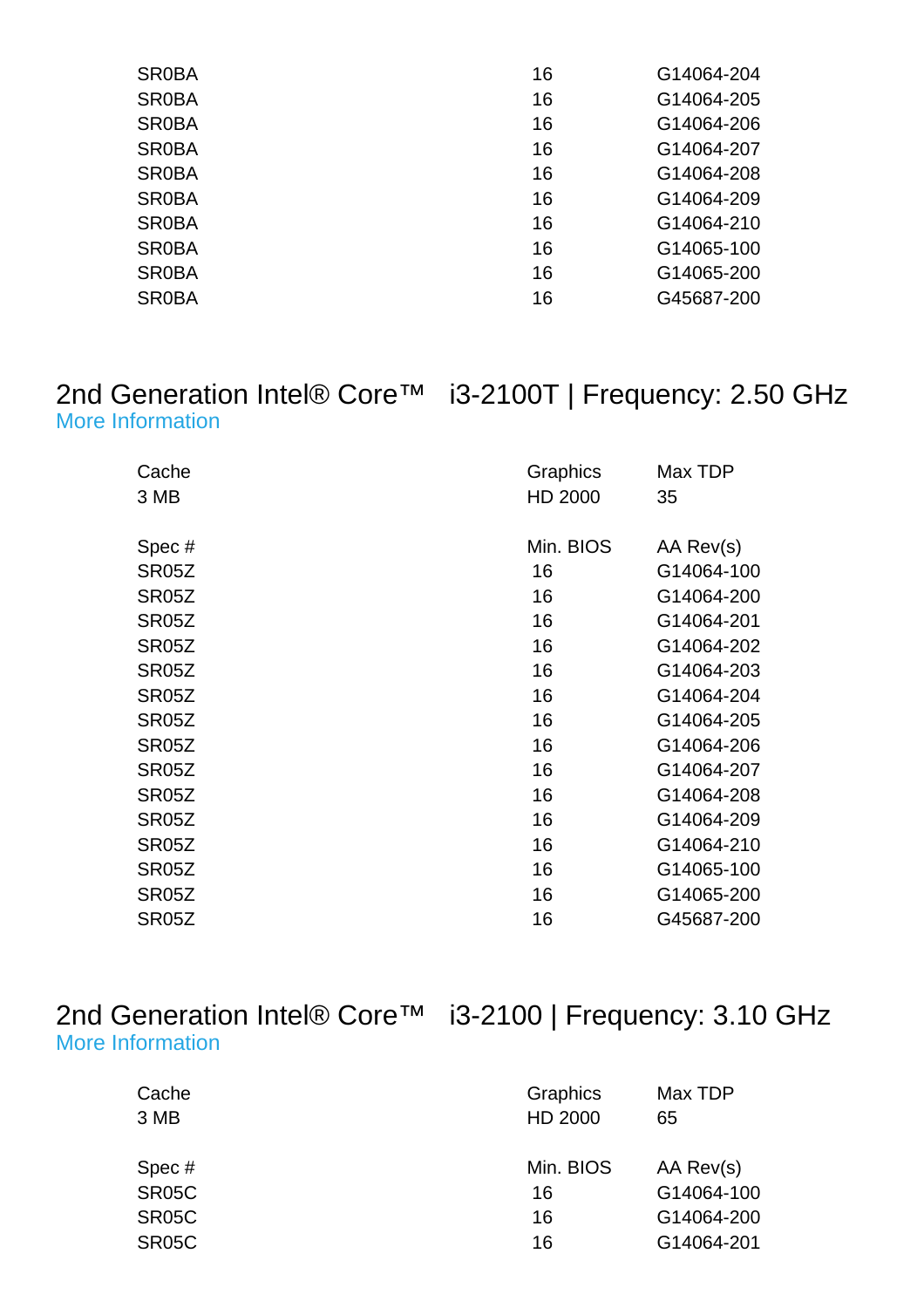| SR05C              | 16 | G14064-202 |
|--------------------|----|------------|
| SR <sub>05</sub> C | 16 | G14064-203 |
| SR <sub>05</sub> C | 16 | G14064-204 |
| SR <sub>05</sub> C | 16 | G14064-205 |
| SR <sub>05</sub> C | 16 | G14064-206 |
| SR <sub>05</sub> C | 16 | G14064-207 |
| SR <sub>05</sub> C | 16 | G14064-208 |
| SR <sub>05</sub> C | 16 | G14064-209 |
| SR <sub>05</sub> C | 16 | G14064-210 |
| SR <sub>05</sub> C | 16 | G14065-100 |
| SR <sub>05</sub> C | 16 | G14065-200 |
| SR <sub>05</sub> C | 16 | G45687-200 |
|                    |    |            |

#### Intel® Pentium® G870 | Frequency: 3.10 GHz [More Information](http://ark.intel.com/Product.aspx?spec=SR057)

| Cache        | Graphics           | Max TDP    |
|--------------|--------------------|------------|
| 3 MB         | <b>HD Graphics</b> | 65         |
|              |                    |            |
| Spec#        | Min. BIOS          | AA Rev(s)  |
| <b>SR057</b> |                    | G14064-100 |
| <b>SR057</b> |                    | G14064-200 |
| <b>SR057</b> |                    | G14064-201 |
| <b>SR057</b> |                    | G14064-202 |
| <b>SR057</b> |                    | G14064-203 |
| <b>SR057</b> |                    | G14064-204 |
| <b>SR057</b> |                    | G14064-205 |
| <b>SR057</b> |                    | G14064-206 |
| <b>SR057</b> |                    | G14064-207 |
| <b>SR057</b> |                    | G14064-208 |
| <b>SR057</b> |                    | G14064-209 |
| <b>SR057</b> |                    | G14064-210 |
| <b>SR057</b> |                    | G14065-100 |
| <b>SR057</b> |                    | G14065-200 |
| <b>SR057</b> |                    | G45687-200 |
|              |                    |            |

#### Intel® Pentium® G860T | Frequency: 2.60 GHz [More Information](http://ark.intel.com/Product.aspx?spec=SR0MF)

| Cache<br>3 MB         | Graphics<br>HD Graphics 35 | Max TDP                 |
|-----------------------|----------------------------|-------------------------|
| Spec#<br><b>SROMF</b> | Min. BIOS                  | AA Rev(s)<br>G14064-100 |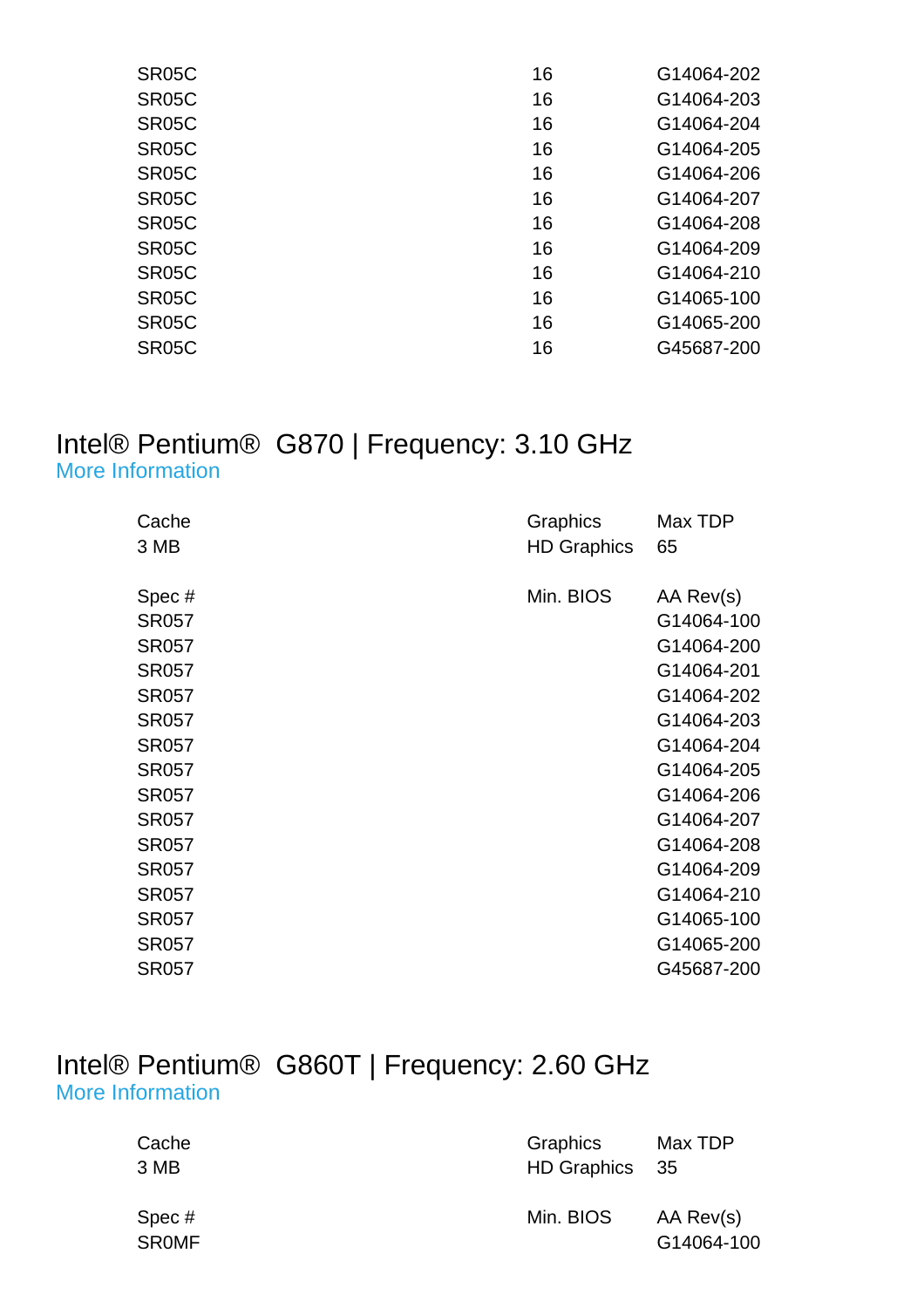| <b>SROMF</b> | G14064-200 |
|--------------|------------|
| <b>SROMF</b> | G14064-201 |
| <b>SROMF</b> | G14064-202 |
| <b>SROMF</b> | G14064-203 |
| <b>SROMF</b> | G14064-204 |
| <b>SROMF</b> | G14064-205 |
| <b>SROMF</b> | G14064-206 |
| <b>SROMF</b> | G14064-207 |
| <b>SROMF</b> | G14064-208 |
| <b>SROMF</b> | G14064-209 |
| <b>SROMF</b> | G14064-210 |
| <b>SROMF</b> | G14065-100 |
| <b>SROMF</b> | G14065-200 |
| <b>SROMF</b> | G45687-200 |
|              |            |

#### Intel® Pentium® G860 | Frequency: 3.00 GHz [More Information](http://ark.intel.com/Product.aspx?spec=SR058)

| Cache<br>3 MB | Graphics<br><b>HD Graphics</b> | Max TDP<br>65 |
|---------------|--------------------------------|---------------|
| Spec#         | Min. BIOS                      | AA Rev(s)     |
| <b>SR058</b>  | 16                             | G14064-100    |
| <b>SR058</b>  | 16                             | G14064-200    |
| <b>SR058</b>  | 16                             | G14064-201    |
| <b>SR058</b>  | 16                             | G14064-202    |
| <b>SR058</b>  | 16                             | G14064-203    |
| <b>SR058</b>  | 16                             | G14064-204    |
| <b>SR058</b>  | 16                             | G14064-205    |
| <b>SR058</b>  | 16                             | G14064-206    |
| <b>SR058</b>  | 16                             | G14064-207    |
| <b>SR058</b>  | 16                             | G14064-208    |
| <b>SR058</b>  | 16                             | G14064-209    |
| <b>SR058</b>  | 16                             | G14064-210    |
| <b>SR058</b>  | 16                             | G14065-100    |
| <b>SR058</b>  | 16                             | G14065-200    |
| <b>SR058</b>  | 16                             | G45687-200    |

#### Intel® Pentium® G850 | Frequency: 2.90 GHz [More Information](http://ark.intel.com/Product.aspx?spec=SR05Q)

| Cache | <b>Graphics</b> | Max TDP |
|-------|-----------------|---------|
| 3 MB  | HD Graphics 65  |         |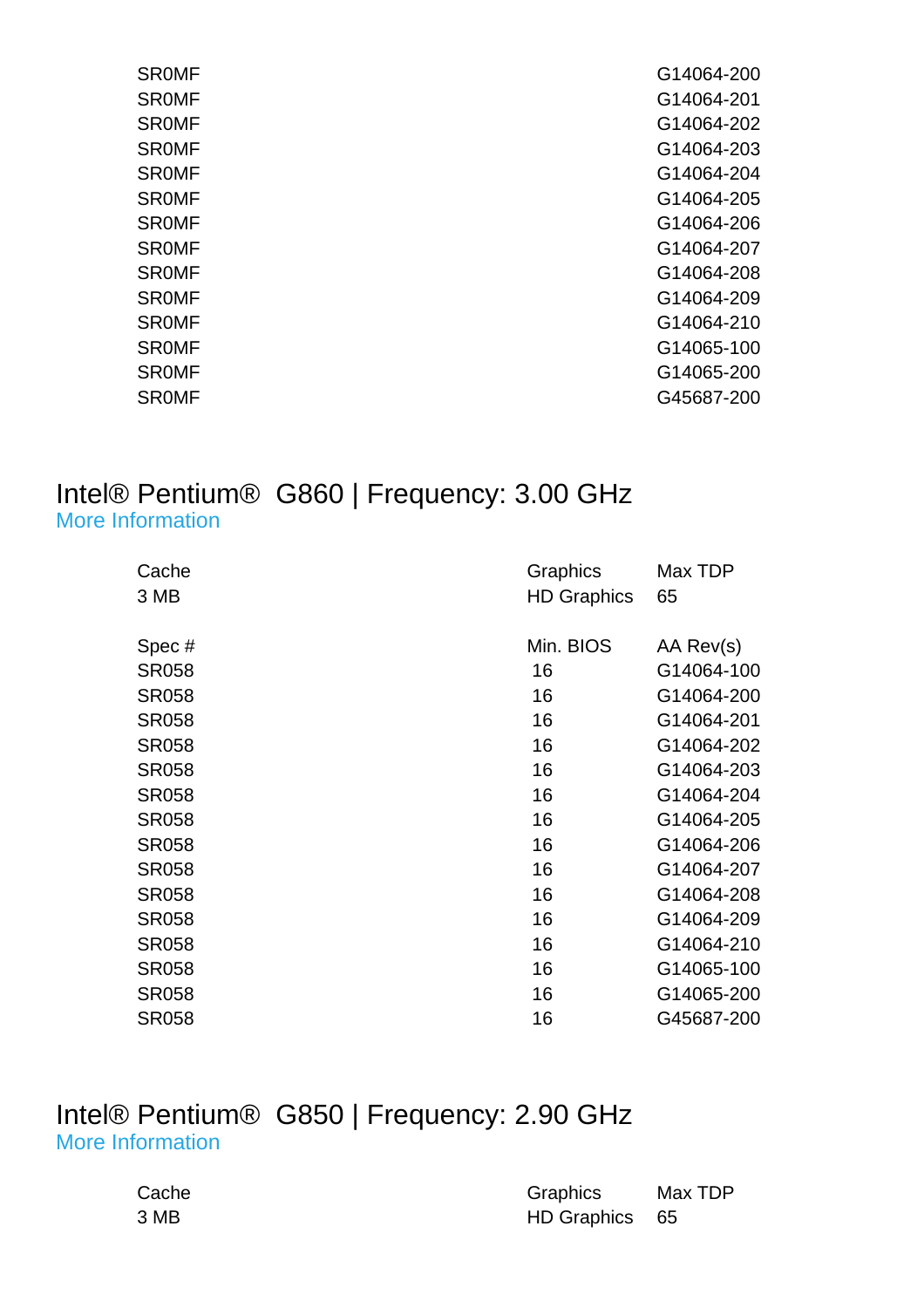| Spec#              | Min. BIOS | AA Rev(s)  |
|--------------------|-----------|------------|
| SR05Q              | 16        | G14064-100 |
| SR05Q              | 16        | G14064-200 |
| SR <sub>05</sub> Q | 16        | G14064-201 |
| SR <sub>05</sub> Q | 16        | G14064-202 |
| SR <sub>05</sub> Q | 16        | G14064-203 |
| SR <sub>05</sub> Q | 16        | G14064-204 |
| SR <sub>05</sub> Q | 16        | G14064-205 |
| SR <sub>05</sub> Q | 16        | G14064-206 |
| SR <sub>05</sub> Q | 16        | G14064-207 |
| SR <sub>05</sub> Q | 16        | G14064-208 |
| SR05Q              | 16        | G14064-209 |
| SR <sub>05</sub> Q | 16        | G14064-210 |
| SR05Q              | 16        | G14065-100 |
| SR <sub>05</sub> Q | 16        | G14065-200 |
| SR05Q              | 16        | G45687-200 |
|                    |           |            |

#### Intel® Pentium® G840 | Frequency: 2.80 GHz [More Information](http://ark.intel.com/Product.aspx?spec=SR05P)

| Cache<br>3 MB      | Graphics<br><b>HD Graphics</b> | Max TDP<br>65 |
|--------------------|--------------------------------|---------------|
| Spec#              | Min. BIOS                      | AA Rev(s)     |
| SR <sub>05</sub> P | 16                             | G14064-100    |
| SR <sub>05</sub> P | 16                             | G14064-200    |
| SR <sub>05</sub> P | 16                             | G14064-201    |
| SR <sub>05</sub> P | 16                             | G14064-202    |
| SR <sub>05</sub> P | 16                             | G14064-203    |
| SR <sub>05</sub> P | 16                             | G14064-204    |
| SR <sub>05</sub> P | 16                             | G14064-205    |
| SR <sub>05</sub> P | 16                             | G14064-206    |
| SR <sub>05</sub> P | 16                             | G14064-207    |
| SR <sub>05</sub> P | 16                             | G14064-208    |
| SR <sub>05</sub> P | 16                             | G14064-209    |
| SR <sub>05</sub> P | 16                             | G14064-210    |
| SR <sub>05</sub> P | 16                             | G14065-100    |
| SR <sub>05</sub> P | 16                             | G14065-200    |
| SR05P              | 16                             | G45687-200    |

Intel® Pentium® G645 | Frequency: 2.90 GHz [More Information](http://ark.intel.com/Product.aspx?spec=SR0RS)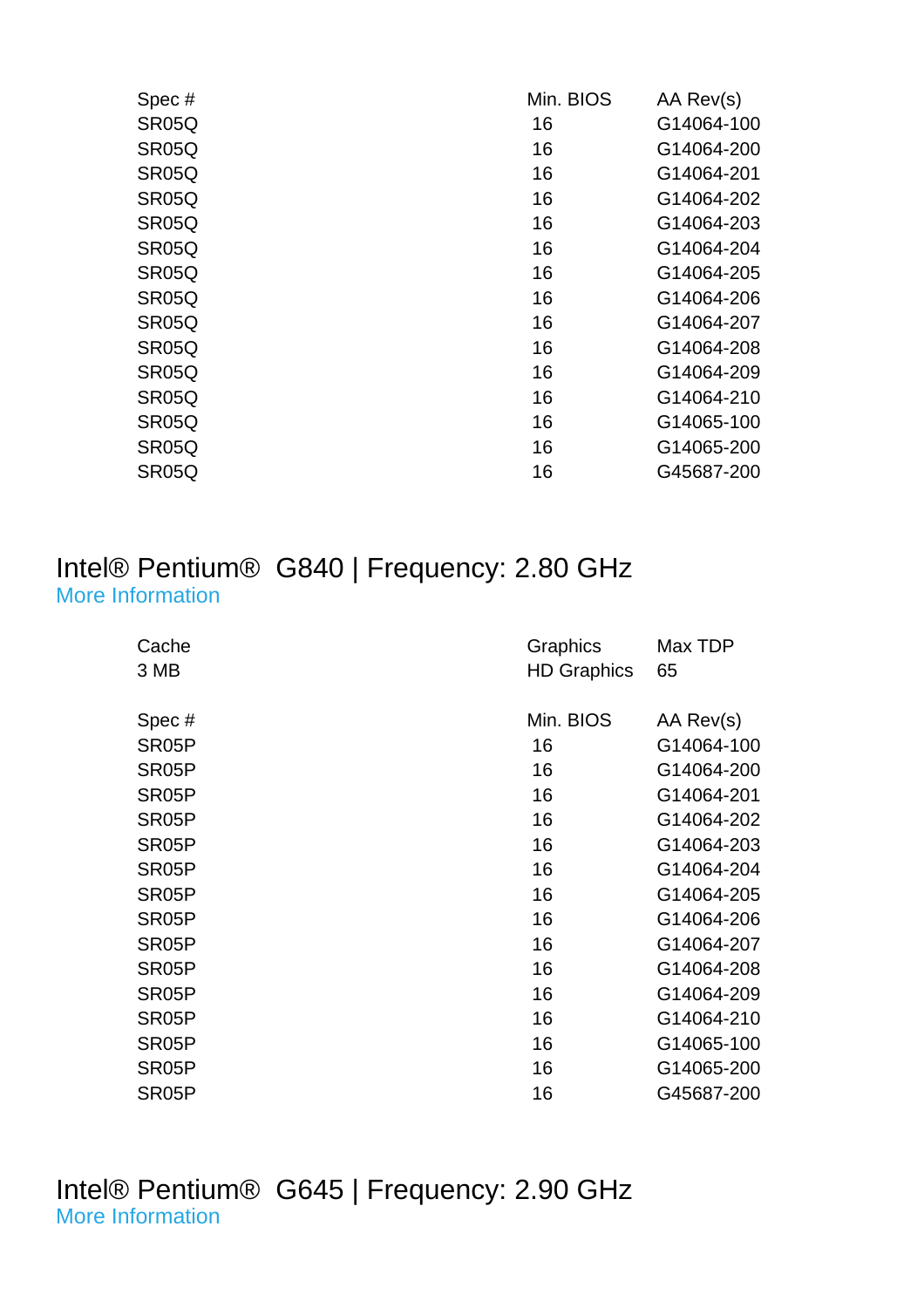| Cache        | Graphics           | Max TDP    |
|--------------|--------------------|------------|
| 3 MB         | <b>HD Graphics</b> | 65         |
|              |                    |            |
| Spec#        | Min. BIOS          | AA Rev(s)  |
| <b>SRORS</b> |                    | G14064-100 |
| <b>SRORS</b> |                    | G14064-200 |
| <b>SRORS</b> |                    | G14064-201 |
| <b>SRORS</b> |                    | G14064-202 |
| <b>SRORS</b> |                    | G14064-203 |
| <b>SRORS</b> |                    | G14064-204 |
| <b>SRORS</b> |                    | G14064-205 |
| <b>SRORS</b> |                    | G14064-206 |
| <b>SRORS</b> |                    | G14064-207 |
| <b>SRORS</b> |                    | G14064-208 |
| <b>SRORS</b> |                    | G14064-209 |
| <b>SRORS</b> |                    | G14064-210 |
| <b>SRORS</b> |                    | G14065-100 |
| <b>SRORS</b> |                    | G14065-200 |
| <b>SRORS</b> |                    | G45687-200 |
|              |                    |            |

#### Intel® Pentium® G640T | Frequency: 2.40 GHz [More Information](http://ark.intel.com/Product.aspx?spec=SR066)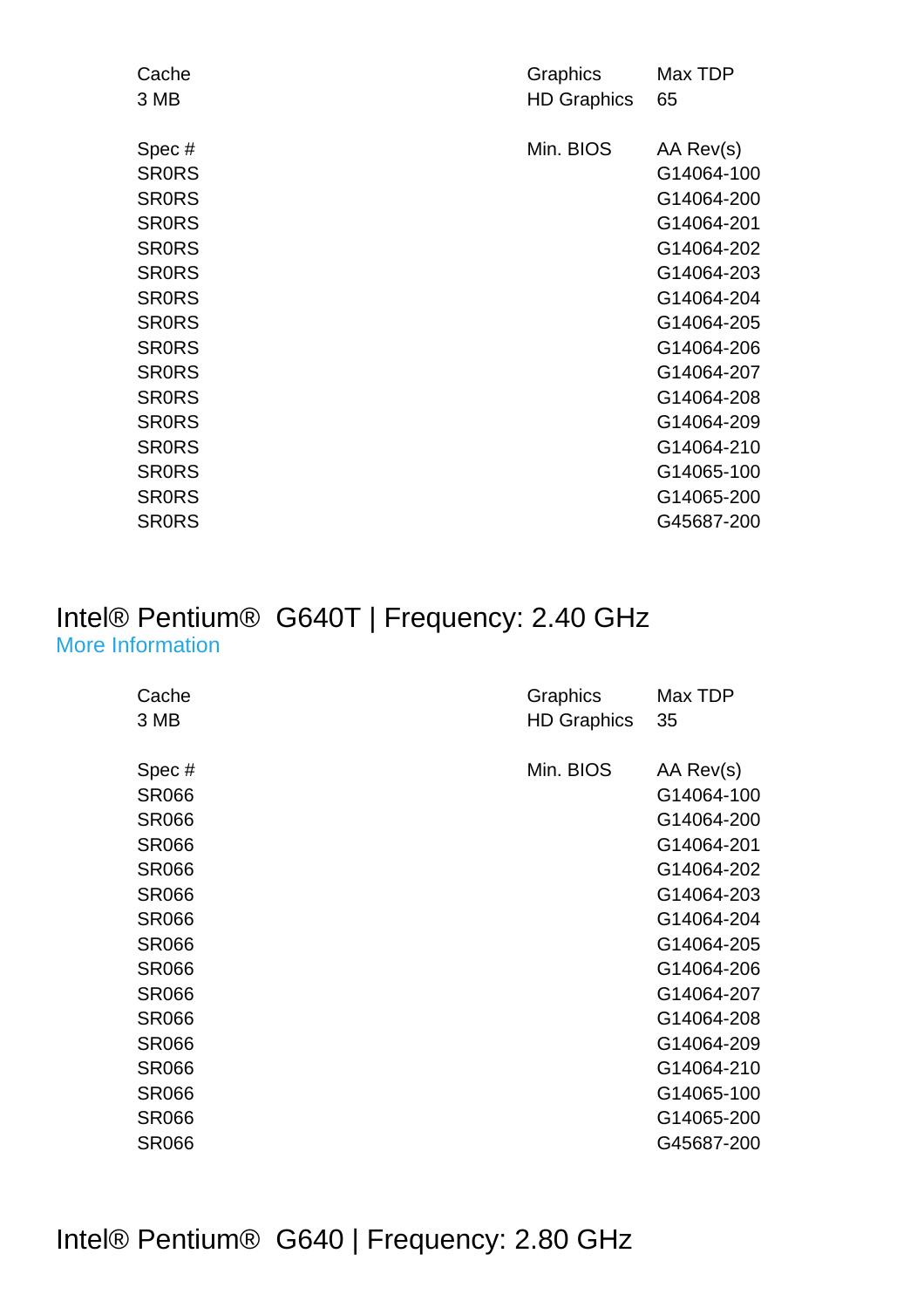#### [More Information](http://ark.intel.com/Product.aspx?spec=SR059)

| Cache        | Graphics           | Max TDP    |
|--------------|--------------------|------------|
| 3 MB         | <b>HD Graphics</b> | 65         |
|              |                    |            |
| Spec#        | Min. BIOS          | AA Rev(s)  |
| <b>SR059</b> |                    | G14064-100 |
| <b>SR059</b> |                    | G14064-200 |
| <b>SR059</b> |                    | G14064-201 |
| <b>SR059</b> |                    | G14064-202 |
| <b>SR059</b> |                    | G14064-203 |
| <b>SR059</b> |                    | G14064-204 |
| <b>SR059</b> |                    | G14064-205 |
| <b>SR059</b> |                    | G14064-206 |
| <b>SR059</b> |                    | G14064-207 |
| <b>SR059</b> |                    | G14064-208 |
| <b>SR059</b> |                    | G14064-209 |
| <b>SR059</b> |                    | G14064-210 |
| <b>SR059</b> |                    | G14065-100 |
| <b>SR059</b> |                    | G14065-200 |
| <b>SR059</b> |                    | G45687-200 |
|              |                    |            |

#### Intel® Pentium® G630T | Frequency: 2.30 GHz [More Information](http://ark.intel.com/Product.aspx?spec=SR05U)

| Cache              | Graphics           | Max TDP    |
|--------------------|--------------------|------------|
| 3 MB               | <b>HD Graphics</b> | 35         |
|                    |                    |            |
| Spec#              | Min. BIOS          | AA Rev(s)  |
| SR <sub>05</sub> U | 16                 | G14064-100 |
| SR <sub>05</sub> U | 16                 | G14064-200 |
| SR05U              | 16                 | G14064-201 |
| SR05U              | 16                 | G14064-202 |
| SR05U              | 16                 | G14064-203 |
| SR05U              | 16                 | G14064-204 |
| SR05U              | 16                 | G14064-205 |
| SR05U              | 16                 | G14064-206 |
| SR05U              | 16                 | G14064-207 |
| SR05U              | 16                 | G14064-208 |
| SR05U              | 16                 | G14064-209 |
| SR05U              | 16                 | G14064-210 |
| SR05U              | 16                 | G14065-100 |
| SR05U              | 16                 | G14065-200 |
| SR05U              | 16                 | G45687-200 |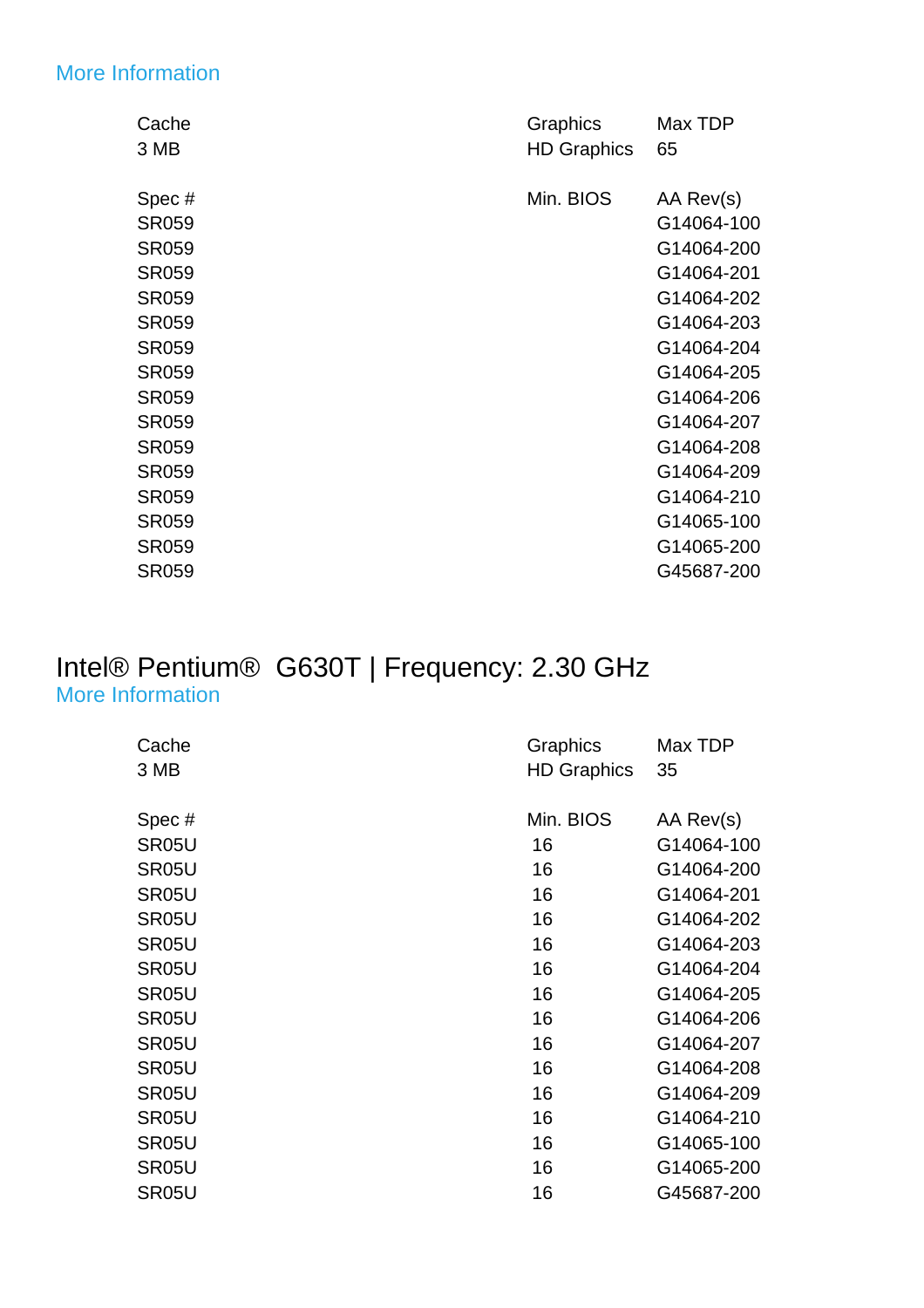#### Intel® Pentium® G630 | Frequency: 2.70 GHz [More Information](http://ark.intel.com/Product.aspx?spec=SR05S)

| Cache<br>3 MB | Graphics<br><b>HD Graphics</b> | Max TDP<br>65 |
|---------------|--------------------------------|---------------|
| Spec#         | Min. BIOS                      | AA Rev(s)     |
| <b>SR05S</b>  | 16                             | G14064-100    |
| <b>SR05S</b>  | 16                             | G14064-200    |
| <b>SR05S</b>  | 16                             | G14064-201    |
| <b>SR05S</b>  | 16                             | G14064-202    |
| <b>SR05S</b>  | 16                             | G14064-203    |
| <b>SR05S</b>  | 16                             | G14064-204    |
| <b>SR05S</b>  | 16                             | G14064-205    |
| <b>SR05S</b>  | 16                             | G14064-206    |
| <b>SR05S</b>  | 16                             | G14064-207    |
| <b>SR05S</b>  | 16                             | G14064-208    |
| <b>SR05S</b>  | 16                             | G14064-209    |
| <b>SR05S</b>  | 16                             | G14064-210    |
| <b>SR05S</b>  | 16                             | G14065-100    |
| <b>SR05S</b>  | 16                             | G14065-200    |
| <b>SR05S</b>  | 16                             | G45687-200    |

#### Intel® Pentium® G620T | Frequency: 2.20 GHz [More Information](http://ark.intel.com/Product.aspx?spec=SR05T)

| Cache<br>3 MB      | Graphics<br><b>HD Graphics</b> | Max TDP<br>35 |
|--------------------|--------------------------------|---------------|
| Spec#              | Min. BIOS                      | AA Rev(s)     |
| SR <sub>05</sub> T | 16                             | G14064-100    |
| SR <sub>05</sub> T | 16                             | G14064-200    |
| SR <sub>05</sub> T | 16                             | G14064-201    |
| SR <sub>05</sub> T | 16                             | G14064-202    |
| SR <sub>05</sub> T | 16                             | G14064-203    |
| SR <sub>05</sub> T | 16                             | G14064-204    |
| SR <sub>05</sub> T | 16                             | G14064-205    |
| SR <sub>05</sub> T | 16                             | G14064-206    |
| SR <sub>05</sub> T | 16                             | G14064-207    |
| SR <sub>05</sub> T | 16                             | G14064-208    |
| SR <sub>05</sub> T | 16                             | G14064-209    |
| SR <sub>05</sub> T | 16                             | G14064-210    |
| SR <sub>05</sub> T | 16                             | G14065-100    |
| SR <sub>05</sub> T | 16                             | G14065-200    |
| SR <sub>05</sub> T | 16                             | G45687-200    |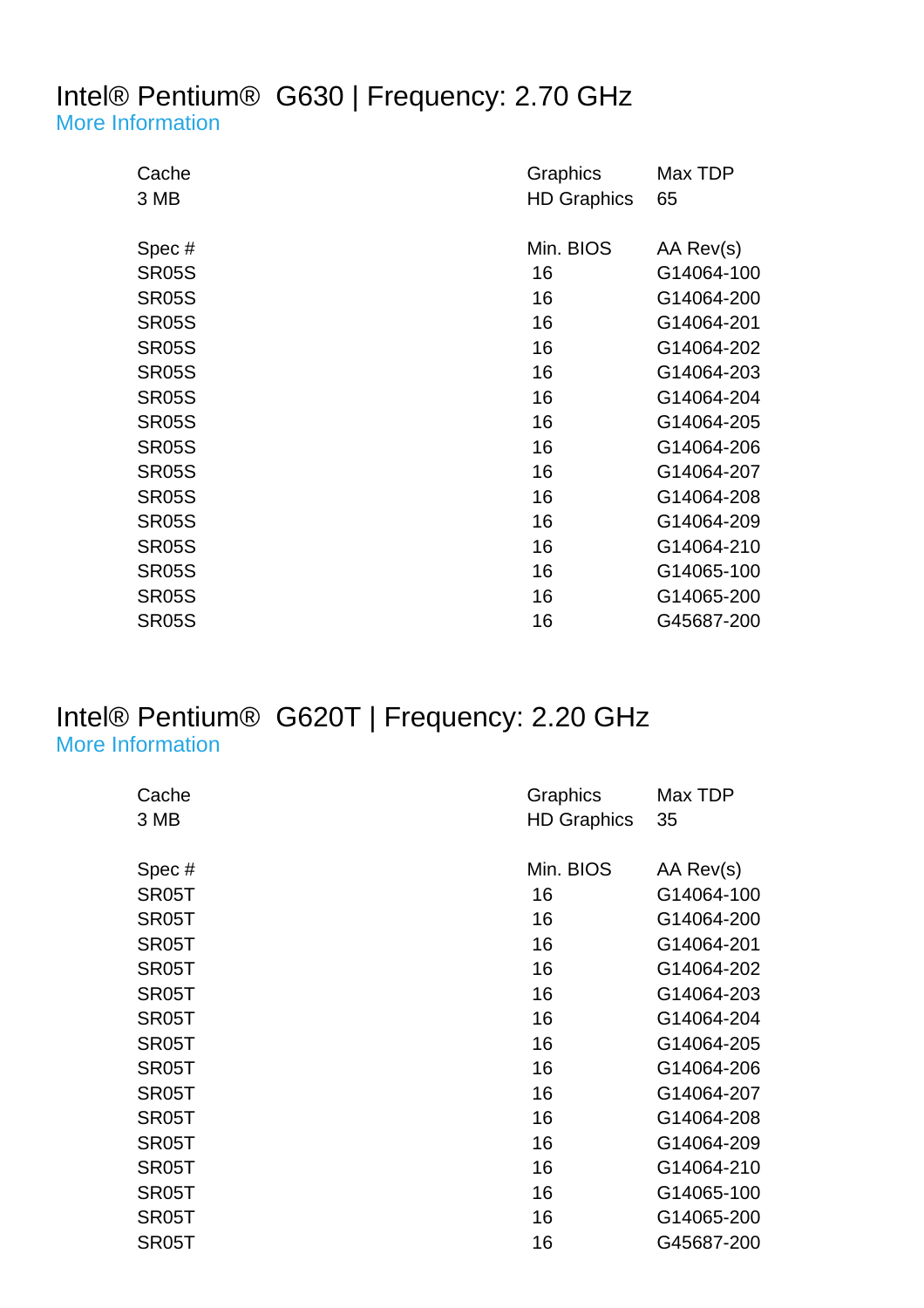# Intel® Pentium® G620 | Frequency: 2.60 GHz

[More Information](http://ark.intel.com/Product.aspx?spec=SR05R)

| Cache<br>3 MB      | Graphics<br><b>HD Graphics</b> | Max TDP<br>65 |
|--------------------|--------------------------------|---------------|
| Spec#              | Min. BIOS                      | AA Rev(s)     |
| SR05R              | 16                             | G14064-100    |
| SR05R              | 16                             | G14064-200    |
| SR05R              | 16                             | G14064-201    |
| SR05R              | 16                             | G14064-202    |
| SR05R              | 16                             | G14064-203    |
| SR05R              | 16                             | G14064-204    |
| SR05R              | 16                             | G14064-205    |
| SR05R              | 16                             | G14064-206    |
| SR05R              | 16                             | G14064-207    |
| SR05R              | 16                             | G14064-208    |
| SR <sub>05</sub> R | 16                             | G14064-209    |
| SR <sub>05</sub> R | 16                             | G14064-210    |
| SR05R              | 16                             | G14065-100    |
| SR <sub>05</sub> R | 16                             | G14065-200    |
| SR05R              | 16                             | G45687-200    |

#### Intel® Celeron® G555 | Frequency: 2.70 GHz [More Information](http://ark.intel.com/Product.aspx?spec=SR0RZ)

| Cache        | Graphics           | Max TDP    |
|--------------|--------------------|------------|
| 2 MB         | <b>HD Graphics</b> | 65         |
|              |                    |            |
| Spec#        | Min. BIOS          | AA Rev(s)  |
| <b>SR0RZ</b> |                    | G14064-100 |
| <b>SRORZ</b> |                    | G14064-200 |
| <b>SR0RZ</b> |                    | G14064-201 |
| <b>SR0RZ</b> |                    | G14064-202 |
| <b>SR0RZ</b> |                    | G14064-203 |
| <b>SRORZ</b> |                    | G14064-204 |
| <b>SR0RZ</b> |                    | G14064-205 |
| <b>SR0RZ</b> |                    | G14064-206 |
| <b>SR0RZ</b> |                    | G14064-207 |
| <b>SR0RZ</b> |                    | G14064-208 |
| <b>SR0RZ</b> |                    | G14064-209 |
| <b>SR0RZ</b> |                    | G14064-210 |
| <b>SR0RZ</b> |                    | G14065-100 |
| <b>SRORZ</b> |                    | G14065-200 |
|              |                    |            |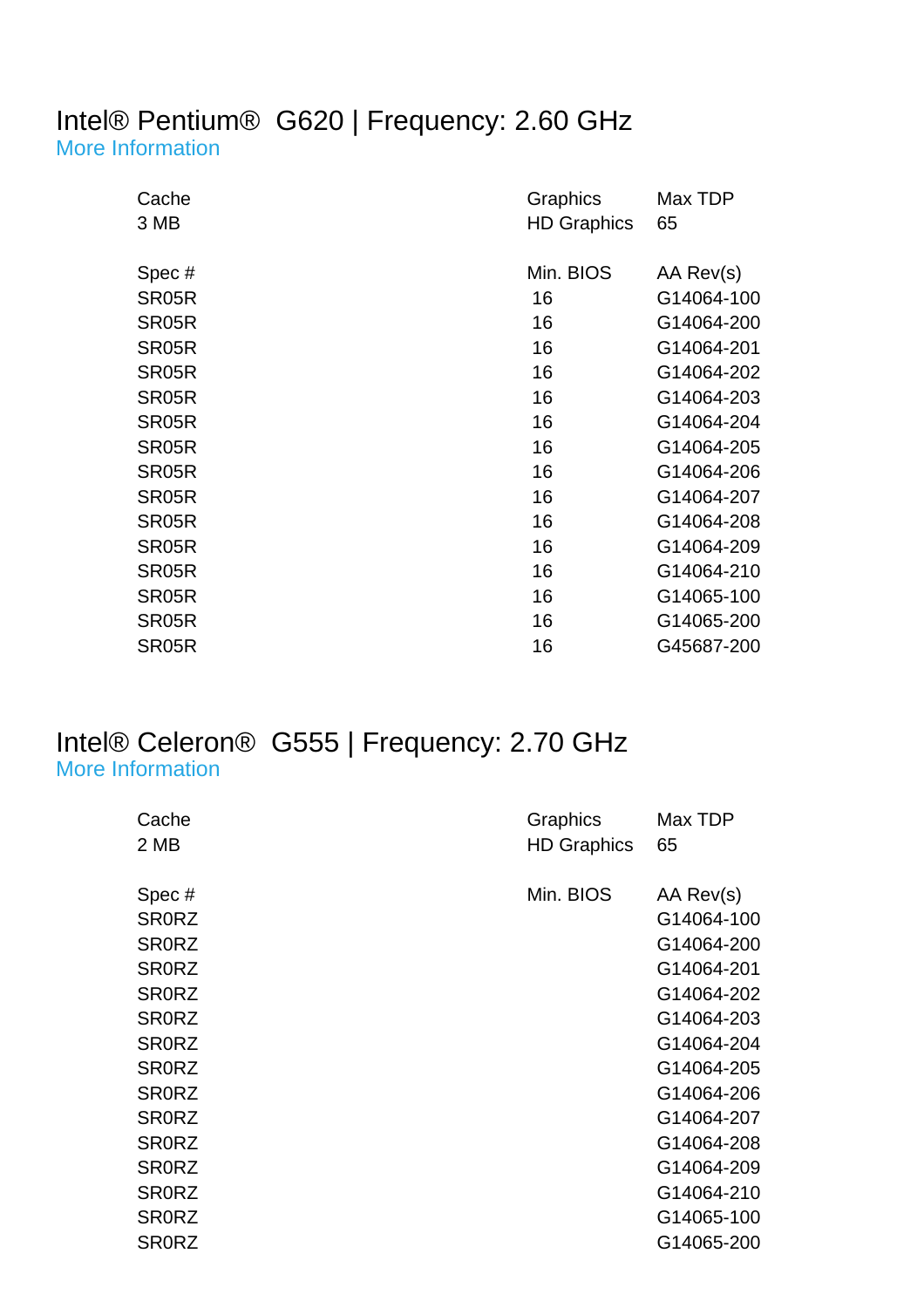#### Intel® Celeron® G550 | Frequency: 2.60 GHz [More Information](http://ark.intel.com/Product.aspx?spec=SR061)

| Cache        | Graphics           | Max TDP    |
|--------------|--------------------|------------|
| 2 MB         | <b>HD Graphics</b> | 65         |
|              |                    |            |
| Spec#        | Min. BIOS          | AA Rev(s)  |
| <b>SR061</b> |                    | G14064-100 |
| <b>SR061</b> |                    | G14064-200 |
| <b>SR061</b> |                    | G14064-201 |
| <b>SR061</b> |                    | G14064-202 |
| <b>SR061</b> |                    | G14064-203 |
| <b>SR061</b> |                    | G14064-204 |
| <b>SR061</b> |                    | G14064-205 |
| <b>SR061</b> |                    | G14064-206 |
| <b>SR061</b> |                    | G14064-207 |
| <b>SR061</b> |                    | G14064-208 |
| <b>SR061</b> |                    | G14064-209 |
| <b>SR061</b> |                    | G14064-210 |
| <b>SR061</b> |                    | G14065-100 |
| <b>SR061</b> |                    | G14065-200 |
| <b>SR061</b> |                    | G45687-200 |

#### Intel® Celeron® G540 | Frequency: 2.50 GHz [More Information](http://ark.intel.com/Product.aspx?spec=SR05J)

| Cache              | Graphics           | Max TDP    |
|--------------------|--------------------|------------|
| 2 MB               | <b>HD Graphics</b> | 65         |
|                    |                    |            |
| Spec#              | Min. BIOS          | AA Rev(s)  |
| SR <sub>05</sub> J | 16                 | G14064-100 |
| SR <sub>05</sub> J | 16                 | G14064-200 |
| SR <sub>05</sub> J | 16                 | G14064-201 |
| SR <sub>05</sub> J | 16                 | G14064-202 |
| SR <sub>05</sub> J | 16                 | G14064-203 |
| SR <sub>05</sub> J | 16                 | G14064-204 |
| SR <sub>05</sub> J | 16                 | G14064-205 |
| SR <sub>05</sub> J | 16                 | G14064-206 |
| SR <sub>05</sub> J | 16                 | G14064-207 |
| SR <sub>05</sub> J | 16                 | G14064-208 |
| SR <sub>05</sub> J | 16                 | G14064-209 |
| SR <sub>05</sub> J | 16                 | G14064-210 |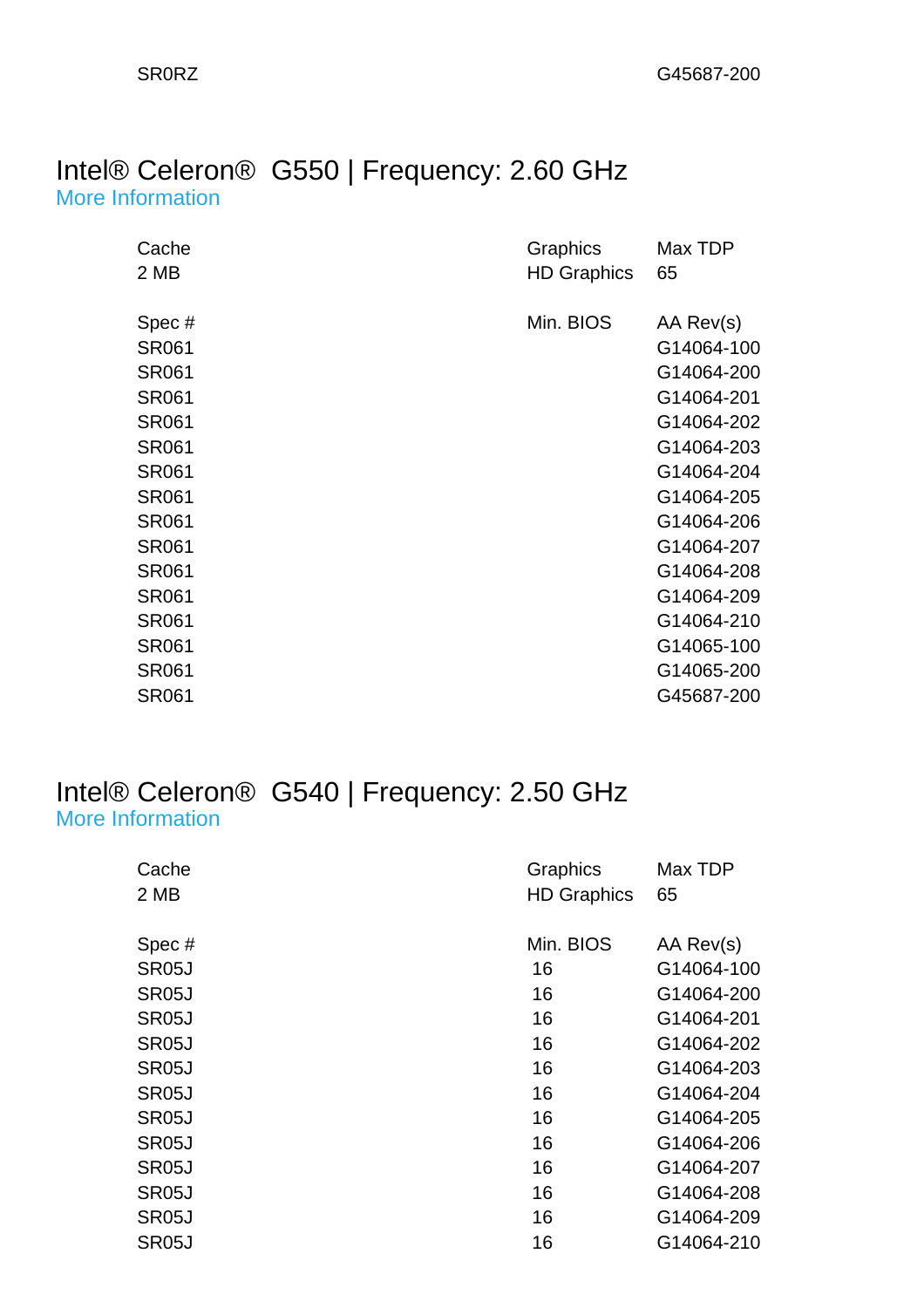| SR05J | 16 | G14065-100 |
|-------|----|------------|
| SR05J | 16 | G14065-200 |
| SR05J | 16 | G45687-200 |

#### Intel® Celeron® G530T | Frequency: 2.00 GHz [More Information](http://ark.intel.com/Product.aspx?spec=SR05K)

| Cache | Graphics           | Max TDP    |
|-------|--------------------|------------|
| 2 MB  | <b>HD Graphics</b> | 35         |
|       |                    |            |
| Spec# | Min. BIOS          | AA Rev(s)  |
| SR05K | 16                 | G14064-100 |
| SR05K | 16                 | G14064-200 |
| SR05K | 16                 | G14064-201 |
| SR05K | 16                 | G14064-202 |
| SR05K | 16                 | G14064-203 |
| SR05K | 16                 | G14064-204 |
| SR05K | 16                 | G14064-205 |
| SR05K | 16                 | G14064-206 |
| SR05K | 16                 | G14064-207 |
| SR05K | 16                 | G14064-208 |
| SR05K | 16                 | G14064-209 |
| SR05K | 16                 | G14064-210 |
| SR05K | 16                 | G14065-100 |
| SR05K | 16                 | G14065-200 |
| SR05K | 16                 | G45687-200 |

#### Intel® Celeron® G530 | Frequency: 2.40 GHz [More Information](http://ark.intel.com/Product.aspx?spec=SR05H)

| Cache<br>2 MB      | Graphics<br><b>HD Graphics</b> | Max TDP<br>65 |
|--------------------|--------------------------------|---------------|
| Spec#              | Min. BIOS                      | AA Rev(s)     |
| SR <sub>05</sub> H | 16                             | G14064-100    |
| SR05H              | 16                             | G14064-200    |
| SR <sub>05</sub> H | 16                             | G14064-201    |
| SR <sub>05</sub> H | 16                             | G14064-202    |
| SR05H              | 16                             | G14064-203    |
| SR05H              | 16                             | G14064-204    |
| SR <sub>05</sub> H | 16                             | G14064-205    |
| SR <sub>05</sub> H | 16                             | G14064-206    |
| SR05H              | 16                             | G14064-207    |
| SR05H              | 16                             | G14064-208    |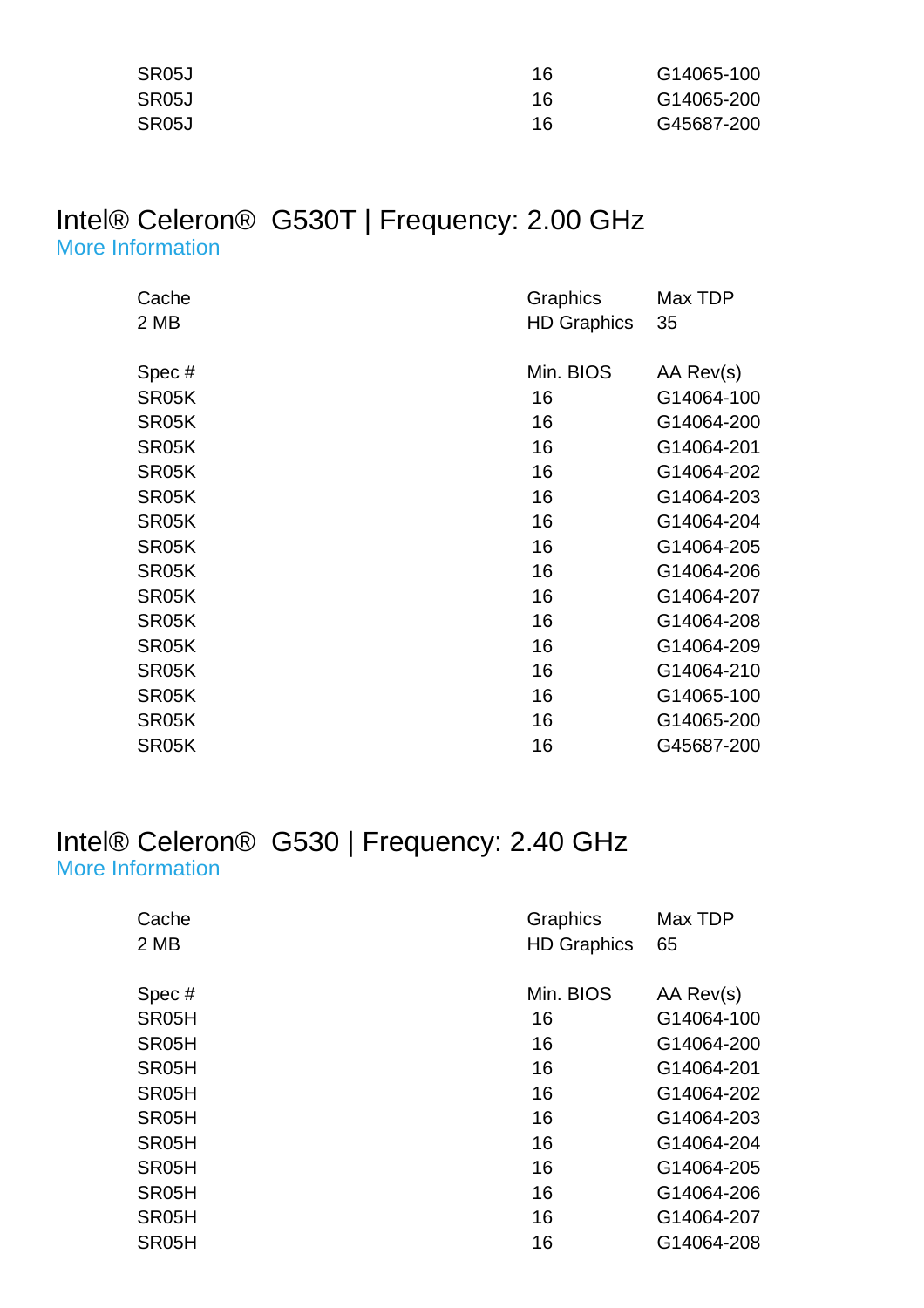| SR <sub>05</sub> H | 16 | G14064-209 |
|--------------------|----|------------|
| SR <sub>05</sub> H | 16 | G14064-210 |
| SR <sub>05</sub> H | 16 | G14065-100 |
| SR <sub>05</sub> H | 16 | G14065-200 |
| SR <sub>05</sub> H | 16 | G45687-200 |

#### Intel® Celeron® G470 | Frequency: 2.00 GHz [More Information](http://ark.intel.com/Product.aspx?spec=SR0S7)

| Cache<br>1.5 MB    | Graphics<br><b>HD Graphics</b> | Max TDP<br>35 |
|--------------------|--------------------------------|---------------|
| Spec#              | Min. BIOS                      | AA Rev(s)     |
| SR <sub>0</sub> S7 | 16                             | G14064-100    |
| SR <sub>0</sub> S7 | 16                             | G14064-200    |
| SR <sub>0</sub> S7 | 16                             | G14064-201    |
| SR <sub>0</sub> S7 | 16                             | G14064-202    |
| SR <sub>0</sub> S7 | 16                             | G14064-203    |
| SR <sub>0</sub> S7 | 16                             | G14064-204    |
| SR <sub>0</sub> S7 | 16                             | G14064-205    |
| SR <sub>0</sub> S7 | 16                             | G14064-206    |
| SR <sub>0</sub> S7 | 16                             | G14064-207    |
| SR <sub>0</sub> S7 | 16                             | G14064-208    |
| SR <sub>0</sub> S7 | 16                             | G14064-209    |
| SR <sub>0</sub> S7 | 16                             | G14064-210    |
| SR <sub>0</sub> S7 | 16                             | G14065-100    |
| SR <sub>0</sub> S7 | 16                             | G14065-200    |
| SR <sub>0</sub> S7 | 16                             | G45687-200    |

#### Intel® Celeron® G465 | Frequency: 1.90 GHz [More Information](http://ark.intel.com/Product.aspx?spec=SR0S8)

| Cache                          | Graphics           | Max TDP    |
|--------------------------------|--------------------|------------|
| 1.5 MB                         | <b>HD Graphics</b> | 35         |
|                                | Min. BIOS          |            |
| Spec#                          |                    | AA Rev(s)  |
| SR <sub>0</sub> S8             |                    | G14064-100 |
| SR <sub>0</sub> S <sub>8</sub> |                    | G14064-200 |
| SR <sub>0</sub> S <sub>8</sub> |                    | G14064-201 |
| SR <sub>0</sub> S <sub>8</sub> |                    | G14064-202 |
| SR <sub>0</sub> S <sub>8</sub> |                    | G14064-203 |
| SR <sub>0</sub> S <sub>8</sub> |                    | G14064-204 |
| SR <sub>0</sub> S <sub>8</sub> |                    | G14064-205 |
| SR <sub>0</sub> S8             |                    | G14064-206 |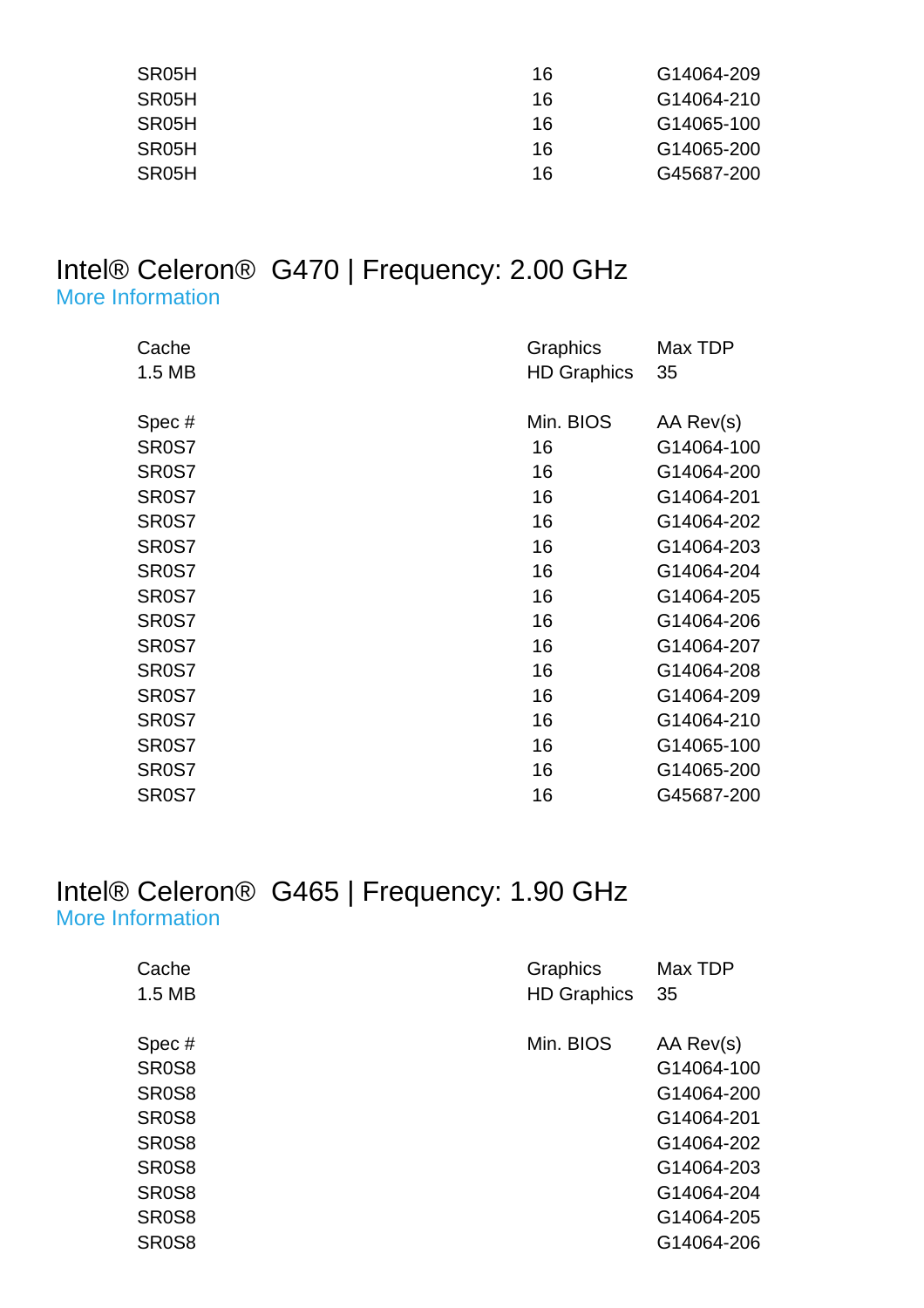| SR <sub>0</sub> S <sub>8</sub> | G14064-207 |
|--------------------------------|------------|
| SR <sub>0</sub> S <sub>8</sub> | G14064-208 |
| SR <sub>0</sub> S <sub>8</sub> | G14064-209 |
| SR <sub>0</sub> S <sub>8</sub> | G14064-210 |
| SR <sub>0</sub> S <sub>8</sub> | G14065-100 |
| SR <sub>0</sub> S <sub>8</sub> | G14065-200 |
| SR <sub>0</sub> S <sub>8</sub> | G45687-200 |
|                                |            |

#### Intel® Celeron® G460 | Frequency: 1.80 GHz [More Information](http://ark.intel.com/Product.aspx?spec=SR0GR)

| Cache<br>1.5 MB    | Graphics<br><b>HD Graphics</b> | Max TDP<br>35 |
|--------------------|--------------------------------|---------------|
| Spec#              | Min. BIOS                      | AA Rev(s)     |
| SR <sub>0</sub> GR | 16                             | G14064-100    |
| <b>SR0GR</b>       | 16                             | G14064-200    |
| <b>SR0GR</b>       | 16                             | G14064-201    |
| <b>SR0GR</b>       | 16                             | G14064-202    |
| <b>SR0GR</b>       | 16                             | G14064-203    |
| <b>SR0GR</b>       | 16                             | G14064-204    |
| <b>SR0GR</b>       | 16                             | G14064-205    |
| <b>SR0GR</b>       | 16                             | G14064-206    |
| <b>SR0GR</b>       | 16                             | G14064-207    |
| <b>SR0GR</b>       | 16                             | G14064-208    |
| <b>SR0GR</b>       | 16                             | G14064-209    |
| <b>SR0GR</b>       | 16                             | G14064-210    |
| <b>SR0GR</b>       | 16                             | G14065-100    |
| <b>SR0GR</b>       | 16                             | G14065-200    |
| SR <sub>0</sub> GR | 16                             | G45687-200    |

#### Intel® Celeron® G440 | Frequency: 1.60 GHz [More Information](http://ark.intel.com/Product.aspx?spec=SR0BY)

| Cache        | Graphics           | Max TDP    |
|--------------|--------------------|------------|
| 1 MB         | <b>HD Graphics</b> | 35         |
| Spec#        | Min. BIOS          | AA Rev(s)  |
| <b>SR0BY</b> | 16                 | G14064-100 |
| <b>SR0BY</b> | 16                 | G14064-200 |
| <b>SR0BY</b> | 16                 | G14064-201 |
| <b>SR0BY</b> | 16                 | G14064-202 |
| <b>SR0BY</b> | 16                 | G14064-203 |
| <b>SR0BY</b> | 16                 | G14064-204 |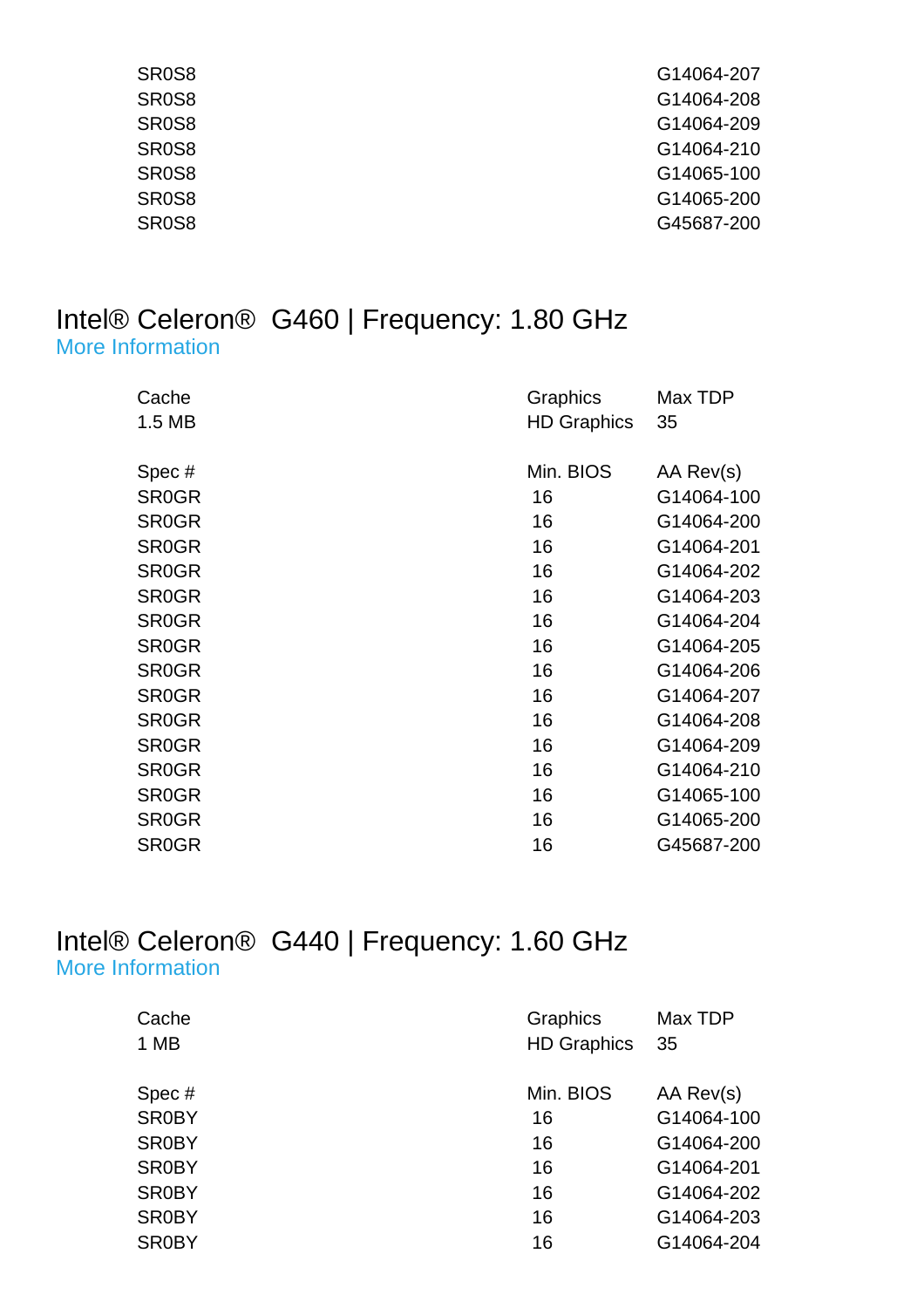| <b>SR0BY</b> | 16 | G14064-205 |
|--------------|----|------------|
| <b>SR0BY</b> | 16 | G14064-206 |
| <b>SR0BY</b> | 16 | G14064-207 |
| <b>SR0BY</b> | 16 | G14064-208 |
| <b>SR0BY</b> | 16 | G14064-209 |
| <b>SR0BY</b> | 16 | G14064-210 |
| <b>SR0BY</b> | 16 | G14065-100 |
| <b>SR0BY</b> | 16 | G14065-200 |
| <b>SR0BY</b> | 16 | G45687-200 |
|              |    |            |

#### Intel® Pentium® G2140 | Frequency: 3.30 GHz [More Information](http://ark.intel.com/Product.aspx?spec=SR0YT)

| Cache<br>3 MB | <b>Graphics</b><br><b>HD Graphics</b> | Max TDP<br>55 |
|---------------|---------------------------------------|---------------|
|               |                                       |               |
| Spec#         | Min. BIOS                             | AA Rev(s)     |
| <b>SR0YT</b>  | 42                                    | G14064-204    |
| <b>SR0YT</b>  | 42                                    | G14064-205    |
| <b>SR0YT</b>  | 42                                    | G14064-206    |
| <b>SR0YT</b>  | 42                                    | G14064-207    |
| <b>SR0YT</b>  | 42                                    | G14064-208    |
| <b>SR0YT</b>  | 42                                    | G14064-209    |
| <b>SR0YT</b>  | 42                                    | G14064-210    |

#### Intel® Pentium® G2130 | Frequency: 3.20 GHz [More Information](http://ark.intel.com/Product.aspx?spec=SR0YU)

| Cache        | Graphics           | Max TDP    |
|--------------|--------------------|------------|
| 3 MB         | <b>HD Graphics</b> | 55         |
|              |                    |            |
| Spec#        | Min. BIOS          | AA Rev(s)  |
| <b>SR0YU</b> | 42                 | G14064-204 |
| <b>SR0YU</b> | 42                 | G14064-205 |
| <b>SR0YU</b> | 42                 | G14064-206 |
| <b>SR0YU</b> | 42                 | G14064-207 |
| <b>SR0YU</b> | 42                 | G14064-208 |
| <b>SR0YU</b> | 42                 | G14064-209 |
| <b>SR0YU</b> | 42                 | G14064-210 |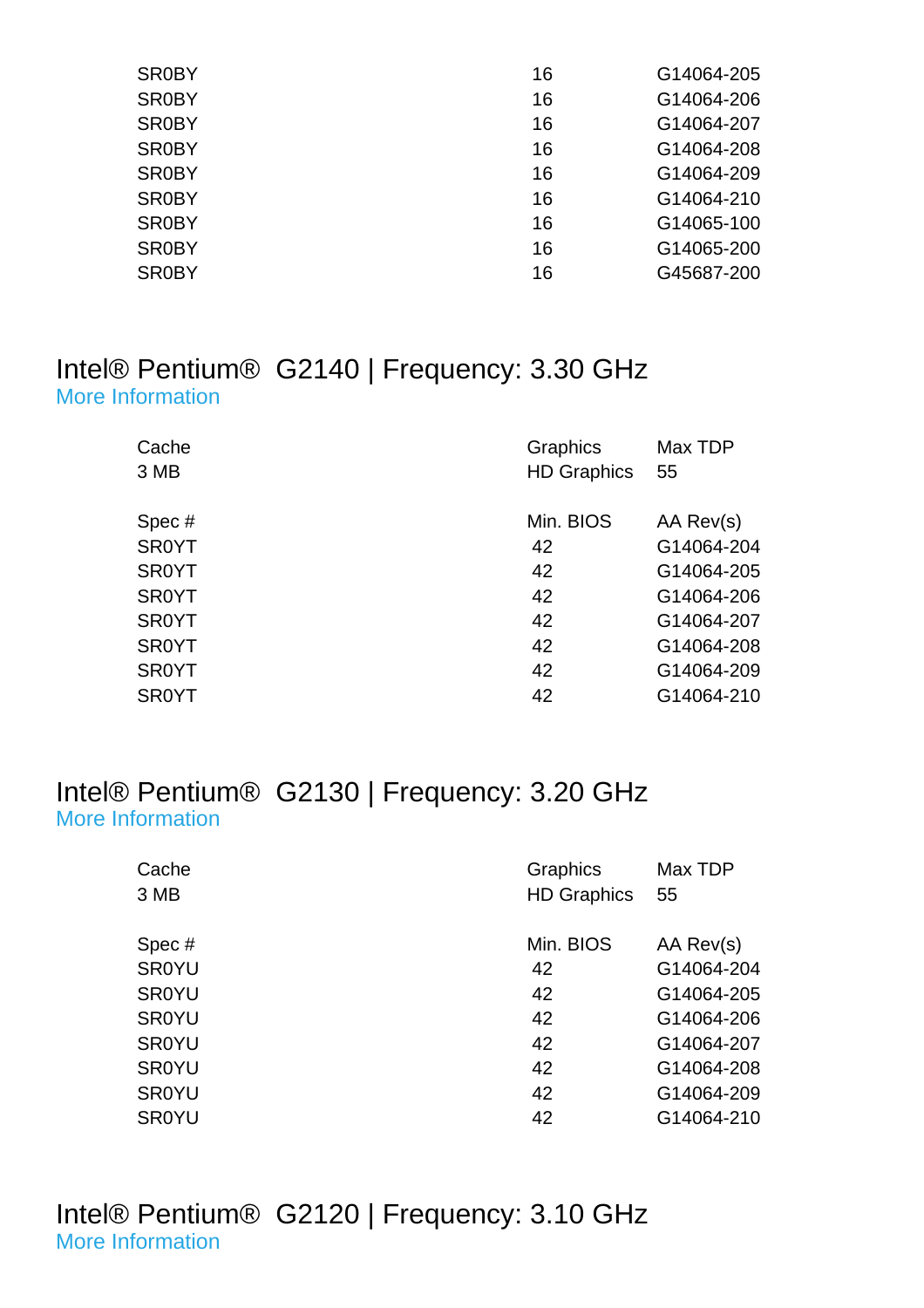| Cache        | Graphics           | Max TDP    |
|--------------|--------------------|------------|
| 3 MB         | <b>HD Graphics</b> | 55         |
| Spec#        | Min. BIOS          | AA Rev(s)  |
| <b>SROUF</b> | 42                 | G14064-204 |
| <b>SROUF</b> | 42                 | G14064-205 |
| <b>SROUF</b> | 42                 | G14064-206 |
| <b>SROUF</b> | 42                 | G14064-207 |
| <b>SROUF</b> | 42                 | G14064-208 |
| <b>SROUF</b> | 42                 | G14064-209 |
| <b>SROUF</b> | 42                 | G14064-210 |
|              |                    |            |

#### Intel® Pentium® G2030 | Frequency: 3.00 GHz [More Information](http://ark.intel.com/Product.aspx?spec=SR163)

| Cache             | Graphics           | Max TDP    |
|-------------------|--------------------|------------|
| 3 MB              | <b>HD Graphics</b> | 55         |
|                   |                    |            |
| Spec#             | Min. BIOS          | AA Rev(s)  |
| SR163             | 42                 | G14064-204 |
| SR163             | 42                 | G14064-205 |
| SR163             | 42                 | G14064-206 |
| SR163             | 42                 | G14064-207 |
| SR163             | 42                 | G14064-208 |
| SR163             | 42                 | G14064-209 |
| SR <sub>163</sub> | 42                 | G14064-210 |

#### Intel® Pentium® G2020 | Frequency: 2.90 GHz [More Information](http://ark.intel.com/Product.aspx?spec=SR10H)

| Cache              | <b>Graphics</b>    | Max TDP    |
|--------------------|--------------------|------------|
| 3 MB               | <b>HD Graphics</b> | 55         |
|                    |                    |            |
| Spec#              | Min. BIOS          | AA Rev(s)  |
| SR <sub>10</sub> H | 42                 | G14064-204 |
| SR <sub>10</sub> H | 42                 | G14064-205 |
| SR <sub>10</sub> H | 42                 | G14064-206 |
| SR <sub>10</sub> H | 42                 | G14064-207 |
| SR <sub>10</sub> H | 42                 | G14064-208 |
| SR <sub>10</sub> H | 42                 | G14064-209 |
| SR <sub>10</sub> H | 42                 | G14064-210 |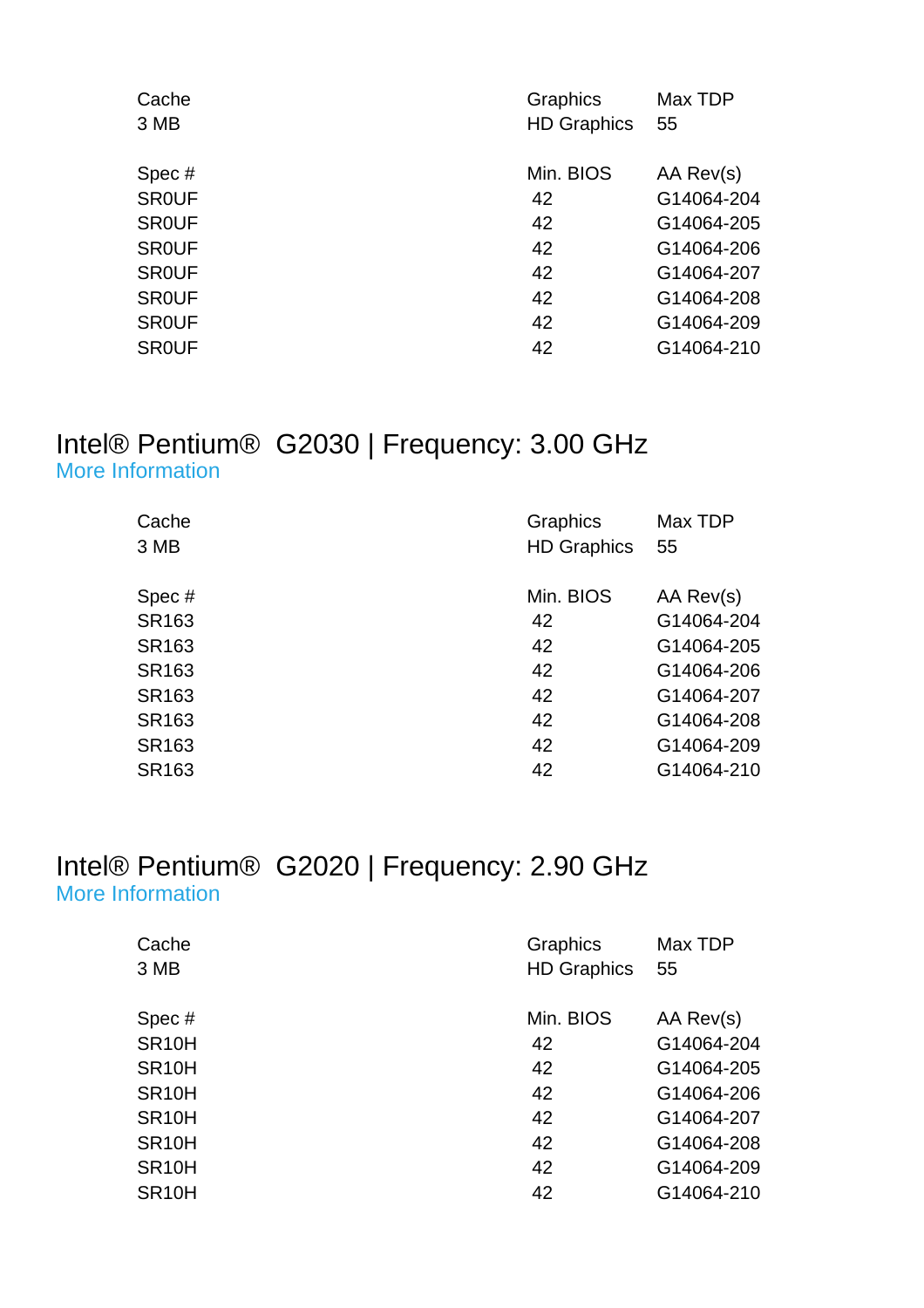#### Intel® Pentium® G2010 | Frequency: 2.80 GHz [More Information](http://ark.intel.com/Product.aspx?spec=SR10J)

| Cache              | Graphics           | Max TDP    |
|--------------------|--------------------|------------|
| 3 MB               | <b>HD Graphics</b> | 55         |
| Spec#              | Min. BIOS          | AA Rev(s)  |
| <b>SR10J</b>       | 42                 | G14064-204 |
| <b>SR10J</b>       | 42                 | G14064-205 |
| <b>SR10J</b>       | 42                 | G14064-206 |
| <b>SR10J</b>       | 42                 | G14064-207 |
| SR <sub>10</sub> J | 42                 | G14064-208 |
| <b>SR10J</b>       | 42                 | G14064-209 |
| <b>SR10J</b>       | 42                 | G14064-210 |
|                    |                    |            |

#### Intel® Celeron® G1630 | Frequency: 2.80 GHz [More Information](http://ark.intel.com/Product.aspx?spec=SR16A)

| Cache<br>2 MB      | Graphics<br><b>HD Graphics</b> | Max TDP<br>55 |
|--------------------|--------------------------------|---------------|
| Spec#              | Min. BIOS                      | AA Rev(s)     |
| SR <sub>16</sub> A | 42                             | G14064-204    |
| SR <sub>16</sub> A | 42                             | G14064-205    |
| SR <sub>16</sub> A | 42                             | G14064-206    |
| SR <sub>16</sub> A | 42                             | G14064-207    |
| SR <sub>16</sub> A | 42                             | G14064-208    |
| SR <sub>16</sub> A | 42                             | G14064-209    |
| SR <sub>16</sub> A | 42                             | G14064-210    |
|                    |                                |               |

#### Intel® Celeron® G1620 | Frequency: 2.70 GHz [More Information](http://ark.intel.com/Product.aspx?spec=SR10L)

| Cache              | Graphics           | Max TDP    |
|--------------------|--------------------|------------|
| 2 MB               | <b>HD Graphics</b> | 55         |
| Spec#              | Min. BIOS          | AA Rev(s)  |
| SR <sub>10</sub> L | 42                 | G14064-204 |
| SR <sub>10</sub> L | 42                 | G14064-205 |
| SR <sub>10</sub> L | 42                 | G14064-206 |
| SR <sub>10</sub> L | 42                 | G14064-207 |
| SR <sub>10</sub> L | 42                 | G14064-208 |
| SR <sub>10</sub> L | 42                 | G14064-209 |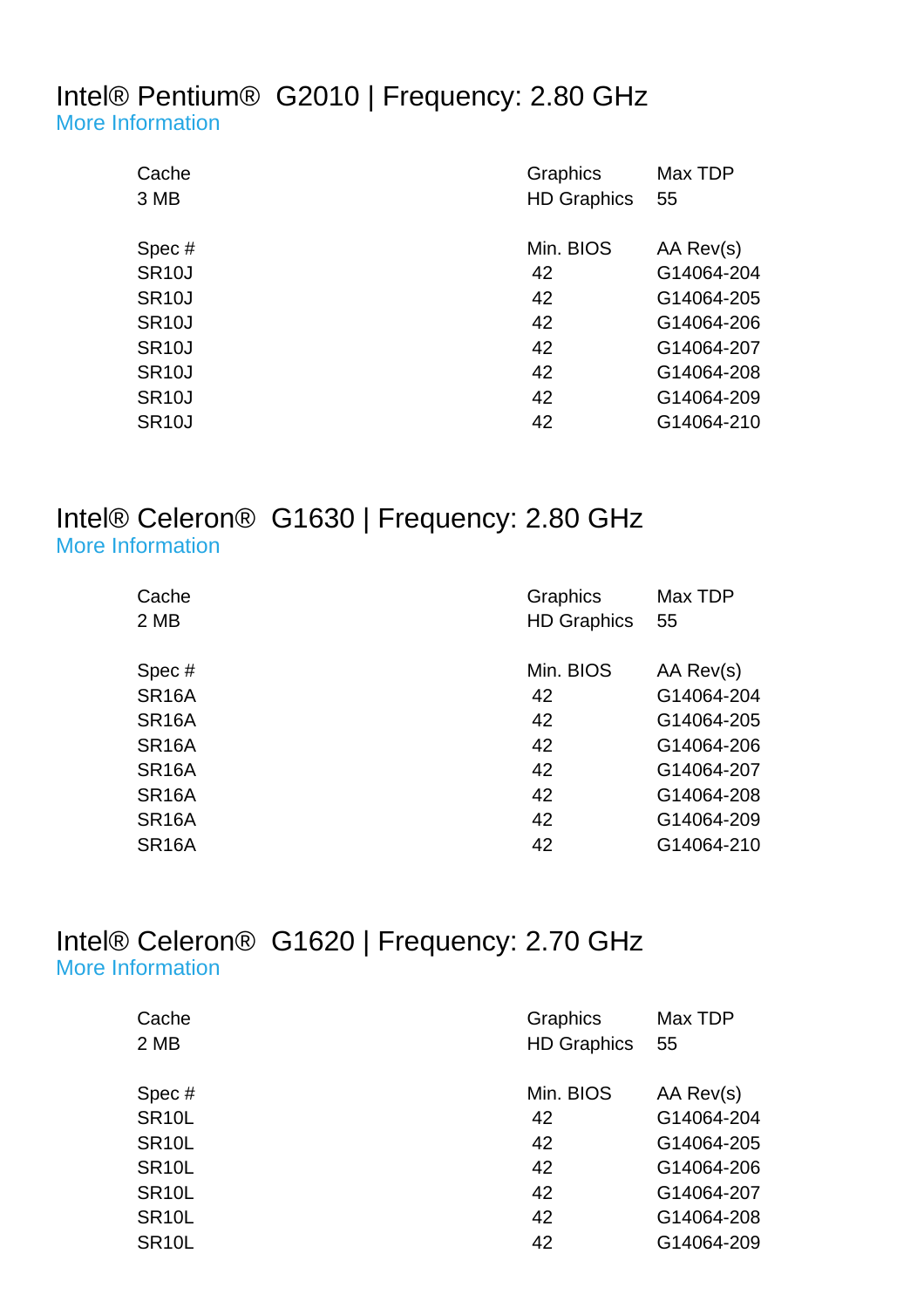#### Intel® Celeron® G1610 | Frequency: 2.60 GHz [More Information](http://ark.intel.com/Product.aspx?spec=SR10K)

| Cache              | Graphics           | Max TDP    |
|--------------------|--------------------|------------|
| 2 MB               | <b>HD Graphics</b> | 55         |
|                    |                    |            |
| Spec#              | Min. BIOS          | AA Rev(s)  |
| SR <sub>10</sub> K | 42                 | G14064-204 |
| SR <sub>10</sub> K | 42                 | G14064-205 |
| SR <sub>10</sub> K | 42                 | G14064-206 |
| SR <sub>10</sub> K | 42                 | G14064-207 |
| SR <sub>10</sub> K | 42                 | G14064-208 |
| SR <sub>10</sub> K | 42                 | G14064-209 |
| SR <sub>10</sub> K | 42                 | G14064-210 |

#### Intel® Xeon® E3-1290V2 | Frequency: 3.70 GHz [More Information](http://ark.intel.com/Product.aspx?spec=SR0PC)

| Cache                         | Graphics  | Max TDP    |
|-------------------------------|-----------|------------|
| 8 MB                          | <b>No</b> | 87         |
|                               |           |            |
| Spec#                         | Min. BIOS | AA Rev(s)  |
| <b>SROPC</b>                  | 42        | G14064-204 |
| <b>SROPC</b>                  | 42        | G14064-205 |
| <b>SROPC</b>                  | 42        | G14064-206 |
| <b>SROPC</b>                  | 42        | G14064-207 |
| <b>SROPC</b>                  | 42        | G14064-208 |
| <b>SROPC</b>                  | 42        | G14064-209 |
| <b>SROPC</b>                  | 42        | G14064-210 |
| Add-in graphics card required |           |            |

#### Intel® Xeon® E3-1275V2 | Frequency: 3.50 GHz [More Information](http://ark.intel.com/Product.aspx?spec=SR0PA)

| Cache<br>8 MB | Graphics<br><b>HD P4000</b> | Max TDP<br>77 |
|---------------|-----------------------------|---------------|
| Spec#         | Min. BIOS                   | AA Rev(s)     |
| <b>SROPA</b>  | 42                          | G14064-204    |
| <b>SROPA</b>  | 42                          | G14064-205    |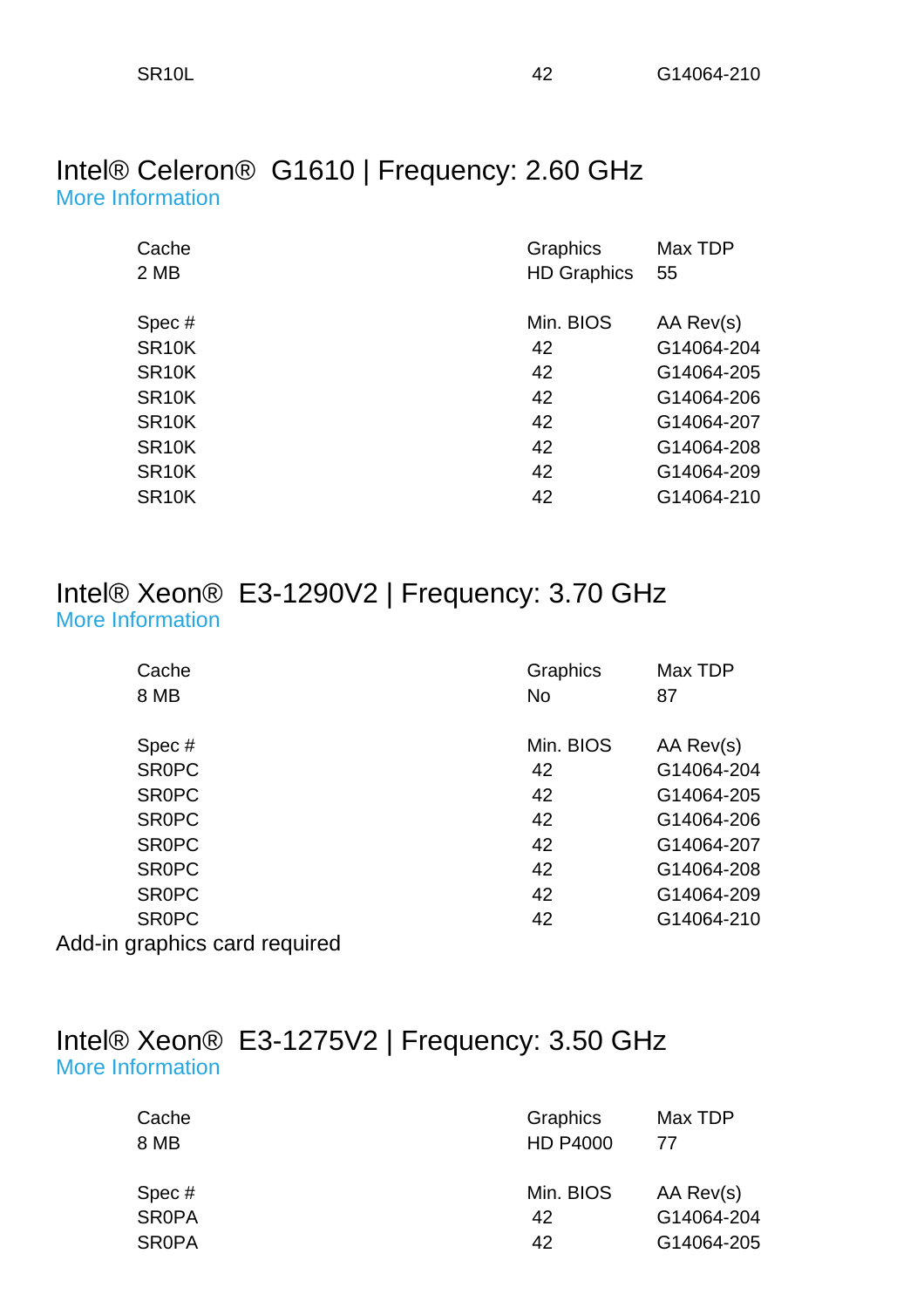| <b>SROPA</b> | 42 | G14064-206 |
|--------------|----|------------|
| <b>SROPA</b> | 42 | G14064-207 |
| <b>SROPA</b> | 42 | G14064-208 |
| <b>SROPA</b> | 42 | G14064-209 |
| <b>SROPA</b> | 42 | G14064-210 |

#### Intel® Xeon® E3-1265LV2 | Frequency: 2.50 GHz [More Information](http://ark.intel.com/Product.aspx?spec=SR0PB)

| Cache        | Graphics  | Max TDP    |
|--------------|-----------|------------|
| 8 MB         | HD 2500   | 45         |
|              |           |            |
| Spec#        | Min. BIOS | AA Rev(s)  |
| <b>SROPB</b> | 42        | G14064-204 |
| <b>SROPB</b> | 42        | G14064-205 |
| <b>SROPB</b> | 42        | G14064-206 |
| <b>SROPB</b> | 42        | G14064-207 |
| <b>SROPB</b> | 42        | G14064-208 |
| <b>SROPB</b> | 42        | G14064-209 |
| <b>SROPB</b> | 42        | G14064-210 |

#### Intel® Xeon® E3-1260L | Frequency: 2.40 GHz [More Information](http://ark.intel.com/Product.aspx?spec=SR00M)

| Cache | Graphics  | Max TDP    |
|-------|-----------|------------|
| 8 MB  | HD 2000   | 45         |
| Spec# | Min. BIOS | AA Rev(s)  |
| SR00M | 16        | G14064-100 |
| SR00M | 16        | G14064-200 |
| SR00M | 16        | G14064-201 |
| SR00M | 16        | G14064-202 |
| SR00M | 16        | G14064-203 |
| SR00M | 16        | G14064-204 |
| SR00M | 16        | G14064-205 |
| SR00M | 16        | G14064-206 |
| SR00M | 16        | G14064-207 |
| SR00M | 16        | G14064-208 |
| SR00M | 16        | G14064-209 |
| SR00M | 16        | G14064-210 |
| SR00M | 16        | G14065-100 |
| SR00M | 16        | G14065-200 |
| SR00M | 16        | G45687-200 |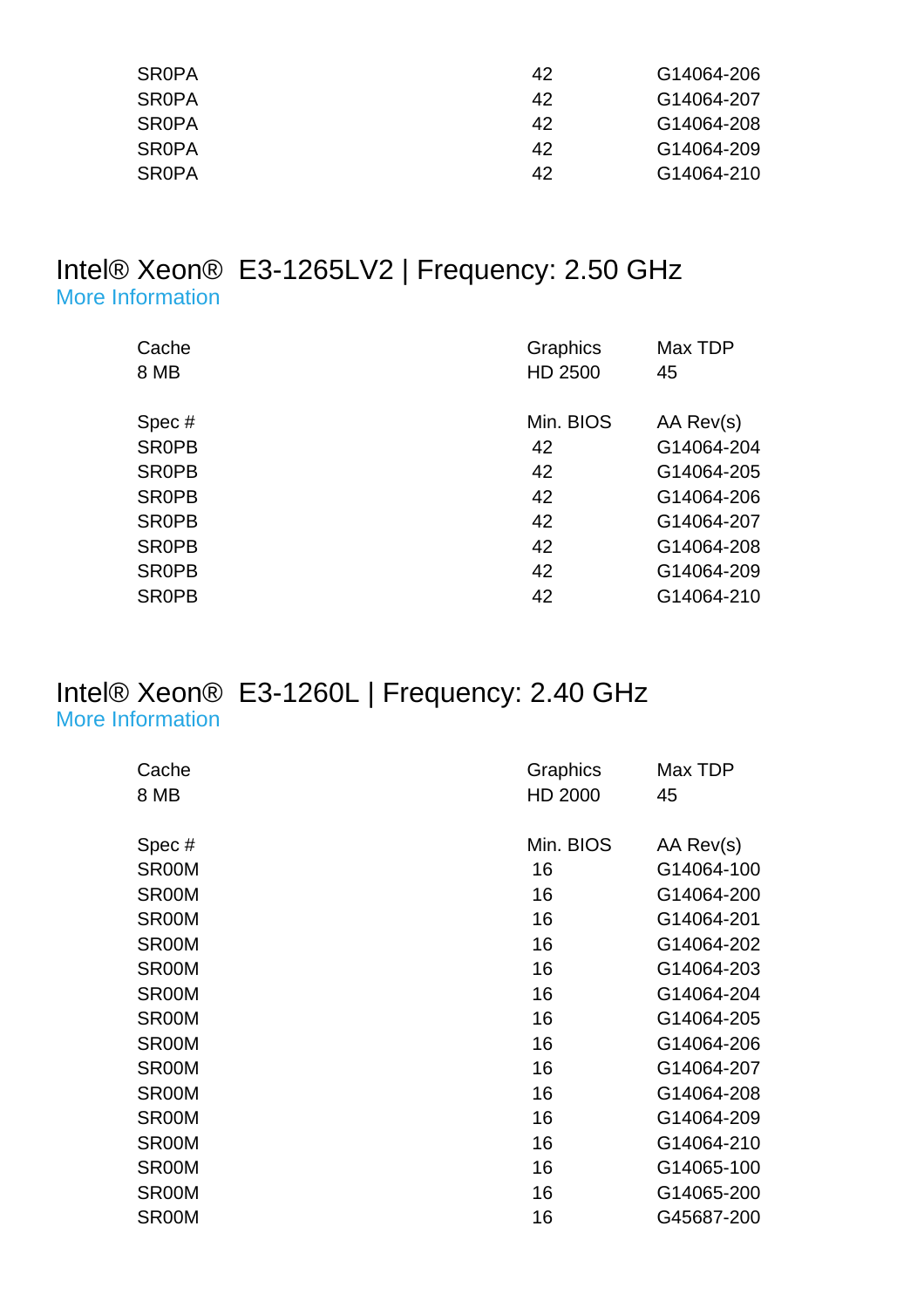#### Intel® Xeon® E3-1245V2 | Frequency: 3.40 GHz [More Information](http://ark.intel.com/Product.aspx?spec=SR0P9)

| Cache                          | Graphics        | Max TDP    |
|--------------------------------|-----------------|------------|
| 8 MB                           | <b>HD P4000</b> | 77         |
| Spec#                          | Min. BIOS       | AA Rev(s)  |
| SR <sub>0</sub> P <sub>9</sub> | 42              | G14064-204 |
| SR0P9                          | 42              | G14064-205 |
| SR <sub>0</sub> P <sub>9</sub> | 42              | G14064-206 |
| SR <sub>0</sub> P <sub>9</sub> | 42              | G14064-207 |
| SR0P9                          | 42              | G14064-208 |
| SR0P9                          | 42              | G14064-209 |
| SR <sub>0</sub> P <sub>9</sub> | 42              | G14064-210 |

#### Intel® Xeon® E3-1230V2 | Frequency: 3.30 GHz [More Information](http://ark.intel.com/Product.aspx?spec=SR0P4)

| Cache                         | Graphics  | Max TDP    |
|-------------------------------|-----------|------------|
| 8 MB                          | <b>No</b> | 69         |
|                               |           |            |
| Spec#                         | Min. BIOS | AA Rev(s)  |
| SR0P4                         | 42        | G14064-204 |
| SR0P4                         | 42        | G14064-205 |
| SR0P4                         | 42        | G14064-206 |
| SR0P4                         | 42        | G14064-207 |
| SR <sub>0</sub> P4            | 42        | G14064-208 |
| SR <sub>0</sub> P4            | 42        | G14064-209 |
| SR <sub>0</sub> P4            | 42        | G14064-210 |
| Add-in graphics card required |           |            |

#### Intel® Xeon® E3-1225V2 | Frequency: 3.20 GHz [More Information](http://ark.intel.com/Product.aspx?spec=SR0PJ)

| Cache        | Graphics        | Max TDP    |
|--------------|-----------------|------------|
| 8 MB         | <b>HD P4000</b> | 77         |
|              |                 |            |
| Spec#        | Min. BIOS       | AA Rev(s)  |
| <b>SROPJ</b> | 42              | G14064-204 |
| <b>SROPJ</b> | 42              | G14064-205 |
| <b>SROPJ</b> | 42              | G14064-206 |
| <b>SROPJ</b> | 42              | G14064-207 |